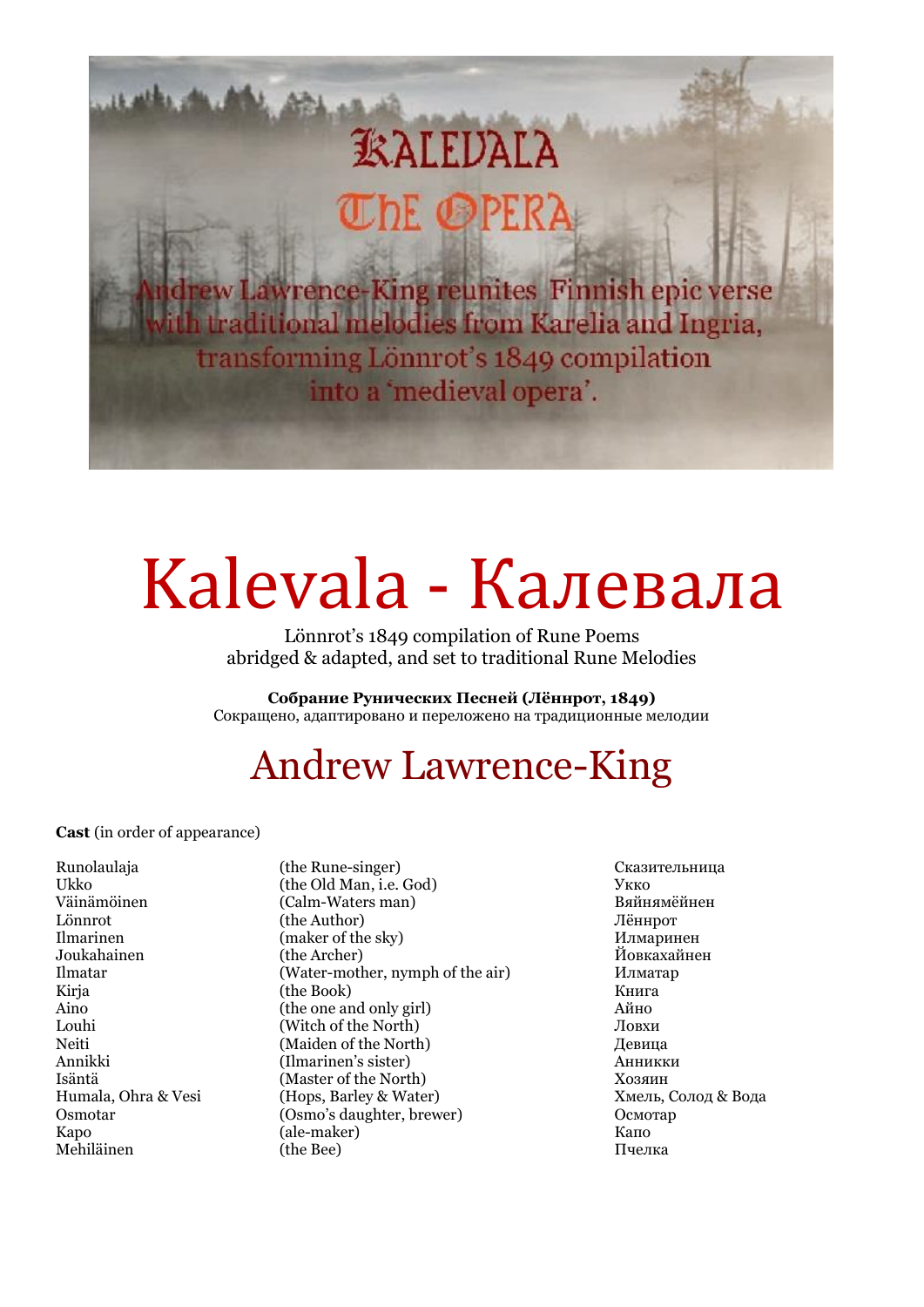## Act I **THE CREATION OF THE WORLD**

Ilmatar – The Brothers - Väinämöinen – The Kantele

## Act II **AINO**

The Singing Competition – In the Swamp – Lament – The Death of Aino

## Act III **THE SAMPO**

In dark Northland – The magic Tree – Forging the Sampo – The Maid

## **INTERVAL**

## Act IV **THE WEDDING**

Building a Boat & Sailors' Dance – Sauna – The Rivals – Interlude - Brewing Beer & Dance – Väinämöinen's Speech & Minuet - Advice for the Bride & Folk-Dance – Advice for the Groom & Folk-Dance Leaving Home & Jig – The Couple depart

## Act V **WAR**

Stealing the Sampo – Storm at Sea – Moon and Sun – The Last Battle

## **EPILOGUE**

Väinämöinen's Departure – The Rune-singer

## **Акт I: СОТВОРЕНИЕ МИРА**

Илматар – Братья - Вяйнямёйнен – кантеле

## **Акт II: АЙНО**

Битва певцов – В болоте – Плач – Смерть Айно

## **Акт III: САМПО**

На тёмном Севере – Волшебное дерево – Ковка Сампо – Девица

## **АНТРАКТ**

## **Акт IV: СВАДЬБА**

Создание лодки – Сауна – Соперники - Вступление: Прядильная – Пиво & танец – Речь Вяинемёнена & Менуэт – Наставление Невесте & Народный танец – Наставление Жениху & Народный танец - Покидая дом & Танец - Отъезд молодых

## **Акт V: БИТВА**

Похищение Сампо – Шторм на море – Солнце и Луна– Последняя битва

## **ЭПИЛОГ**

Прощание Вяйнямейнена – Сказительница

Прокрутите вниз для оперного текста на русском языке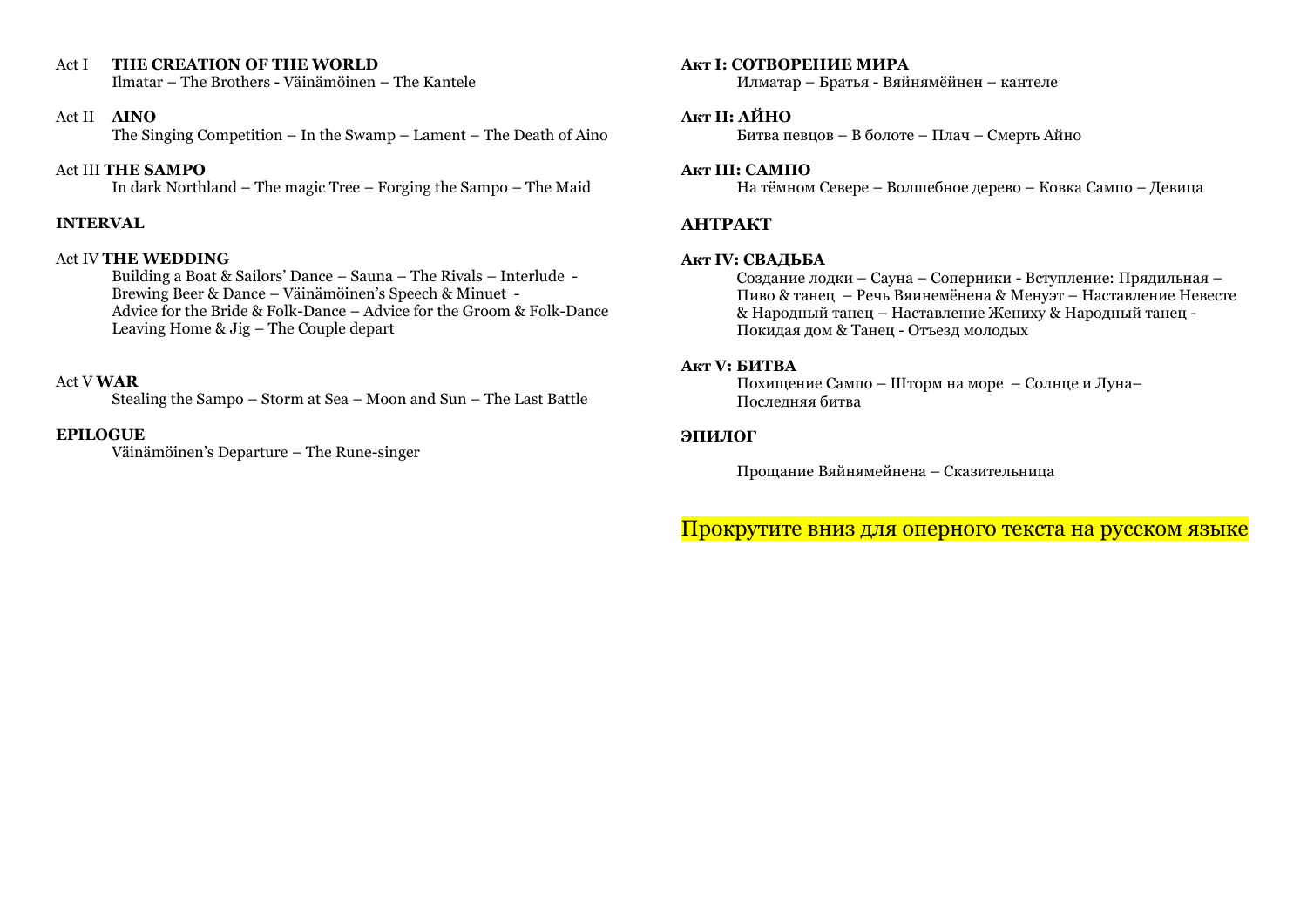## **KALEVALA: THE OPERA**

The Finnish *Kalevala*, mythological poetry set in an ancient but timeless world of heroes, witches and epic journeys, of ritual, music and magic, needs no introduction. When in 1835 and 1849, Lönnrot published two editions of his magnificent literary collage, assembled from verses he had collected on his field trips around Karelia, many Finns believed he had recovered their national Epic.

Since then scholarship has focussed on original sources, assembling an immense archive of verses and melodies in the characteristic Kalevala metre, in order to understand better the traditional songs, fragments and variants which Lönnrot wove together into a single tapestry. The material is indeed very old, with some layers going back to medieval times, mixed (inevitably) with somewhat later elements.

Our **Ancient Kalevala** does not pretend to be 'authentic'. For that one would have to sit by a lakeside during a long summer evening, or in a remote cabin in the long winter nights, whilst some old Karelian bard sang several thousand lines to one simple tune, mostly from memory, but with deft touches of improvisation where memory fails, or two chapters of the story need to be joined together. Rather, Andrew Lawrence-King follows in the ancient bards' and Lönnrot's footsteps, selecting episodes and linking them together, choosing the most suitable tune for each scene, sometimes importing or even constructing a line or two. Inspired by Monteverdi's concept of 'a fable in music', the story is framed within the five short Acts of a baroque opera. Of course, the entire epic cannot be sung in a single evening, but this *Muinainen Kalevala* begins with the creation of the world, the birth of **Väinämöinen** and the invention of the **Kantele**.

The wise old magician sings young **Joukahainen** into the swamp, and **Aino** laments. **Ilmarinen** forges the mysterious **Sampo**. **Neiti** (the Maid of the North) refuses to marry him, but takes the Sampo anyway.

In the second part, Väinämöinen builds a boat whilst Ilmarinen relaxes in the **Sauna**. Then the two rival suitors race to Northland, Väinämöinen in his new boat and Ilmarinen by sleigh. Neiti chooses her husband, and the wedding is celebrated with beer, dancing and good advice for the happy couple.

In the final Act, the heroes return to Northland to steal the Sampo. **Louhi**, Witch of the North fights back, and as the heroes set sail for Kalevaland, she changes herself into an eagle and attacks! Väinämöinen battles against her, and the Sampo ends up at the bottom of the sea. In revenge, Louhi steals the moon and sun, but Ilmarinen restores them, and they return to their ancient orbits. Väinämöinen sings his Farewell to Finland, and the **Rune-Singer** brings **Lönnrot**'s **Book** to a close.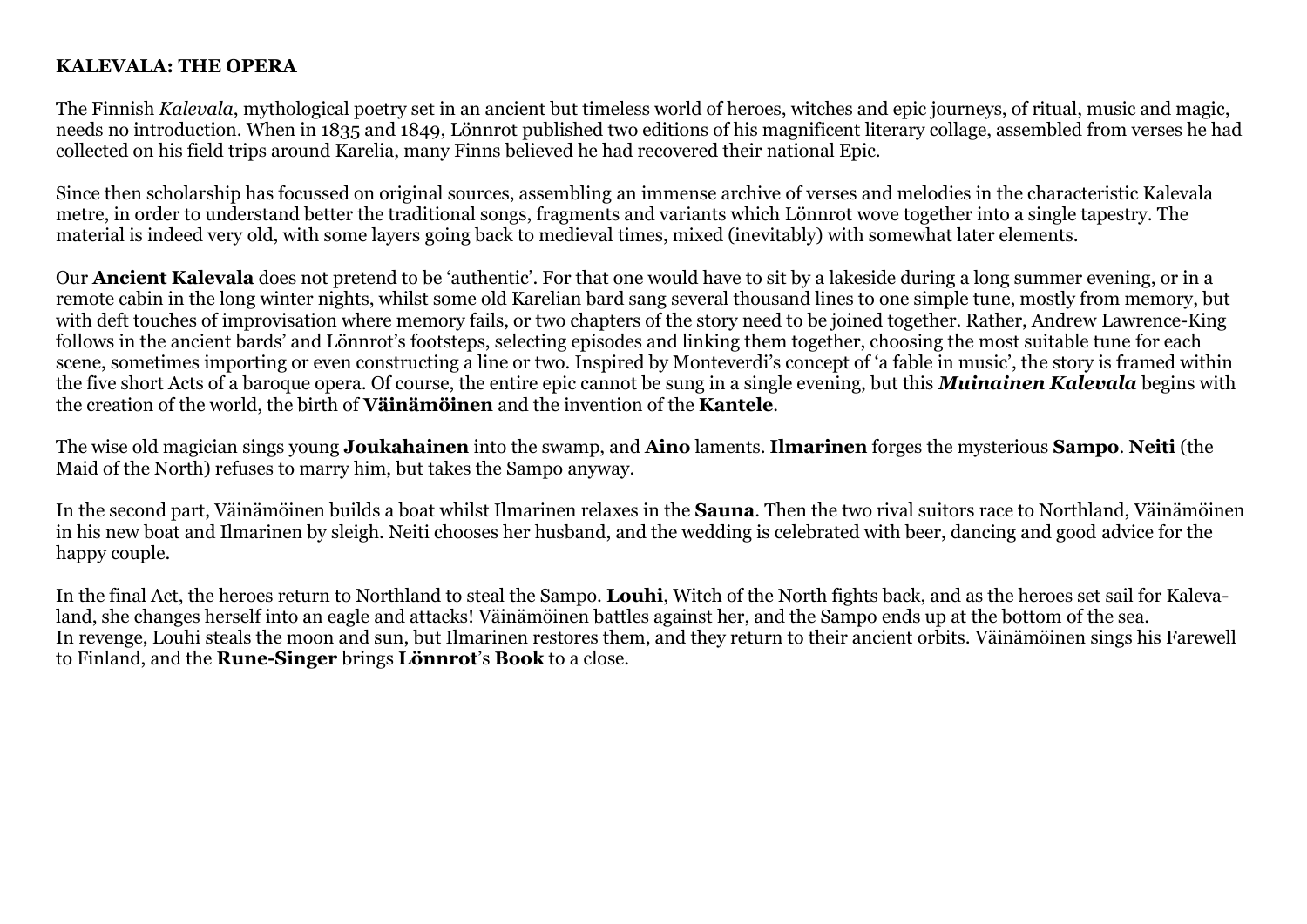This encounter between a modern orchestra & historic Kantele, renaissance chamber choir & traditional folk-singing, ancient melodies & medieval harmonies, sophisticated polyphony & bird-song, brings to life a unique sound-world of musical story-telling. The orchestra itself is the story-teller, as in Prokofiev's *Peter & the Wolf*, with particular instruments taking on specific roles. Those haunting melodies and lively dances are all selected from the vast national archives, but reworked in medieval *discant*, world-music styles, or baroque polyphony. Even Vivaldi's imitations of seasonal Nature – bird-song, barking dogs, mosquitoes and storms – are heard, transformed by modal harmonies and the distinctive rhythms of Kalevala metre.

Inspired by the traditional Finnish philosophy of the magical, creative power of music, Andrew Lawrence-King's orchestral writing grows more complex as the Kalevala magic grows stronger. The rustic hurdy-gurdy represents the real world of a Karelian village, but soon the forest birds begin to sing, and horns and trumpets proclaim Väinämöinen's magical power. And with the creation of the Kantele, the whole orchestra comes to life.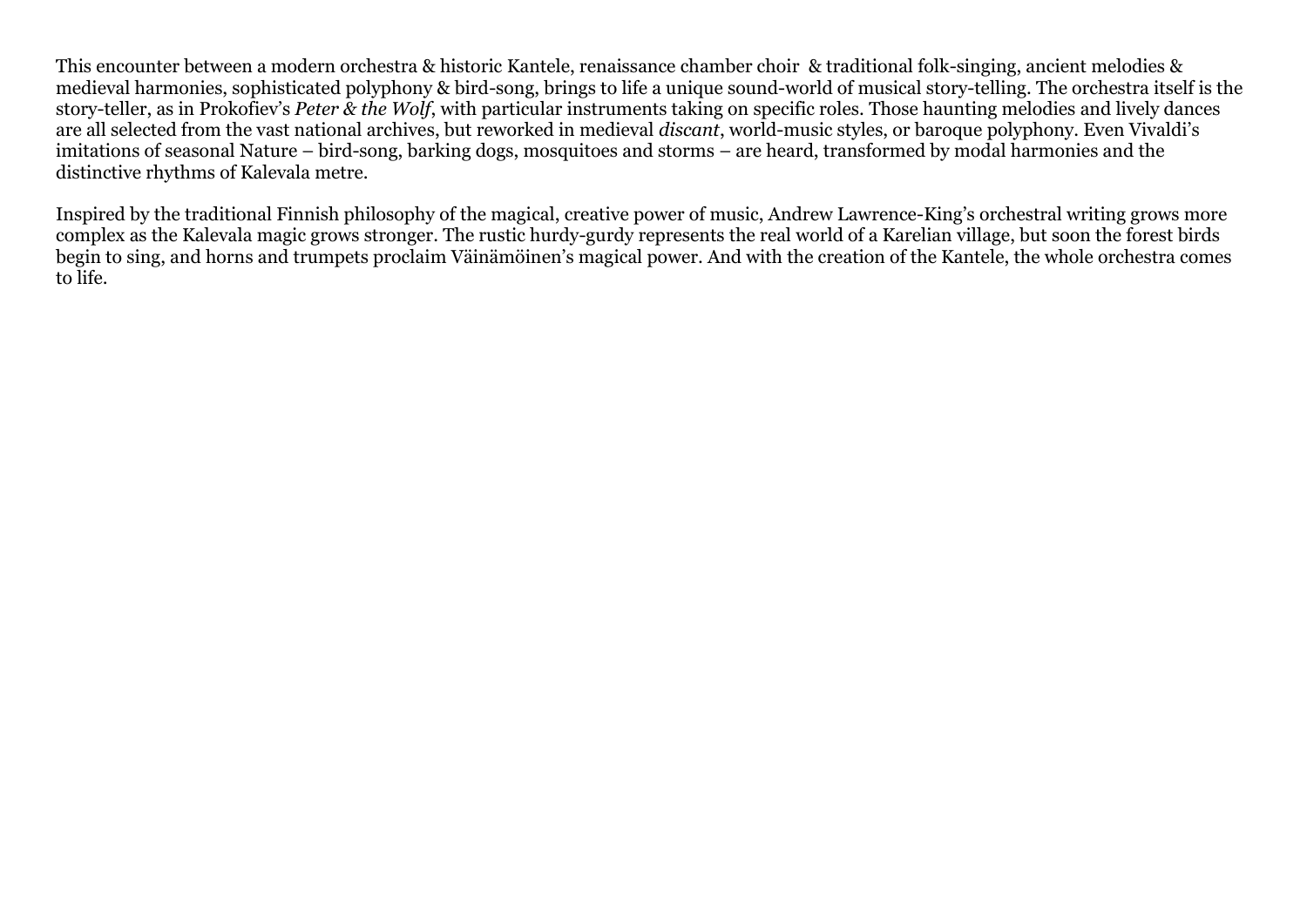## **1. Näytös: MAILMAN SYNTY 1. Kohtaus: Ilmatar**

*Runonlaulaja:* 1Mieleni minun tekevi aivoni ajattelevi… *Ukko:* xAina uipi veen emonen, veen emonen, ilman impi, noilla vienoilla vesillä, utuisilla lainehilla, eessänsä vesi vetelä, takanansa taivas selvä. Jo vuonna yheksäntenä, kymmenentenä kesänä Alkoi luoa luomiansa, saautella saamiansa. xKussa kättä käännähytti, siihen niemet siivoeli; kussa pohjasi jalalla, kalahauat kaivaeli. xJo oli saaret siivottuna, luotu luotoset merehen, ilman pielet pistettynä, maat ja manteret sanottu. xVaka vanha Väinämöinen ALKrohkea ikirunoja xViel' ei synny Väinämöinen.

## **Акт I: СОТВОРЕНИЕ МИРА Сцена i: Илматар**

*Сказительница:* Мной желанье овладело, мне на ум явилась дума… *Укко :* Все плывет воды хозяйка, мать воды и дева неба, по воде плывет спокойной, по волнам плывет туманным, перед нею — зыбь морская, небо ясное — за нею. Девять лет уже проходит, год уже идет десятый занялась она твореньем, принялась за созиданье . Чуть протягивала руку образовывала мысы, ила донного касалась вырывала рыбам ямы. Вот уж острова готовы, луды созданы на море, подняты опоры неба, названы края и земли. Старый мудрый Вяйнямёйнен, вековечный песнопевец: не рожден лишь Вяйнямёйнен.

## **Act I: CREATION OF THE WORLD Scene i: Ilmatar**

At the dawn of time, before anything was made, the spirit of God moved on the endless waters… **Ukko** (dressed in blue stockings and brightly coloured shoes), sits high up on the edge of a cloud, watching as **Ilmatar** swims across the sea, down below . Fog rolls across the ocean. The **Rune -Singer** speaks the famous first two lines…

*Rune -Singer:*  My spirit is working, my mind is considering… *The Old Man*: The water -mother is still swimming, water -mother, nymph of the air; on those calm waters, on the foggy waves. Before her, still waters, behind her the clear sky. Now in the ninth year, in the tenth summer; began to create the world, bring her creatures into being. Wherever her hand turned, there she formed headlands; wherever she kicked with her foot, she dug out fishy depths. Now the islands are formed, islets created in the sea; the pillars of the sky set up, countries and continents manifested. But wise old Väinämöinen, the rugged Rune -poet, was not yet born.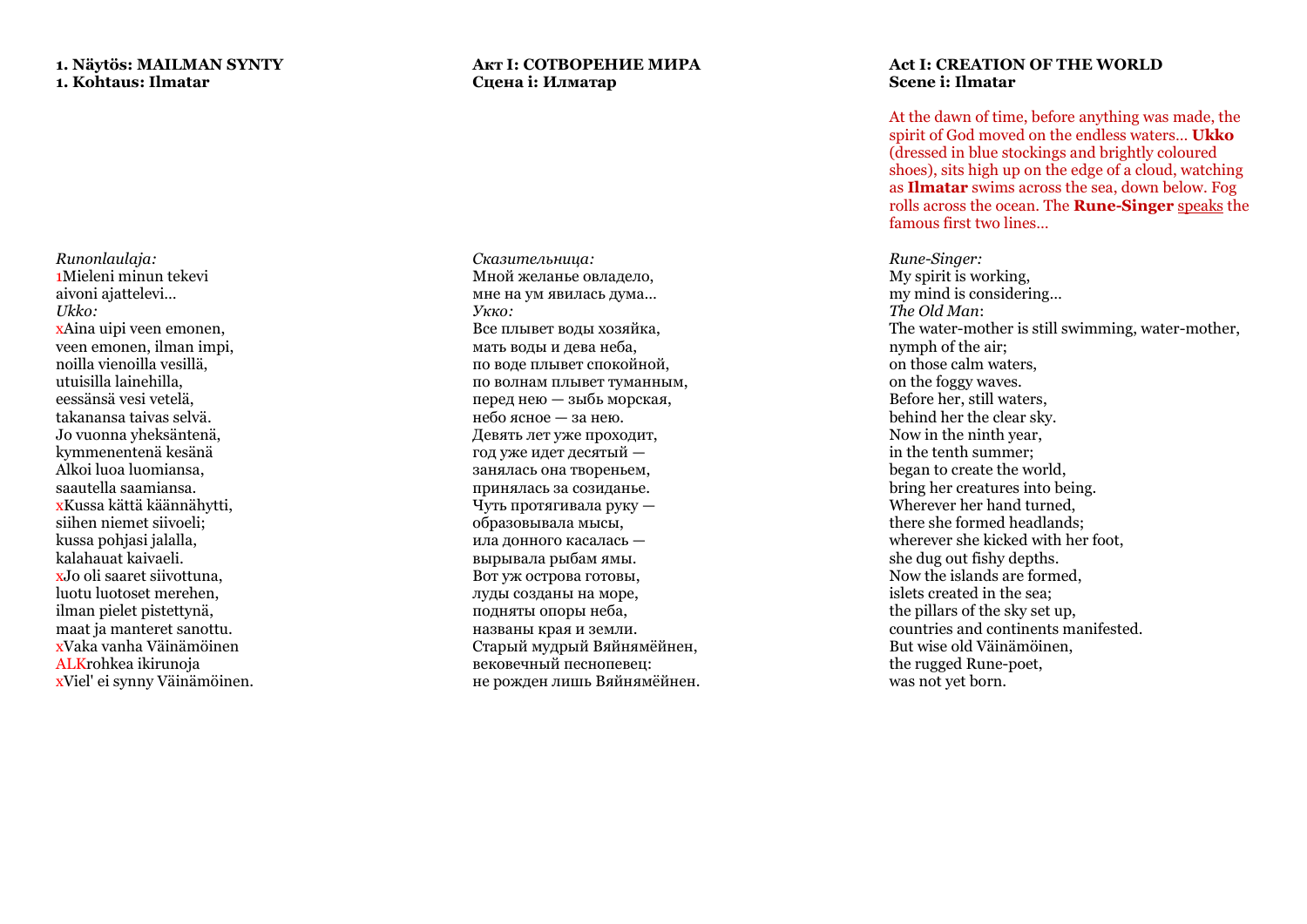*Väinämöinen & Lönnrot:* 1Mieleni minun tekevi, aivoni ajattelevi lähteäni laulamahan, saa'ani sanelemahan, *Kuoro:* sukuvirttä suoltamahan, lajivirttä laulamahan. *Lönnrot & Kuoro:* Sanat suussani sulavat, puhe'et putoelevat, kielelleni kerkiävät, hampahilleni hajoovat. *Väinämöinen & Ilmarinen* : Veli kulta, veikkoseni, kaunis kasvinkumppalini! Lähe nyt kanssa laulamahan, saa kera sanelemahan *Kuoro:* yhtehen yhyttyämme, kahta'alta käytyämme, näillä raukoilla rajoilla, poloisilla Pohjan mailla.

*Вяйнямёйнен & Лённрот :* Мной желанье овладело, мне на ум явилась дума: дать начало песнопенью, повести за словом слово, *Хор :* песню племени поведать, рода древнего преданье. *Лённрот & Хор :* На язык слова приходят, на уста мои стремятся, с языка слова слетают, рассыпаются речами. *Вяйнямёйнен & Илмаринен :* Друг любезный, милый братец, детских лет моих товарищ, запоем -ка вместе песню, поведем с тобой сказанье, *Хор :* раз теперь мы повстречались, с двух сторон сошлись с тобою, на межах земли убогой, на просторах скудной Похьи.

## **Scene ii: The Brothers**

The 1830s, on the shores of a lake, at the tip of an island in remote **Karelia** during the endless evenings of mid -summer. Birch trees in leaf, a tall spruce, all the beauties of natur e: a peaceful Nordic idyll. The **men of the village** have met to sing together. Amongst them are the 'real -world' analogues of mythical persons we will recognise later. As the villagers sing, Lönnrot begins to record Väinämöinen's words down in his note -book.

*Väinämöinen & Lönnrot:*  My spirit is working, my mind is considering setting off to sing. to recite my words ; *Chorus:* to let loose verses about ancestors, to sing songs of kith and kin. *Lönnrot & Chorus:* Words start to melt in my mouth, speeches cascade , trip along my tongue, rattle on my teeth. *Väinämöinen & Ilmarinen :* Beloved brother, dear boy, fair childhood companion ; let's set off singing together. reciting in chorus ; *Chorus:* now that we are assembled in unity, come together from different directions, on these luckless plains, in the bleak northern lands.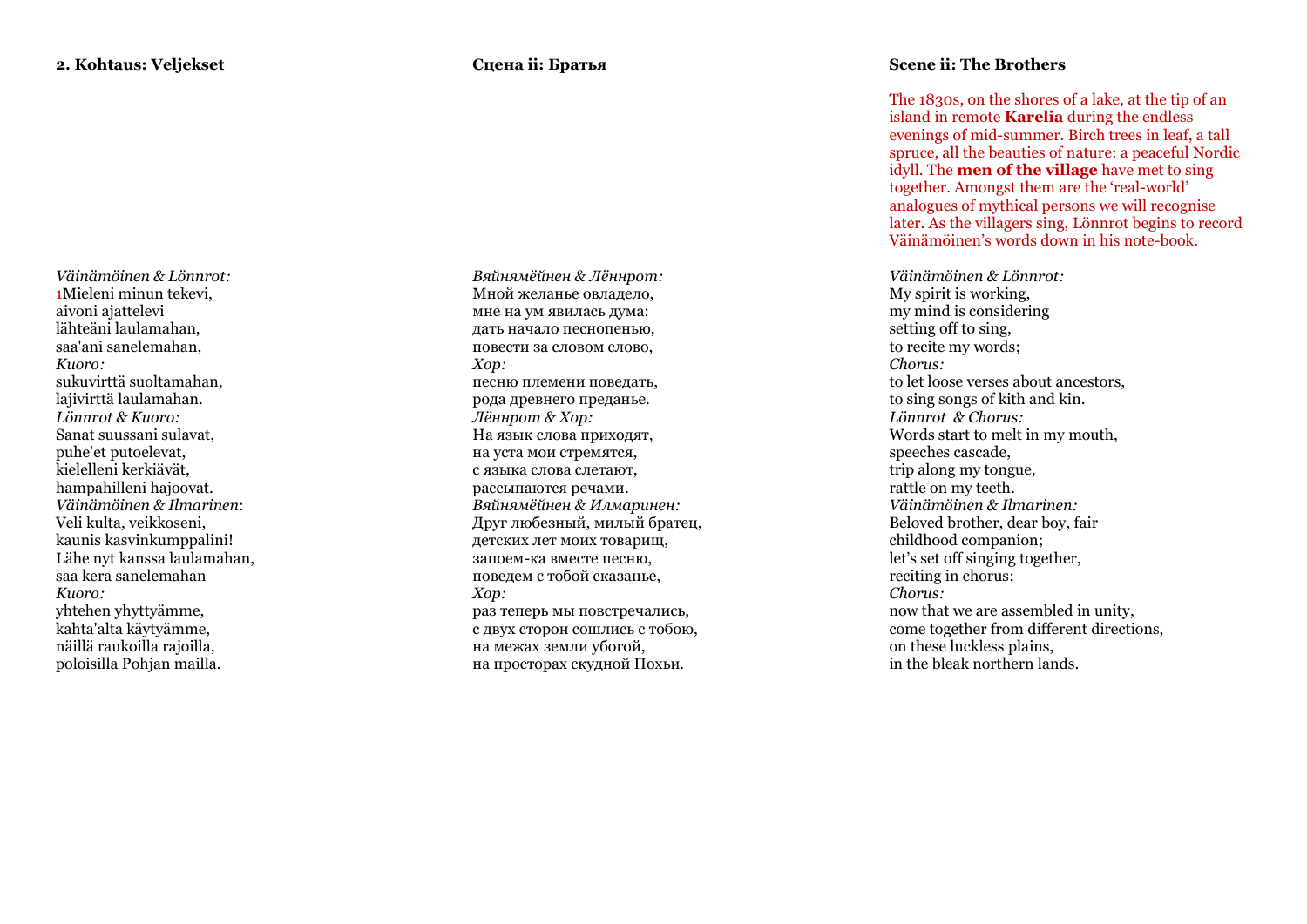Lyökämme käsi kätehen, sormet sormien lomahan, lauloaksemme hyviä, parahia pannaksemme, kuulla noien kultaisien, tietä mielitehtoisien, nuorisossa nousevassa, kansassa kasuavassa. Noita saamia sanoja, virsiä virittämiä *Väinämöinen & Ilmarinen:*  vyöltä vanhan Väinämöisen, alta ahjon Ilmarisen, *Lönnrot & Joukahainen:* päästä kalvan Kaukomielen, Joukahaisen jousen tiestä, *Kuoro:*  Pohjan peltojen periltä, Kalevalan kankahilta.

Подадим друг другу руки, крепко сцепим наши пальцы, песни лучшие исполним, славные споем сказанья. Пусть любимцы наши слышат, пусть внимают наши дети золотое поколенье, молодой народ растущий. Эти песни добывали, заклинанья сберегали *Вяйнямёйнен & Илмаринен :* в опояске — Вяйнямёйнен, в жарком горне — Илмаринен, *Лённрот & Йовкахайнен :* в острой стали — Кавкомьели, в самостреле — Йовкахайнен, *Хор :* за полями дальней Похьи, в Калевале вересковой.

Let's clap our hands together, clasp fingers firmly; to sing of good things, to proclaim the best; for our dear friends to listen to, for anyone interested to know; for the young people growing up, for the folk of the future! We got these words, cast these verses ; *Väinämöinen & Ilmarinen:* from the belt of old Väinämöinen, from underneath Ilmarinen's forge ; *Lönnrot & Joukahainen:* from the wand -tip of a distant wizard, from the arc of Joukahainen's bow ; *Chorus:*  from the farthest fields of the North, from Kalevala's heaths.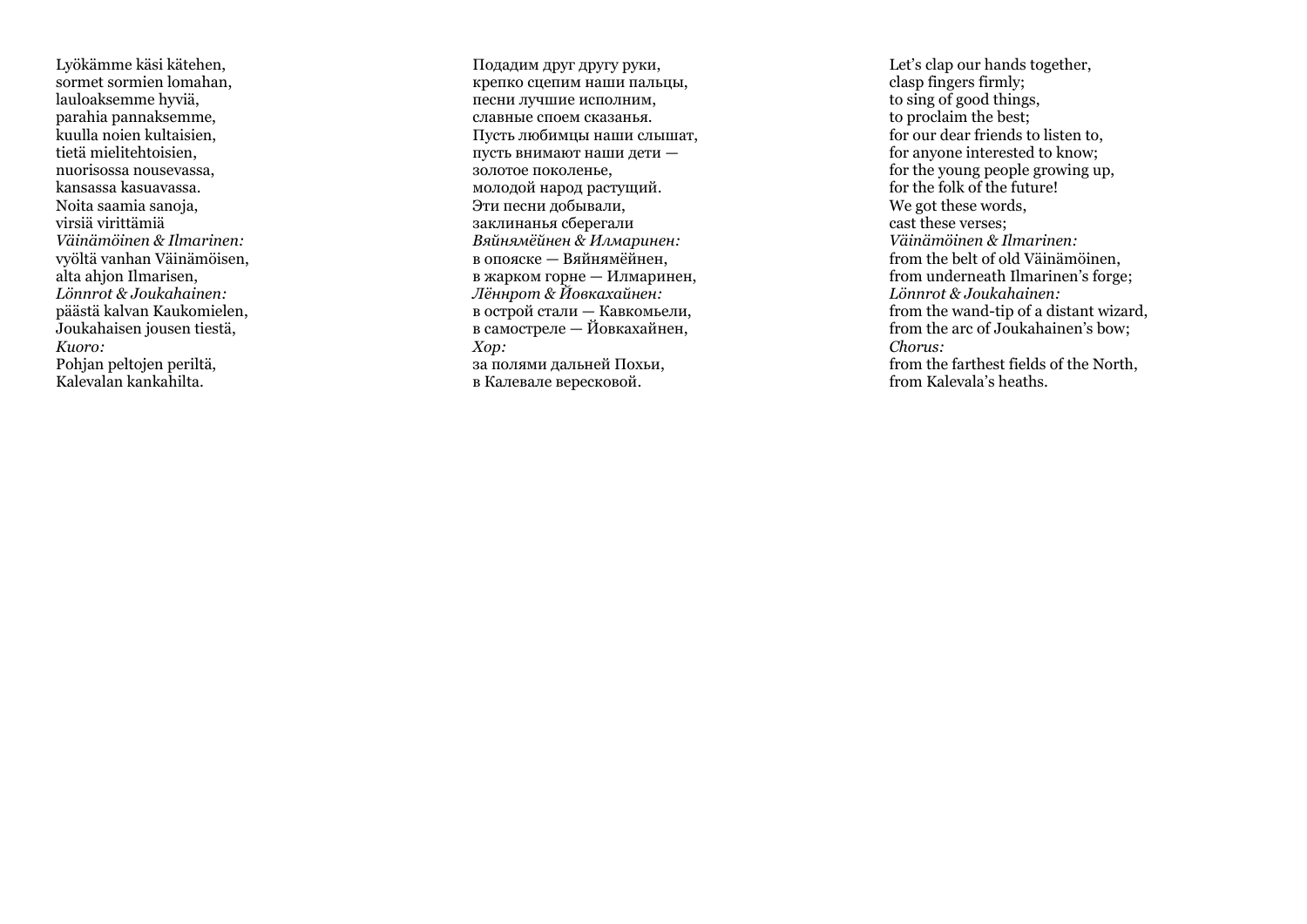*Ilmatar:* 1Yksin meillä yöt tulevat, yksin päivät valkeavat; yksin syntyi Väinämöinen, Ilmattaresta emosta. *Väinämöinen :* xKuu, keritä, päivyt, päästä, otava, yhä opeta miestä ouoilta ovilta, veräjiltä vierahilta! xSaata maalle matkamiestä, ilmoillen inehmon lasta! *Ilmatar :* Kun ei kuu kerittänynnä eikä päivyt päästänynnä, ouosteli aikojansa, tuskastui elämätänsä… *Väinämöinen:* 45Oi Ukko, ylijumala, tule tänne tarvittaissa! xOta kultainen kurikka kätehesi oikeahan! Sillä haittoja hajota, xlukot Luojan lonkahuta! xMennä suuren, mennä pienen, kulkea vähäväkisen! *Ilmatar:* 1Nousi kuuta katsomahan, päiveä ihoamahan, otavaista oppimahan, tähtiä tähyämähän.

## **Сцена iii: Вяйнямёйнен**

*Илматар:* По одной приходят ночи, дни по одному светают так один родился Вяйно, юной Илматар рожденный. *Вяйнямёйнен :* Солнце, месяц, помогите, посоветуй, Семизвездье, как открыть мне эти двери, незнакомые ворота! Покажите путь на берег, выведите в мир прекрасный. *Илматар:* Раз луна не отпустила, солнце путь не указало, потерпев еще немного, поскучав еще маленько. *Вяйнямёйнен :* ой ты Укко, бог верховный: поспеши в нужде на помощь! С золотой приди дубинкой, с палицею в правой длани! Разнеси ты все препоны , разомкни затворы божьи! пусть пройдет большой и малый, пусть проскочит слабосильный ! *Илматар:* встал, чтоб солнцем восхищаться, чтоб луною любоваться, чтоб с Медведицей встречаться, наблюдать на небе звезды.

## **Scene iii: Väinämöinen**

The same lake -shore, the tip of the same **Kalevala**  island, at the dawn of time. **Ilmatar** has just finished creating th e dry land. **Väinämöinen** emerges from the lake.

#### *Ilmatar:*

We are alone when the night comes, alone when the sun shines . Väinämöinen was born alone, from the mother goddess of the sky. *Väinämöinen:*  Moon, release; Sun, set free , Great Bear , guide now this man through strange doors , the stranger through alien gates. Bring the traveller to land, let the child of man appear! *Ilmatar:*  When the Moon did not release him, nor the Sun set him free ; his times felt strange, his life seemed difficult … *Väinämöinen:*  Hey, Old Man, God supernal ; come here when you are needed! Take the golden staff in your right hand ; hammer the bolts. smash the Creator's locks! Let the great ones go, let the small go, let the tiny pass. *Ilmatar:*  He arose to gaze at the Moon, and rejoice at the Sun , to observe the Great Bear and consider the stars .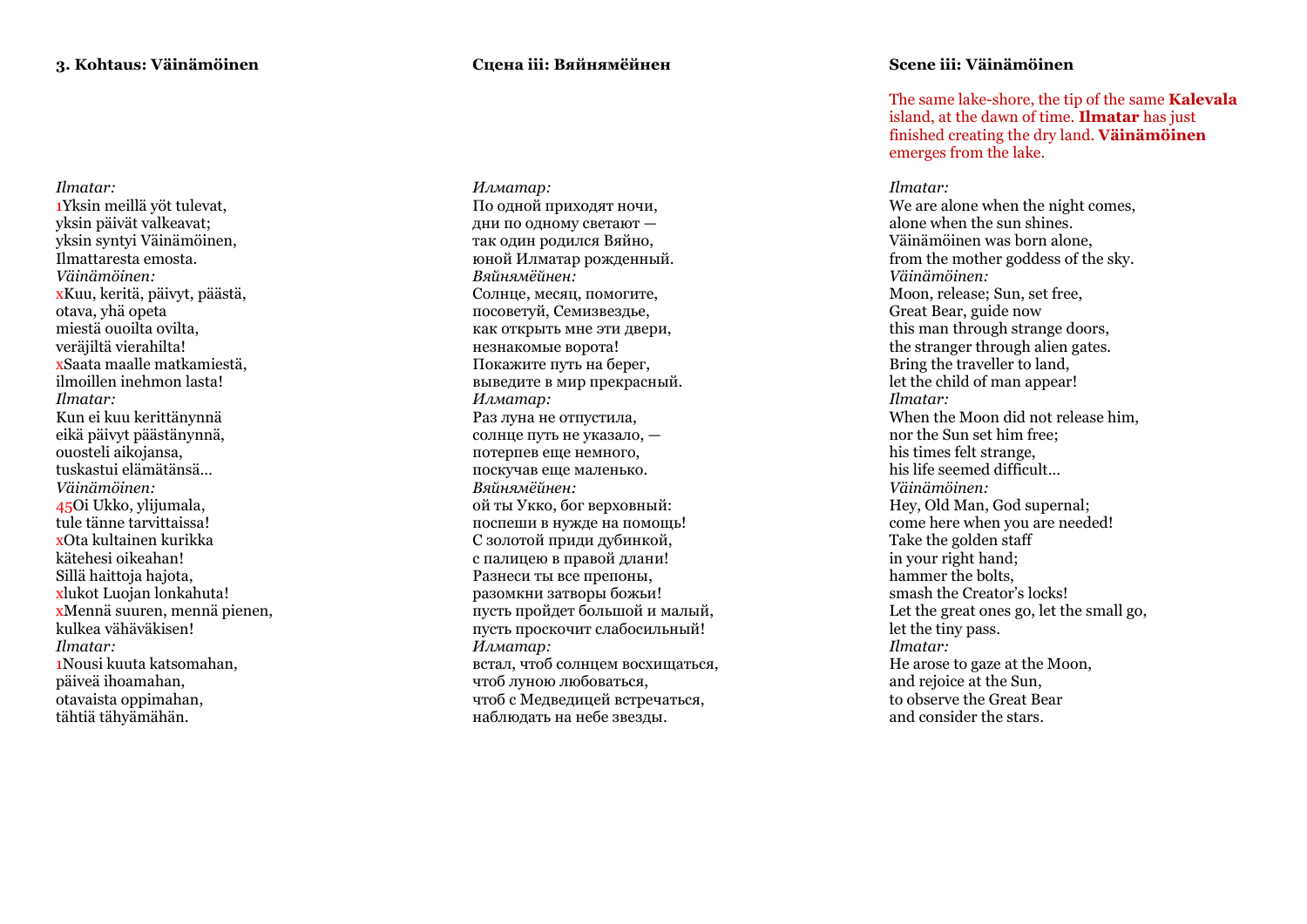*Kuoro:* 40Vaka vanha Väinämöinen xveti haukia ve'estä xSiitä hauki keitetähän, murkinoiahan muruina. Jäipä luita luotoselle, kalanluita kalliolle. Vaka vanha Väinämöinen noita tuossa katselevi, katselevi, kääntelevi.. *Väinämöinen*: xNäistäpä toki tulisi kalanluinen kanteloinen *Lönnrot & Kirja:* xKust' on koppa kanteletta? Hauin suuren leukaluusta. Kust' on naulat kanteletta? Ne on hauin hampahista. Kusta kielet kanteletta? Hivuksista Hiien ruunan. *Kuoro:* 41Vaka vanha Väinämöinen laulaja iän -ikuinen, istuiksen ilokivelle, laulupaaelle paneikse . Otti soiton sormillensa, käänti käyrän polvillensa, kantelen kätensä alle. Sanan virkkoi, noin nimesi:

#### **Сцена iv: кантеле**

*Хор :* Старый мудрый Вяйнямёйнен щуку вытащил из моря . Вот уже готова щука, вот и съеден завтрак сытный на скале остались ребра, рыбьи кости на утесе. Старый мудрый Вяйнямёйнен те разглядывает кости, Так посмотрит, так повертит … *Вяйнямёйнен :* Все же получиться может кантеле из рыбьей кости … *Лённрот & Книга :* Из чего он короб сделал? Щучью челюсть взял на короб. Из чего колки он сделал? Щучьи зубы приспособил. Из чего он струны сделал? Волос конский взял у троллей . *Хор :* Старый мудрый Вяйнямёйнен рунопевец вековечный, примостясь на камне песен, на скале отрады сидя. На руки берет свой короб, опускает на колени, чтоб играть удобней было. Так сказал он, так промолвил:

## **Scene iv: The Kantele**

The same lake -shore, later the same first day of creation. **Väinämöinen** is surrounded by the **men and women of Kalevala & Northland** (all soloists & chorus). We recognise the men as the mythical analogues of the 'real -world' Karelian villagers. A fish has been caught and eaten…

## *Chorus:*

Wise old Väinämöinen caught a pike in the water. Then the pike was cooked. and served up as tasty morsels. The bones were left on a rock, the fish -bones on a cliff. Wise old Väinämöinen looked at them there, looked and turned them around… *Väinämöinen:*  I wonder if these could become a fish -bone Kantele … *Lönnrot & Book :* What is the Kantele's body made from? From the great pike's jawbone! What are the Kantele's pegs made from? From the pike's teeth! What are the Kantele -strings made from? From the hair of a horse from Hell! *Chorus:*  Wise old Väinämöinen, the eternal singer , sat down on the rock of joy, took his place on the song -stone . He took the instrument in his hands, leant its curved shape on his knees ; and with the Kantele under his hands, thus he spoke: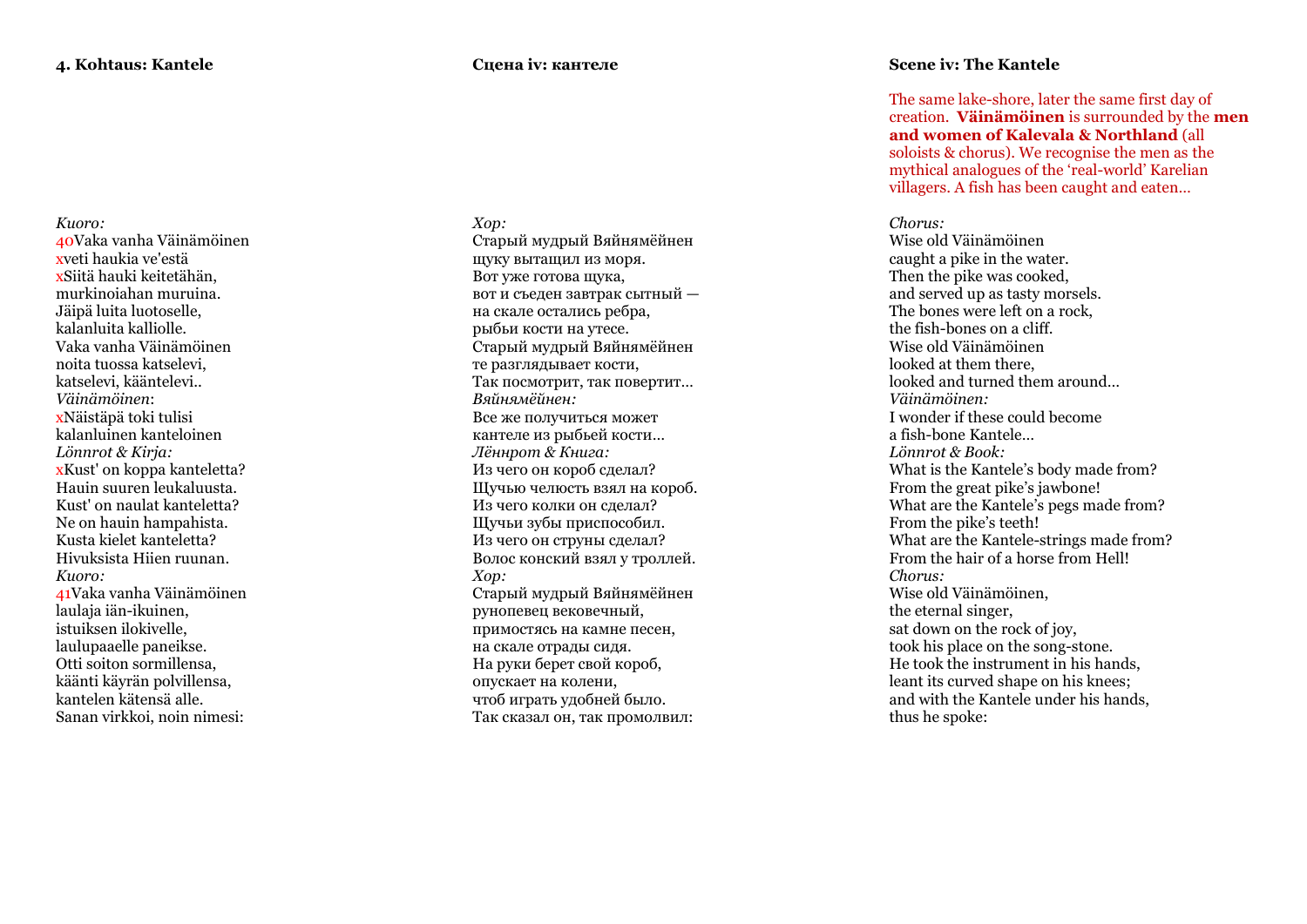*Väinämöinen:* Tulkohonpa kuulemahan, ku ei liene ennen kuullut iloa ikirunojen, kajahusta kanteloisen! *Kuoro:* 44.258Kantelo kajasi…

**Kantele**

*Вяйнямёйнен :* Пусть приходят люди слушать, кто не слыхивал доселе, ликованье рунопевца, кантеле из рыбьей кости! *Хор :* And the kantele played...

**Кантеле**

*Väinämöinen:*  Let everyone come and listen, those who maybe never heard before; the joy of the eternal rune -songs, the sound of the Kantele! *Chorus:* And the Kantele played…

**Väinämöinen** sits on the magical stone, high on the hill, takes his **Kantele** and starts to play.

**Kantele**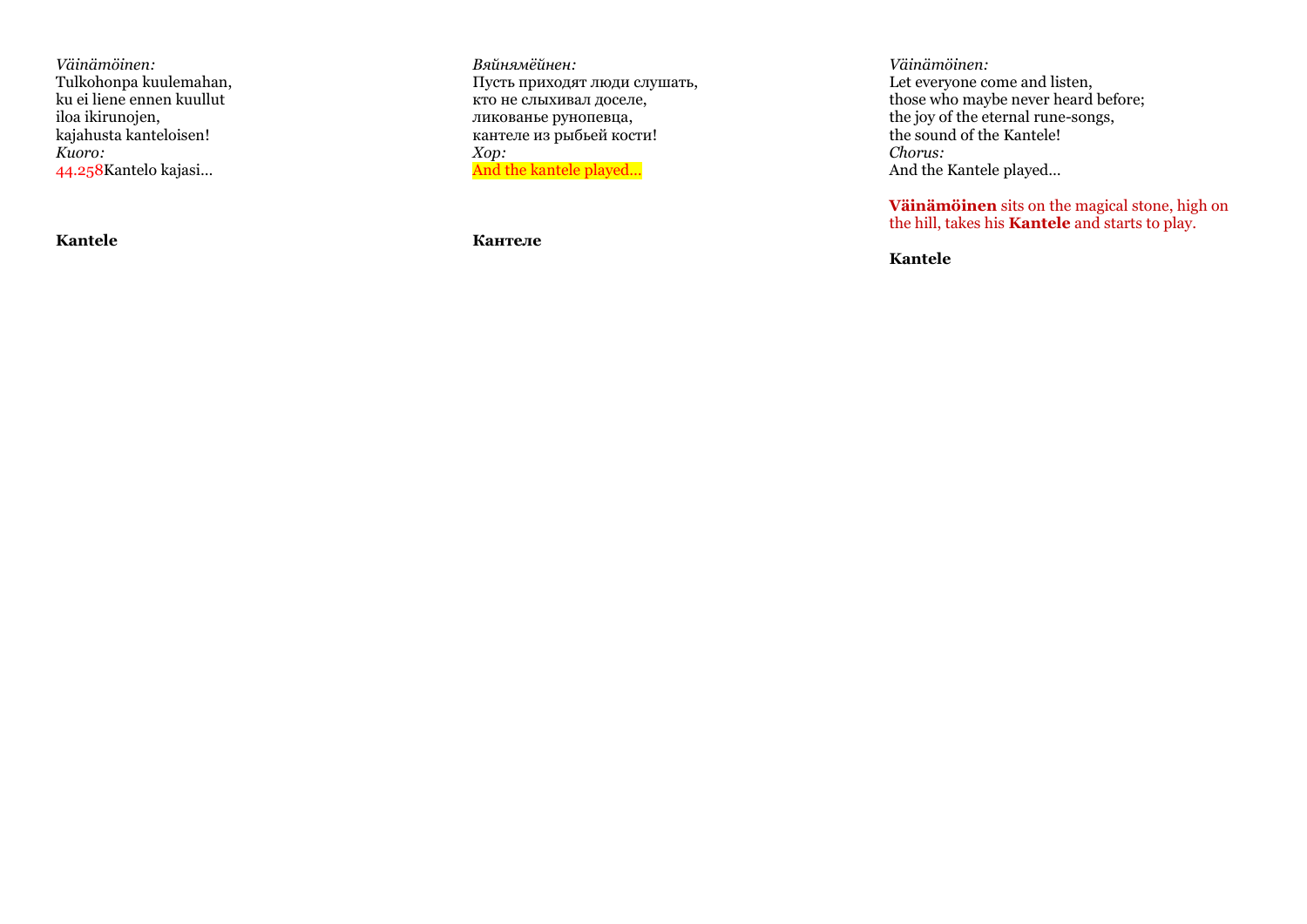## **2. Näytös: AINO 1. Kohaus: Laulukilpailu**

*Lönnrot:* 3Vaka vanha Väinämöinen laulelevi, taitelevi. xKauas kuuluvi sanoma, xVäinämöisen laulannasta. *Kirja:* xOlipa nuori Joukahainen, laiha poika lappalainen. xTuo tuosta kovin pahastui, kaiken aikansa kaehti Väinämöistä laulajaksi paremmaksi itseänsä. *Lönnrot:* xVaka vanha Väinämöinen, xoli teittensä ajaja... *Kirja:* xTuli nuori Joukahainen, ajoi tiellä vastatusten: *Lönnrot & Kirja* xSiitä siinä seisotahan, seisotahan, mietitähän... *Väinämöinen:* xKysyi vanha Väinämöinen: Kuit' olet sinä sukua, *Joukahainen:* xMie olen nuori Joukahainen. Vaan sano oma sukusi: kuit' olet sinä sukua, kuta, kurja, joukkioa?

## **Акт II: АЙНО Сцена i: Битва певцов**

*Лённрот :* Старый мудрый Вяйнямёйнен распевает, заклинает. Далеко несутся вести, о чудесном пенье Вяйно. *Книга :* Слышал юный Йовкахайнен, худощавый Лаппалайнен , В нем обида зародилась, злая зависть разгорелась, оттого, что Вяйнямёйнен был певцом намного лучше. *Лённрот :* Старый мудрый Вяйнямёйнен сам в дороге находился … *Книга :* Ехал юный Йовкахайнен, мчался он навстречу Вяйно.

*Лённрот & Книга :* Вот сидят мужи в раздумье, вот гадают, размышляют … *Вяйнямёйнен :* Спрашивает старый Вяйно: Ты такой откуда будешь? *Йовкахайнен* : Пред тобою — юный Йовко. Сам ты из какого рода, из какого дома будешь, жалкий, из каких людишек?

## **Act II: AINO Scene i: A Singing Competition**

The same **Kalevala** lakeshore in mythical times. **Väinämöinen** and **Joukahainen** are driving towards each other in their sledges.

*Lönnrot:*  Wise old Väinämöinen was singing and practising his magic art. The word went far and wide of Väinämöinen's singing. *The Book:*  And then there was young Joukahainen the archer, a slim Lappish boy. He took it very badly, spent all his time envying Väinämöinen for being a better singer than him. *Lönnrot:*  Wise old Väinämöinen was on his way, driving along the road… *The Book:*  When along came young Joukahainen and drove right into him.

The two sledges collide violently.

*Lönnrot & The Book:*  Then they stopped there, sat thinking for a while… *Väinämöinen:*  Old Väinämöinen asked: From what family are you? *Joukahainen:*  I am young Joukahainen. Just tell me your name, what family you come from, from which gang, you crook!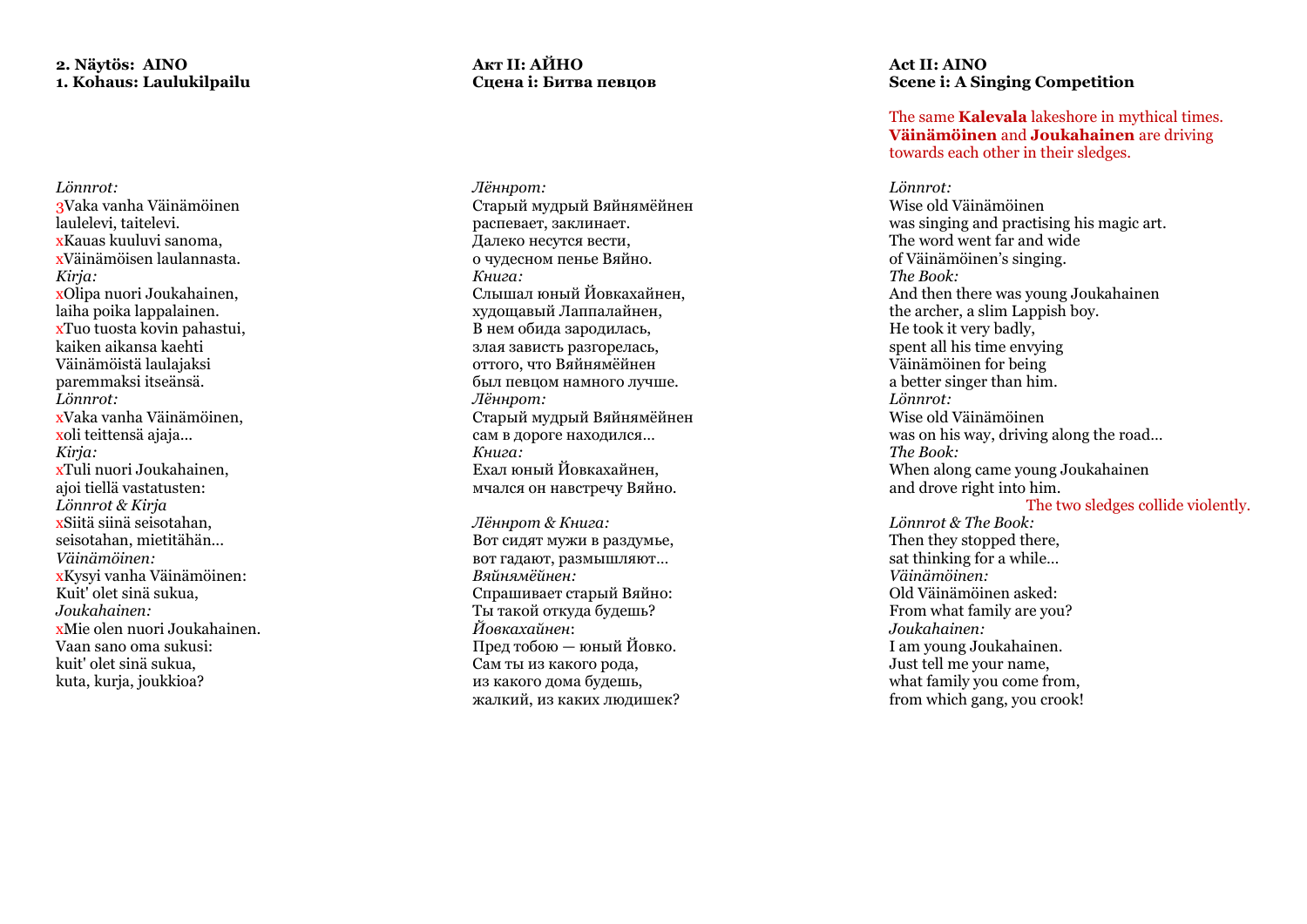*Väinämöinen:*  ALKMie olen vanha Väinämöinen xsie olet nuorempi minua. xMitä sie enintä tieät, yli muien ymmärtelet? *Joukahainen:* xOlin miesnä kuuentena, seitsemäntenä urosna tätä maata saataessa, ilmoa suettaessa, kuuhutta kulettamassa, aurinkoa auttamassa, otavaa ojentamassa, taivoa tähittämässä. *Väinämöinen:* xEikä lie sinua nähty, xtätä maata saataessa, ilmoa suettaessa, kuuhutta kuletettaissa, aurinkoa autettaissa, otavaa ojennettaissa, taivoa tähitettäissä.

*Вяйнямёйнен :* Пред тобою — старый Вяйно, ты меня ведь помоложе! Что всего верней ты знаешь, лучше прочих понимаешь? *Йовкахайнен :* Был шестым к тому ж героем, был седьмым я человеком среди тех, кто землю делал: строил этот мир прекрасный, месяц поднимал на небо, помогал поставить солнце, кто Медведицу развесил, звездами усыпал небо . *Вяйнямёйнен :* Говоришь ты здесь неправду! О тебе совсем не знали, среди тех, кто землю делал, строил этот мир прекрасный, месяц поднимал на небо, помогал поставить солнце, кто Медведицу развесил, звездами усыпал небо .

*Väinämöinen:* I am old Väinämöinen, you are my junior. So what are you in expert in, what special subject do you know about? *Joukahainen:* I was the sixth man, the seventh hero; creating the Earth, making the sky, setting the Moon in motion, helping the Sun, stretching out the Great Bear, filling heaven with stars. *Väinämöinen:*  That's truly a lie, for you can't even have been born when the Earth was created, and the sky made, the Moon set in motion, the Sun helped; the Great Bear stretched out, the heaven filled with stars.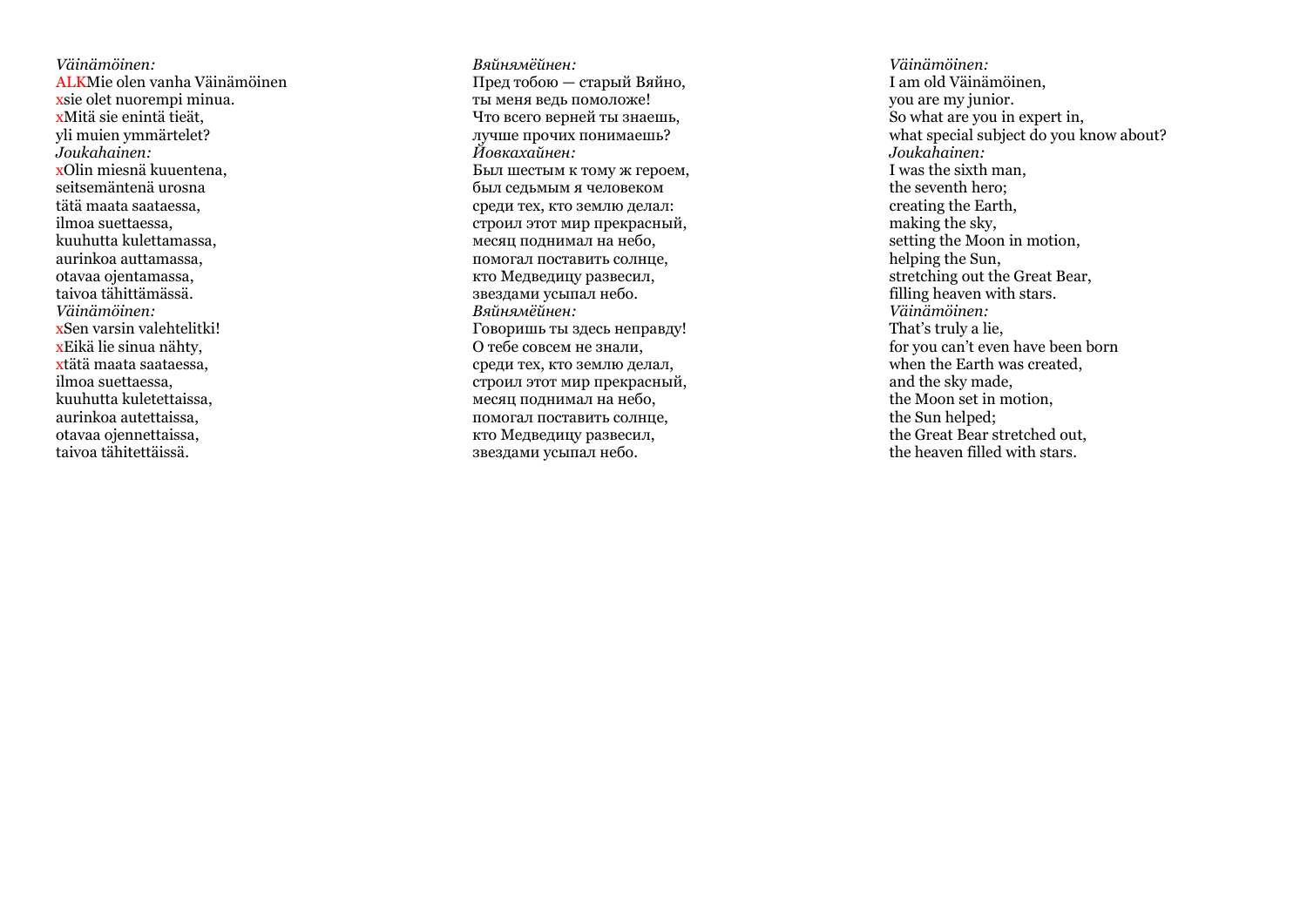*Joukahainen:* xKun ei lie minulla mieltä, kysyn mieltä miekaltani.

Oi on vanha Väinämöinen, laulaja laveasuinen! Lähe miekan mittelöhön, käypä kalvan katselohon! *Lönnrot & Kirja:* xSiitä suuttui Väinämöinen, siitä suuttui ja häpesi. xjärvet läikkyi, maa järisi, vuoret vaskiset vapisi, paaet vahvat paukahteli, kalliot kaheksi lenti, kivet rannoilla rakoili. *Väinämöinen:* xLauloi vanha Väinämöinen, xLauloi nuoren Joukahaisen: xLauloi miekan kultakahvan salamoiksi taivahalle. xItsen lauloi Joukahaisen, lauloi suohon suonivöistä, niittyhyn nivuslihoista, kankahasen kainaloista.

*Йовкахайнен :* Коль познаний маловато, призову свой меч на помощь.

Ой ты, старый Вяйнямёйнен, ты, хвастливый песнопевец, что ж, давай мечи померим, на длину клинков посмотрим! *Лённрот & Книга :* Прогневился Вяйнямёйнен, прогневился, обозлился , сам тогда он петь принялся, колыхались воды, земли, горы медные дрожали, лопались от пенья скалы, надвое рвались утесы, камни трещины давали. *Вяйнямёйнен :* Пел заклятья Вяйнямёйнен, Пел на юного лапландца Пел, и молнией клинок стал с золотою рукояткой, Пел, и вбил заклятьем Йовко аж до пояса в болото, до груди — в сырую пожню, до подмышек — в грунт песчаный.

*Joukahainen:*  If I don't have enough brain -power, I'll ask my sword for brains!

## He draws his sword.

Hey, it's old Väinämöinen,<br>the singer with the big mouth! Let's get the sword to decide. go with the blade's point of view. *Lönnrot & The Book:*  At that Väinämöinen got angry, at that he got angry and offended. He started singing: lakes were stirred up, the Earth quaked, the copper mountains shook, the mighty boulders rumbled, cliffs exploded in two, rocks on the shore split asunder. *Väinämöinen:*  Old Väinämöinen sang, sang at young Joukahainen: sang his gold -hilted sword into lightning -flashes in heaven. He sang Joukahainen himself, sang him waist -deep into a swamp, up to his groin in the marsh, in the heath up to his armpits.

> **Joukahainen** descends waist -deep into the swamp.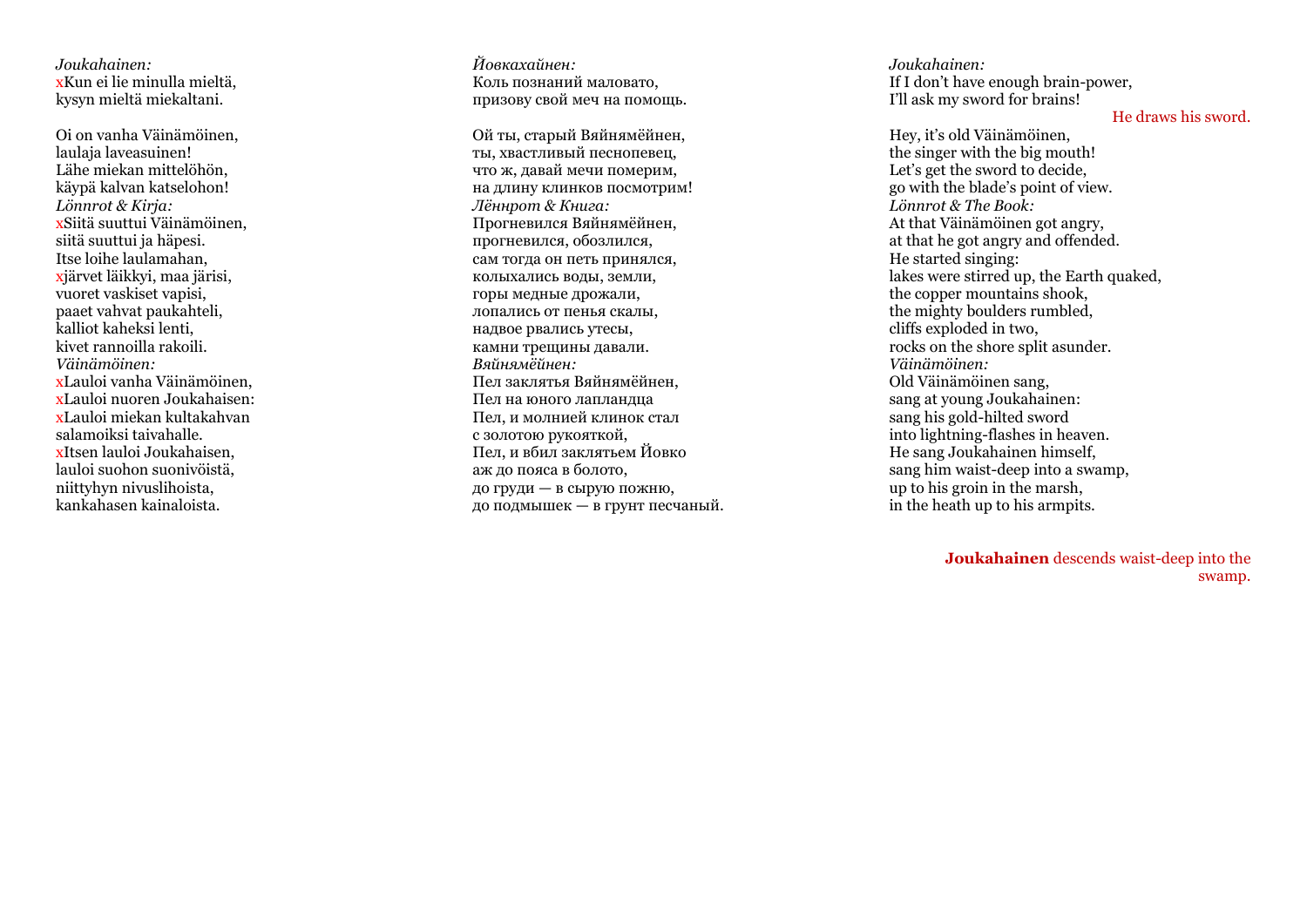## **2. Kohtaus: Suossa**

*Joukahainen:* 3Oi on viisas Väinämöinen, tietäjä iän -ikuinen! Pyörrytä pyhät sanasi, peräytä lausehesi! Päästä tästä pälkähästä, tästä seikasta selitä! Panenpa parahan makson, annan lunnahat lujimmat. *Väinämöinen:*  Niin mitä minullen annat, jos pyörrän pyhät sanani, peräytän lauseheni, päästän siitä pälkähästä? *Joukahainen:* xOi on viisas Väinämöinen, tietäjä iän -ikuinen! xKun pyörrät pyhät sanasi, luovuttelet luottehesi, annan Aino siskoseni, lainoan emoni lapsen !

## **Сцена ii: В болоте**

*Йовкахайнен :* Ой ты, умный Вяйнямёйнен, вековечный заклинатель! поверни слова святые, забери назад заклятья, вызволи меня из лиха, выйти дай из затрудненья. Положу большую плату, дам тебе великий выкуп». *Вяйнямёйнен:* Что же мне пообещаешь, коль верну свои заклятья, отменю слова святые, вызволю тебя из лиха? *Йовкахайнен :* Ой ты, умный Вяйнямёйнен, вековечный заклинатель! Коль вернешь назад заклятья, коль свой заговор отменишь, дам тебе сестрицу Айно, милой матери дочурку!

## **Scene ii: In the swamp**

## **Joukahainen** is waist -deep in the swamp.

*Joukahainen:*  O hail, wise Väinämöinen, eternal sage! Turn around your sacred words. take back your spells. let me off the hook, sort out this situation! I will give the best reward, pay a mighty ransom. *Väinämöinen:* So, what will you give me, if I turn around my sacred words, take back my spells, let you off the hook? *Joukainen:*  O hail, wise Väinämöinen, eternal sage! If you turn around your sacred words, undo your magic, I will give my sister, Aino, offer my mother's daughter!

**Väinämöinen** takes **Joukahainen**'s sword, and helps him out of the swamp. They exit.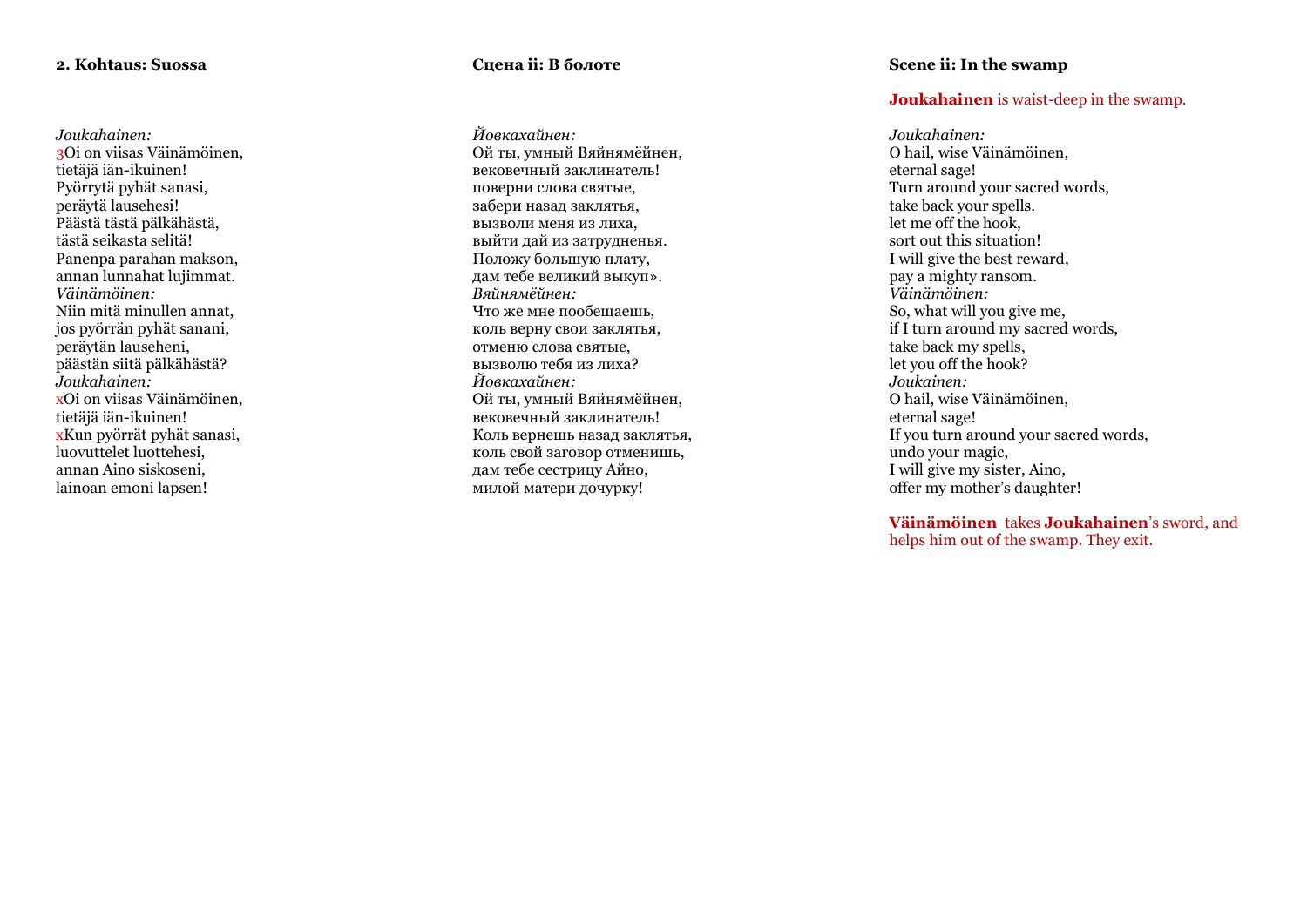*Aino:* 4Miten on mieli miekkoisien, autuaallisten ajatus ? Kuin on vellova vetonen eli aalto altahassa. Niinpä on poloisten mieli, niinpä allien ajatus, kuin on hanki hariun alla, vesi kaivossa syvässä. xSyäntäni tuimelevi, päätäni kivistelevi. Eikä tuima tuimemmasti, kipeämmästi kivistä, jotta, koito, kuolisinki, katkeaisinki, katala, näiltä suurilta suruilta, ape'ilta miel'aloilta. Jo oisi minulla aika näiltä ilmoilta eritä, aikani Manalle mennä, ikä tulla Tuonelahan: ei mua isoni itke, ei emo pane pahaksi, ei kastu sisaren kasvot, veikon silmät vettä vuoa, vaikka vierisin vetehen, kaatuisin kalamerehen alle aaltojen syvien, päälle mustien murien.

## **Сцена iii: Плач**

*Айно :* Таковы счастливых думы, таковы беспечных мысли как волнение на море, словно плеск воды в корыте. Таковы несчастных думы, мысли уточки бездольной как сугроб весной под горкой, как вода на дне колодца. Что -то тягостно на сердце, ломит голову бедняжке, хоть заныло бы сильнее, заломило бы страшнее, чтоб угасла я, бедняжка, чтоб, несчастная, скончалась от больших моих печалей, от забот моих великих. Верно, время наступило этот белый свет покинуть, На тот свет уйти мне время, В мир иной уйти навечно. Батюшка мой не заплачет, матушка не огорчится, всхлипывать сестра не будет, брат ревмя реветь не станет, хоть бы в воду я упала, к рыбам в море провалилась, глубоко ушла под волны, в тину черную морскую.

## **Scene iii: Lament**

## The same lake -shore, Aino alone.

*Aino:* 

How do the blessed feel, how do the fortunate think? Like a ripple on the water. like a wave in the deep. This is how the damned feel, how the unfortunate think: like crusted snow under a ridge, like water in a deep well. In my heart it hurts, in my head it aches. And the hurting would not hurt more, the aching would not ache more if (doomed as I am) I would die, if I would fall, wretched from these great sorrows, from the gloom of deep depression. Now would be the time for me to depart from this world, my time to go to the land of Death, the age for coming to Tuonela. My father would not weep, my mother would not take it badly , my sister's face would not be tear -stained, my brother's eyes would not weep if I were to wander into the water, were to fall into the fishy sea, underneath the the waves of the deep, onto the black mud.

Exit Aino.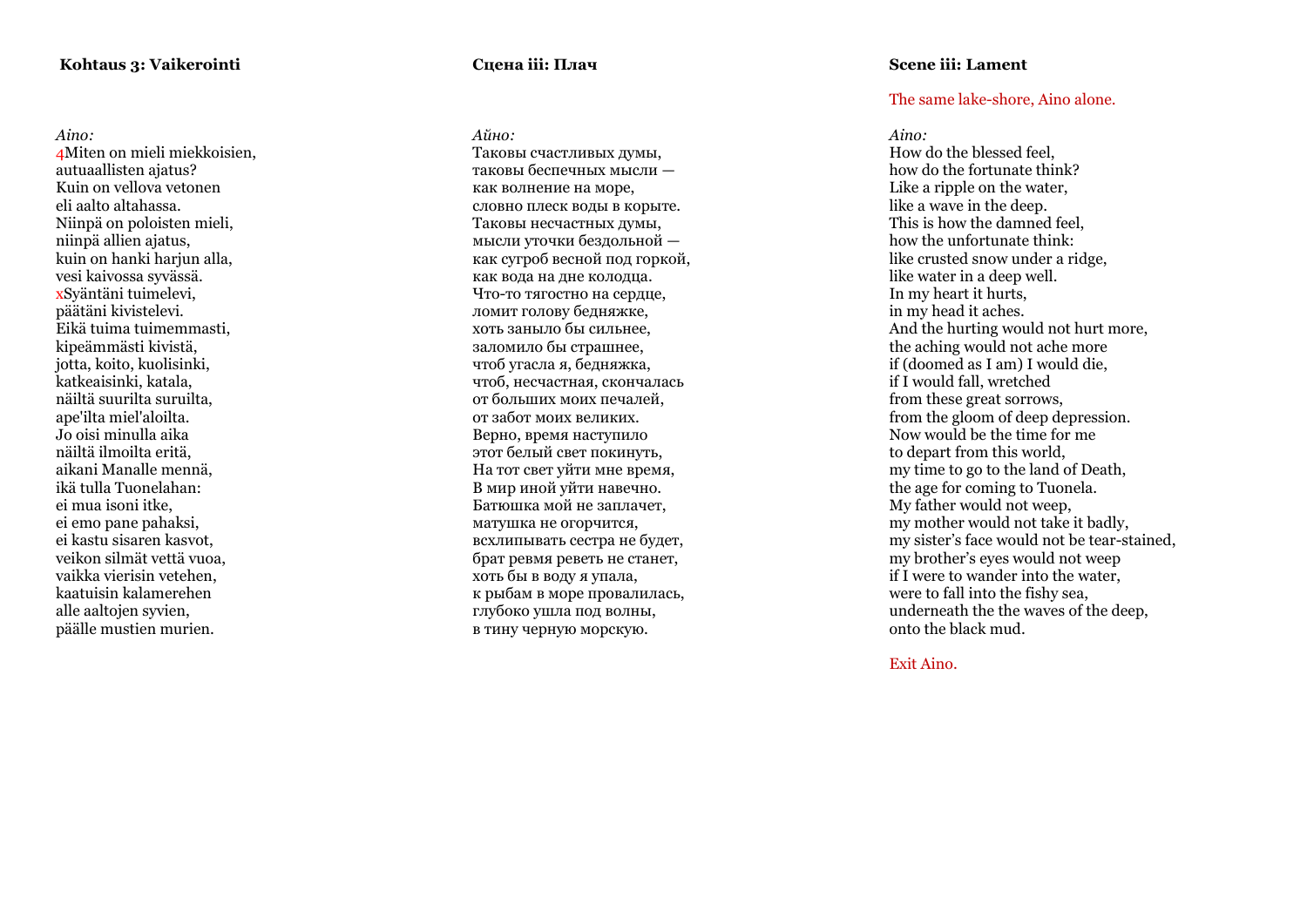*Kuoro:* Astui päivän, astui toisen, päivänäpä kolmantena tuohon yöhyt yllättävi, pimeä piättelevi.

*Хор :* День шагала, два шагала, наконец уже на третий Тут девицу ночь настигла, темнота ее застала.

*Chorus:*  She walked one day, she walked a second, and the third day too; There night overtook her, darkness detained her.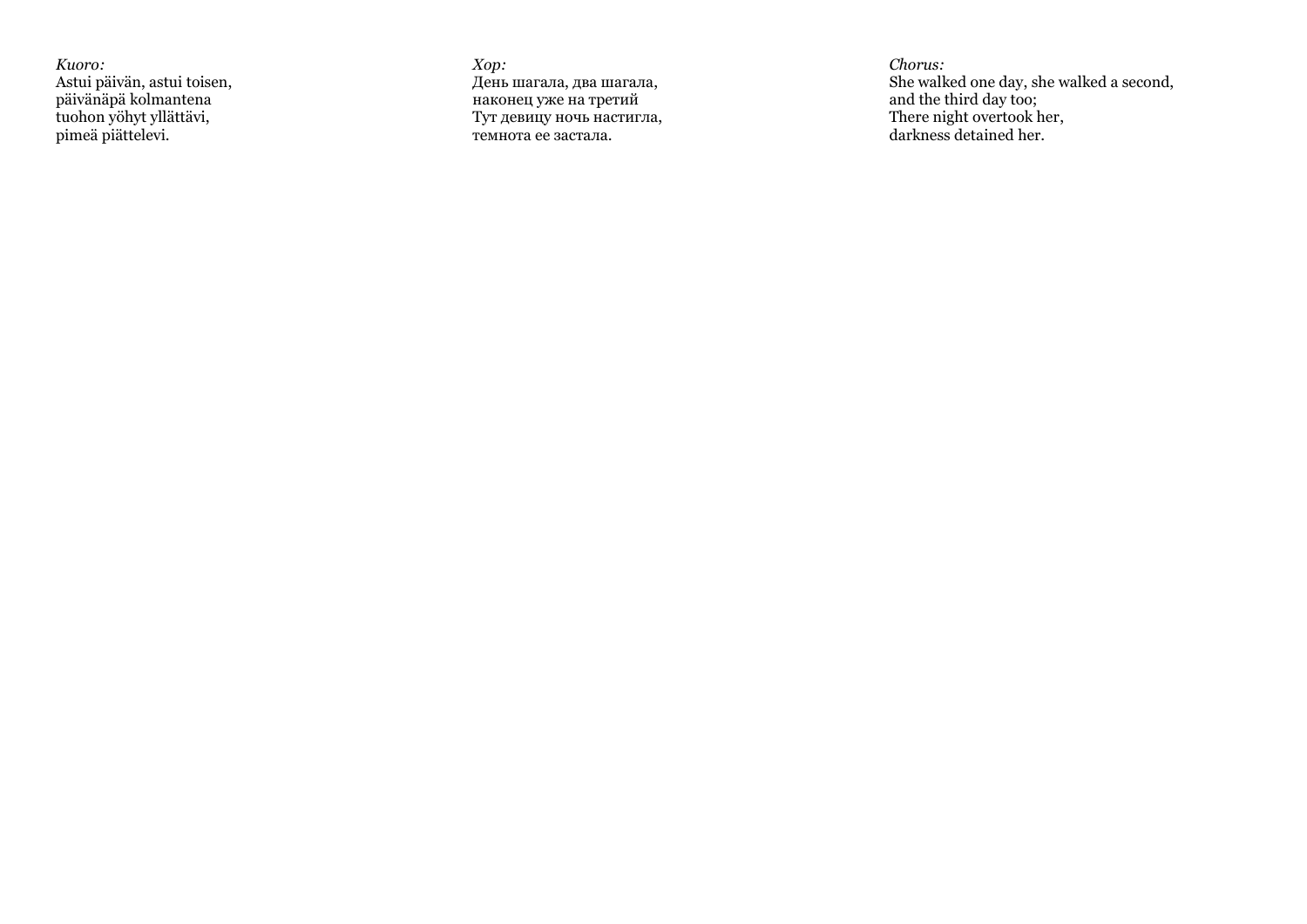#### *Kuoro:*

4Menin merta kylpemähän, sainp' on uimahan selälle; sinne mä, kana, katosin, lintu, kuolin liian surman: elköhön minun isoni sinä ilmoisna ikänä vetäkö ve'en kaloja tältä suurelta selältä!

Läksin rannalle pesohon, menin merta kylpemähän; sinne mä, kana, katosin, lintu, kuolin liian surman: elköhön minun emoni sinä ilmoisna ikänä panko vettä taikinahan laajalta kotilahelta!

Läksin rannalle pesohon, menin merta kylpemähän; sinne mä, kana, katosin, lintu, kuolin liian surman:

xMikäli meren vesiä, sikäli minun veriä; mikäli meren kaloja, sikäli minun lihoja; mikä rannalla risuja, se on kurjan kylkiluita; mikä rannan heinäsiä, se hivusta hierottua. xSinne mä, kana, katosin, lintu, kuolin liian surman.

## **Сцена iv: Смерть Айно**

*Хор :* Я пошла купаться в море, доплыла я до утеса. Тут я, курочка, скончалась, приняла погибель, пташка. Пусть мой батюшка вовеки никогда на этом свете рыбы на море не ловит, не берет из этих глубей!

Я на берег шла умыться, шла на море поплескаться. Тут я, курочка, скончалась, приняла погибель, пташка. Матушка пускай вовеки никогда на этом свете не берет воды для теста из родимого залива!

Я на берег шла купаться, я на море шла плескаться. Тут я, курочка, скончалась, приняла погибель, пташка!

сколько есть водицы в море столько в нем девичьей крови, сколько в этом море рыбы столько в нем меня, несчастной, сколько тростника вдоль моря столько здесь костей бедняжки, сколько водорослей в море столько в нем волос девичьих. Тут я, курочка, скончалась, приняла погибель, пташка.

## **Scene iv: The Death of Aino**

## The same lake -shore. Chorus of **village women** .

## *Chorus:*

I went to the sea to bathe, came to swim in the open water; there I (poor hen!) fell, the bird died too harshly. Let not my father, in all the ages of this world, drag fish from the water of this great open sea!

I left for the shore to wash, I went to the sea to bathe; there I (poor hen!) fell, the bird died too harshly. Let not my mother, in all the ages of this world, put water into the dough from the wide home -bay.

I left for the shore to wash, I went to the sea to bathe; there I (poor hen!) fell, the bird died too harshly.

What are the waters of sea? They are my blood! What are the fishes of the sea? They are my bones! What are the sticks on the shore? They are the lost one's ribs! What are the reeds of the shore? They are her brushed hair. There I (poor hen!) fell. the bird died too harshly.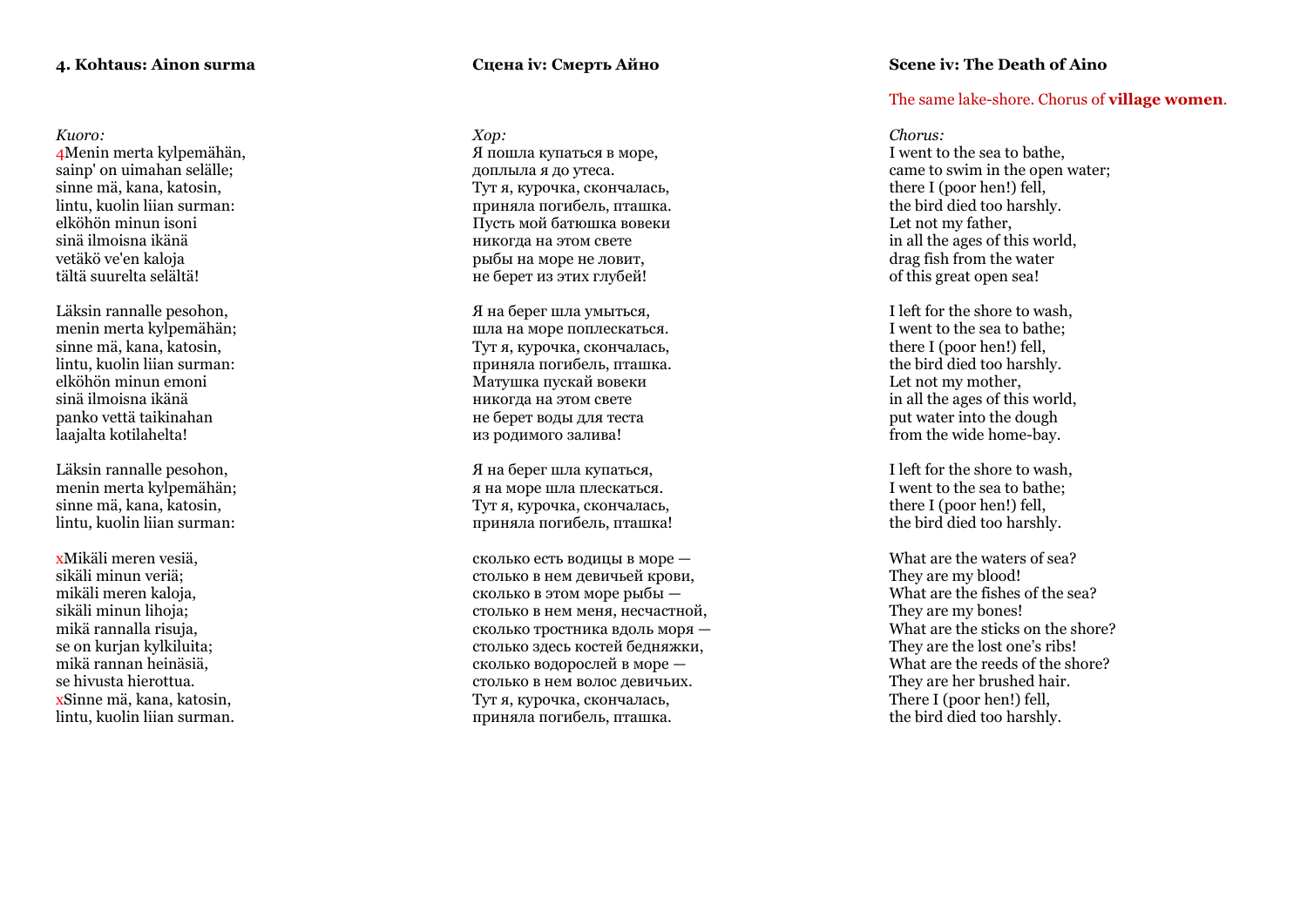## **3. Näytös: SAMPO 1. Kohtaus: Pimeässä Pohjolassa**

*Lönnrot & Kirja:* 7Lenti lintunen Lapista, kokkolintu koillisesta. xyksi siipi vettä viisti, toinen taivasta lakaisi, xLenteleikse, liiteleikse,<br>katseleikse, käänteleikse. xTuop' on kokko, ilman lintu, kantoi vanhan Väinämöisen, viepi tuulen tietä myöten, ahavan ratoa myöten Pohjan pitkähän perähän, summahan Sariolahan. Siihen heitti Väinämöisen...

xSiinä itki Väinämöinen, siinä itki ja urisi rannalla merellisellä, nimen tietämättömällä. xLouhi, Pohjolan emäntä, xtyönnälti venon vesille, xitse loihe soutamahan.

souti luoksi Väinämöisen. *Louhi:* xOhoh sinua, ukko utra! Jo olet maalla vierahalla. *Väinämöinen:* xVoi minä poloinen poika! xJo ma tuon itseki tieän: xKaikki täällä puut purevi, kaikki havut hakkoavi,

## **Акт III: САМПО Сцена i: На тёмном Севере**

*Лённрот & Книга :* Вот летит из Лаппи птица, вот летит орел с восхода. Бил одним крылом по морю, ударял другим по небу, Полетал он, покружился, осмотрелся, пригляделся. Вот орел, небесный житель, Вяйнямёйнена уносит по стезе ветров небесных, по дороге суховеев, в дальние пределы Похьи, в край туманной Сариолы. Здесь орел оставил Вяйно…

Вот и плачет Вяйнямёйнен, вот и плачет, и стенает здесь, на берегу у моря, тут, на месте безымянном . Ловхи, Похьелы хозяйка, Лодку на воду столкнула, начала грести поспешно,

к Вяйнямёйнену стремится, *Ловхи :* Ой -ой -ой, старик несчастный, ты в края попал чужие! *Вяйнямёйнен :* Ах, какой я разнесчастный! Сам уже давно я понял: Ранят здесь меня деревья, ветки хвойные кусают .

## **Act III: THE SAMPO Scene i: In dark Northland**

Another lake -shore, quite different, with thick black mud. It is **Northland**, in late Winter. There are no leaves on the trees, but no snow either. Everything is black. A giant eagle flies overhead, carrying **Väinämöinen .** Meanwhile **Louhi** works her black magic to influence the eagle's flight.

*Lönnrot & The Book:* A bird flew out of Lapland, a great eagle from the North -East. One wing brushed the water, the other swept the heaven; it flew, it soared, it looked, it turned. That eagle, bird of the sky, carried old Väinämöinen, bore him along the wind's paths, along the squally tracks to the furthest ends of Northland, to dark Sariola. There it left Väinämöinen…

**Louhi**'s eagle -cry forces the bird to drop **Väinämöinen** onto the dark shore.

There Väinämöinen wept, there he wept and groaned on the sea -shore whose name was unknown. Louhi, mistress of Northland, launched a boat into the water, she began to row.

## **Louhi** rows her boat towards him

rowed towards where Väinämöinen was. *Louhi:* Uh -oh, there you are, old man! Now you are in a strange land. *Väinämöinen:* Woe is me, wretched man! Yes, I know that for myself: Here, all the trees bite, all the fir -trees beat !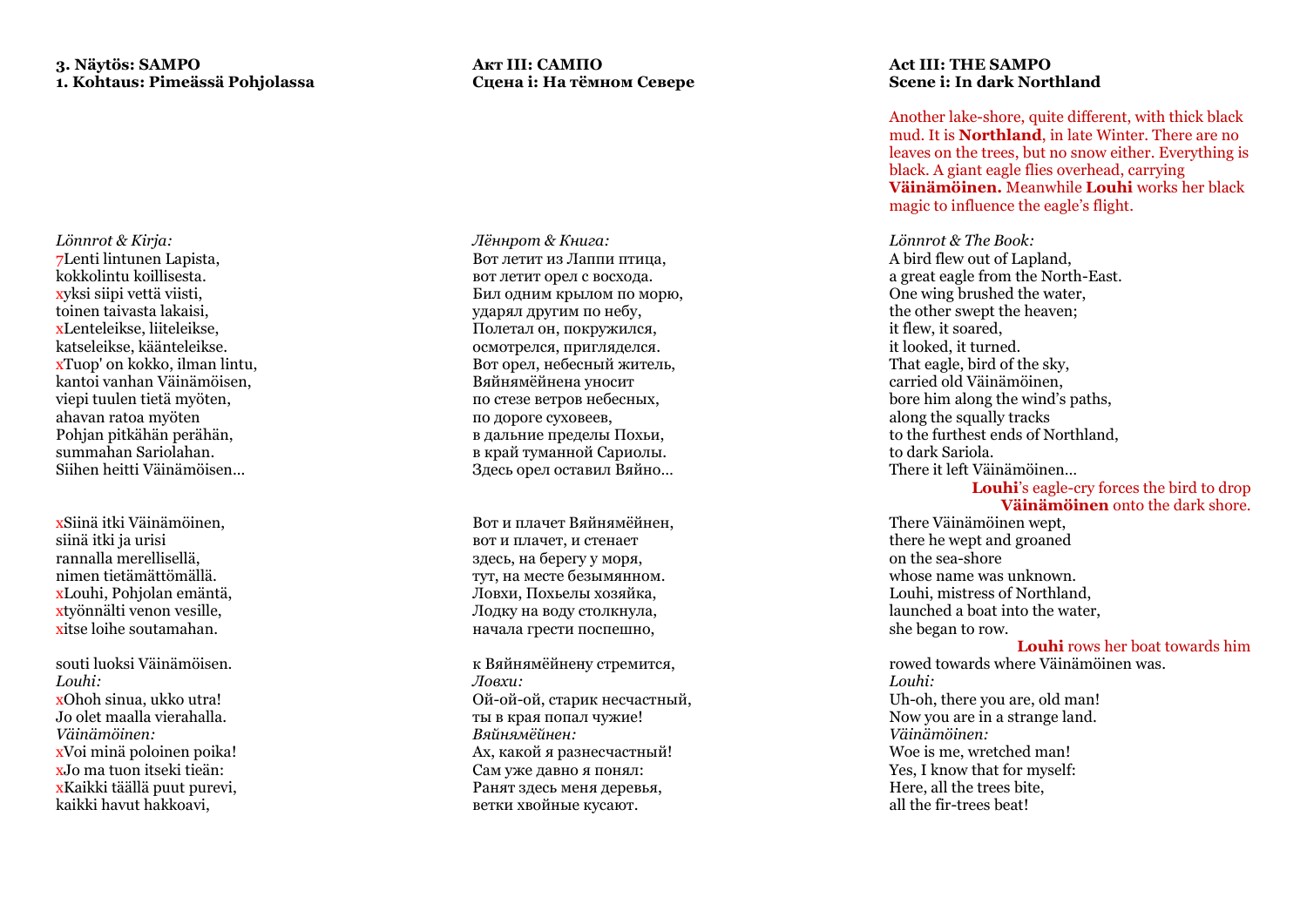*Louhi:* xNiin mitä minullen annat, kun saatan omille maille, oman peltosi perille, kotisaunan saapuville? *Väinämöinen:* xOtatko kultia kypärin, hope'ita huovallisen? *Louhi:* xOhoh viisas Väinämöinen, tietäjä iän -ikuinen! En kysele kultiasi, halaja hope'itasi: xtaiatko takoa sammon, kirjokannen kalkutella xsaatan sun omille maille, oman linnun laulamille, *Väinämöinen:* xSaata mie omille maille: työnnän seppo Ilmarisen, joka samposi takovi, kirjokannet kalkuttavi. *Louhi:* xSille työnnän tyttäreni, sille lapseni lupoan, joka sampuen takovi, kannen kirjo kirjoittavi.

*Kuoro:* xkulki päivän, kulki toisen, niin päivällä kolmannella tuli pitkän sillan päähän, Kalevalan kankahalle, Osmon pellon pientarelle.

*Ловхи :* Что ты дашь за то в награду, коль тебя домой доставлю, отвезу к родному полю, на тропу к родимой бане? *Вяйнямёйнен :* Золота возьмешь ли меру, шапку ль серебра попросишь? *Ловхи :* Ой ты, умный Вяйнямёйнен, прорицатель вековечный, мне ведь золота не надо , серебра не надо вовсе: Сможешь ли сковать мне сампо, расписную крышку сделать , провожу в края родные, где твои щебечут птицы. *Вяйнямёйнен :* Отвези в края родные — Илмаринена пришлю я, выкует тебе он сампо, смастерит любую крышку. *Ловхи :* Дочь тому я отдала бы, поручила бы родную, кто мне выковал бы сампо, сделал крышку расписную .

## *Хор :*

Старый мудрый Вяйнямёйнен Едет день, второй уж едет, лишь на третий день однажды к длинному мосту подьехал, к боровине Калевалы, к пажитям широким Осмо.

*Louhi:* So, what will you give me, if I bring you to your own lands, back to your own field, all the way to your home sauna? *Väinämöinen:* Will you accept a purse full of gold. a wallet full of silver? *Louhi:* Uh -oh, wise Väinämöinen, Eternal sage! I'm not asking for your gold, I don't want your silver: if you can forge the Sampo, hammer out its magic -patterned lid, I'll bring you to your own lands, to where your own bird sings, *Väinämöinen:* Bring me back to my own lands: I offer the smith, Ilmarinen, who will forge your Sampo, hammer out its magic -patterned lid. *Louhi:* I offer my daughter to him, I give my child to him, who forges the beloved Sampo, engraves its magic -patterned lid.

## **Väinämöinen** returns to Kalevala

*Chorus:* Wise old Väinämöinen Travels one day, travels a second, so on the third day he came to the end of the long wharf, on Kalevala's heath, at the edge of Osmo's field.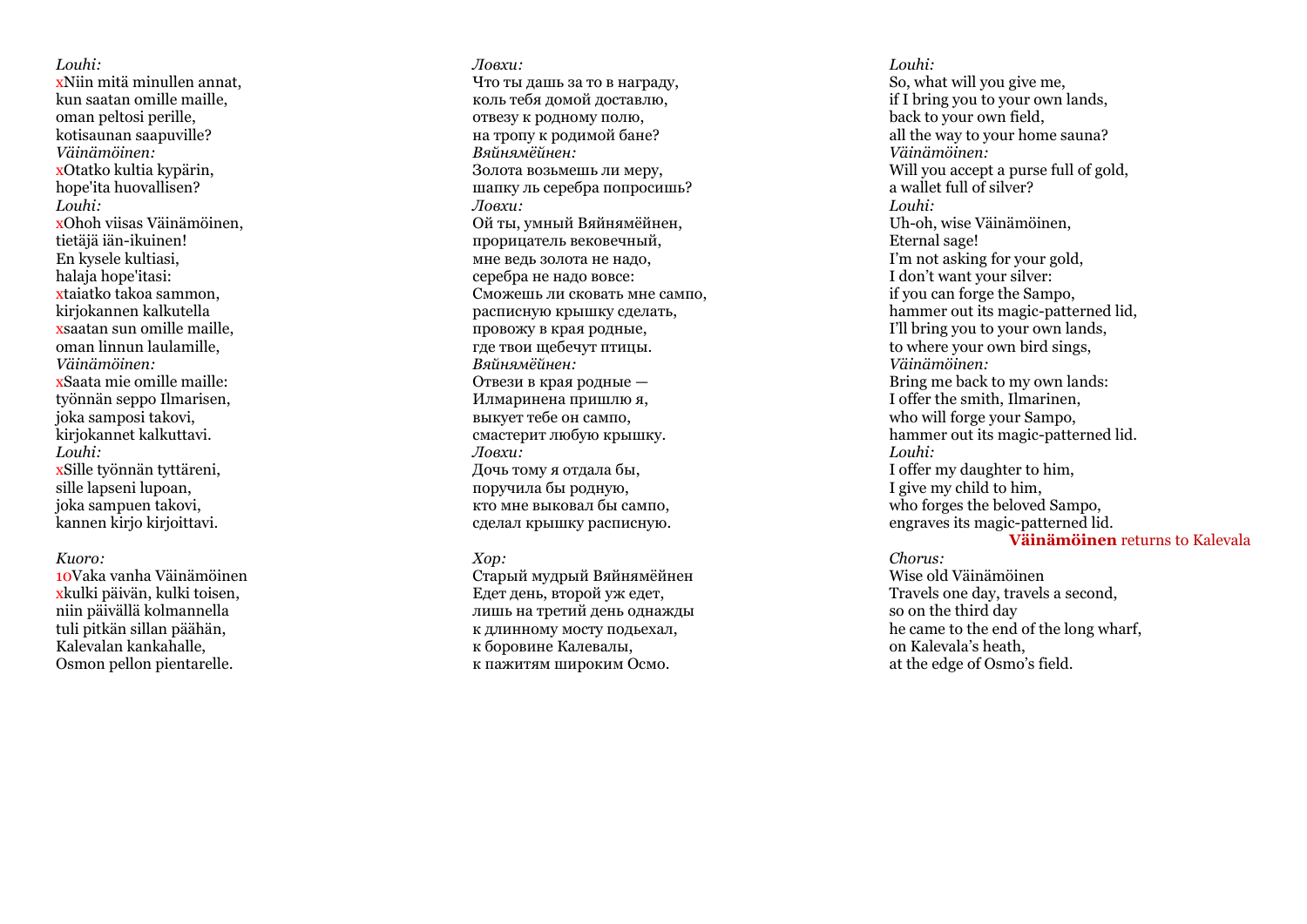*Väinämöinen:* xSyö, susi, unennäkijä, tapa, tauti, lappalainen! Sanoi ei saavani kotihin enämpi elävin silmin sinä ilmoisna ikänä, kuuna kullan valkeana näille Väinölän ahoille, Kalevalan kankahille.

*Вяйнямёйнен :* Волк, сожри дурную ведьму, злая хворь, убей лапландку! думала, не быть мне дома, И уже не видеть больше никогда на этом свете, под луной ночной — ни разу Вяйнолы полян родимых, Калевалы нив прекрасных .

*Väinämöinen:* Wolf, devour the witch, plague, destroy the Lapp! She said I would not reach home ever again, whilst my eyes live, never in the ages of this world, not once in a blue moon get back those woods of Calm Waters, to Kalevala's heaths.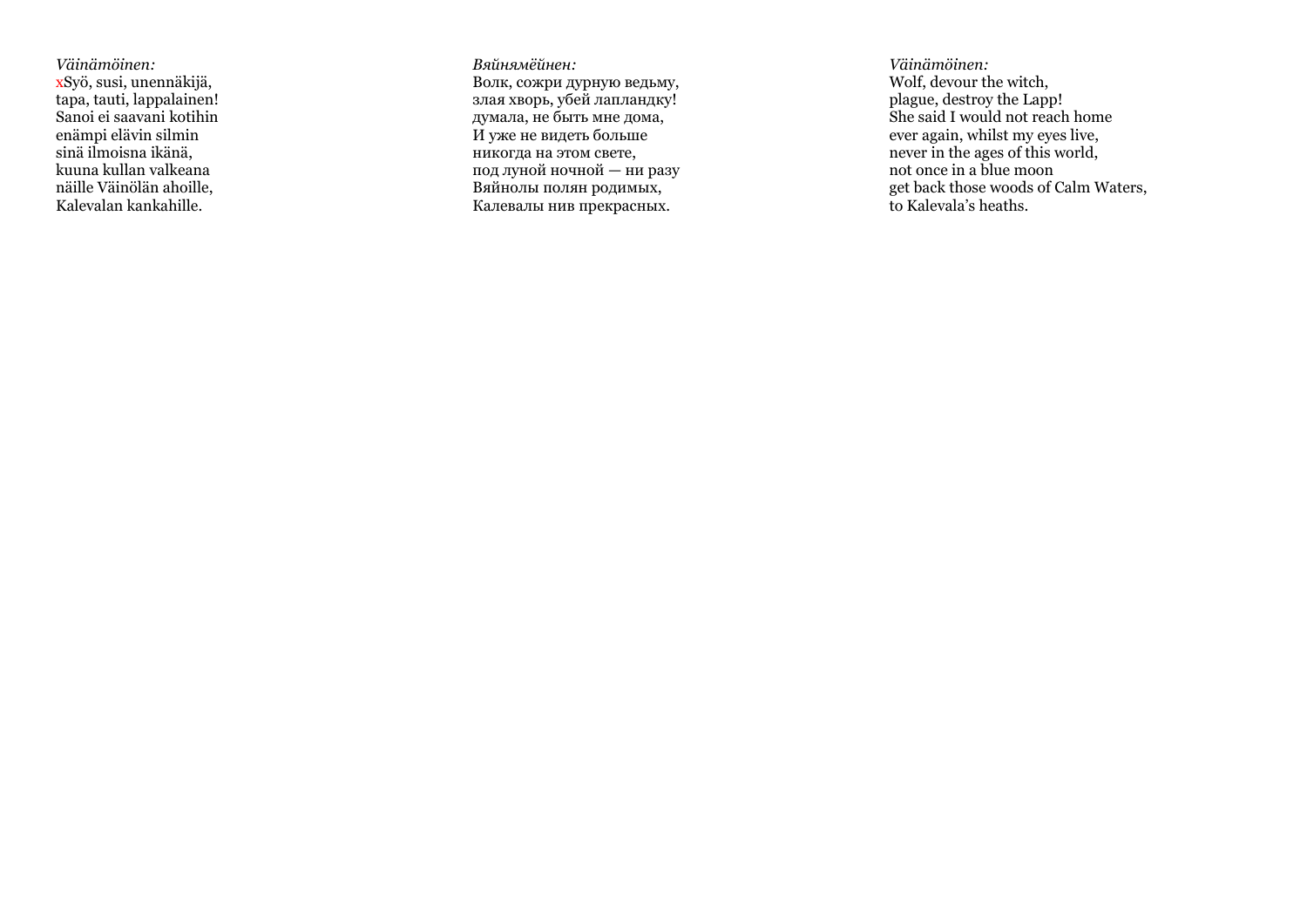## *Kuoro:* 10Siitä vanha Väinämöinen lauloi kuusen kukkalatvan, lauloi kuun kumottamahan kultalatva -kuusosehen, xLaulelevi, taitelevi: lauloi oksillen otavan. xKuuluvi pajasta pauke, hilke hiilihuonehesta. Siell' on seppo Ilmarinen; takoa taputtelevi. *Ilmarinen:* xOi sie vanha Väinämöinen, tietäjä iän -ikuinen! Mitä lausut matkoiltasi tultua kotituville?<br>Väinämöinen: *Väinämöinen*: xÄijä on mulla lausumista: onp' on neiti Pohjolassa … *Ilmarinen:* xOhoh vanha Väinämöinen! Joko sie minun lupasit pimeähän Pohjolahan oman pääsi päästimeksi, itsesi lunastimeksi? *Väinämöinen:* xViel' on kumma toinen kumma:

onp' on kuusi kukkalatva, kukkalatva, kultalehvä Osmon pellon pientarella.

## **Сцена ii: Волшебное дерево**

*Хор :* Принялся тут Вяйнямёйнен ель напел с цветущей кроной, поднимает песней месяц на вершину золотую, Он волхвует, заклинает, Семизвездицу — на ветку. он услышал стук из кузни, звяканье — из дома углей. Там кователь Илмаринен молотом стучал проворно. *Илмаринен :* Ой ты, старый Вяйнямёйнен, вековечный заклинатель! Что о странствиях расскажешь, возвратясь к родным жилищам? *Вяйнямёйнен :* Много есть, о чем поведать: в Похьеле живет невеста… *Илмаринен :* Ой ты, старый Вяйнямёйнен! Неужели посулил ты в Похьелу меня отправить за свое освобожденье, за спасение из плена? *Вяйнямёйнен :* Есть еще второе чудо: ель с вершиною цветущей, древо с хвоей золотою на краю поляны Осмо.

## **Scene ii: The magic tree**

Back in green, mid -summer **Kalevala**. There is a large **spruce tree**, with stars and moon in its upper branches. Nearby is **Ilmarinen**'s workshop.

## *Chorus:*

So old Väinämöinen sang a spruce crowned with flowers, he sang the shining Moon into the flower -crowned spruce, He sang, he practised his art, he sang the Great Bear into its branches. Hammering was heard in the workshop, clangs from the smithy. There is Ilmarinen, the smith, tapping at the anvil of his forge. *Ilmarinen:* Ah, it's you, old Väinämöinen, the eternal magician, what's to tell about your travels. now you're back at home? *Väinämöinen:* I have lots to tell about: there's this Maiden in Northland… *Ilmarinen:* Uh -oh, old Väinämöinen, Have you promised me to dark Northland just to save your own skin. to get yourself free? *Väinämöinen:* And there's yet another miracle, a second: there's a spruce crowned with flowers, crowned with flowers, leaved in gold at the edge of Osmo's field.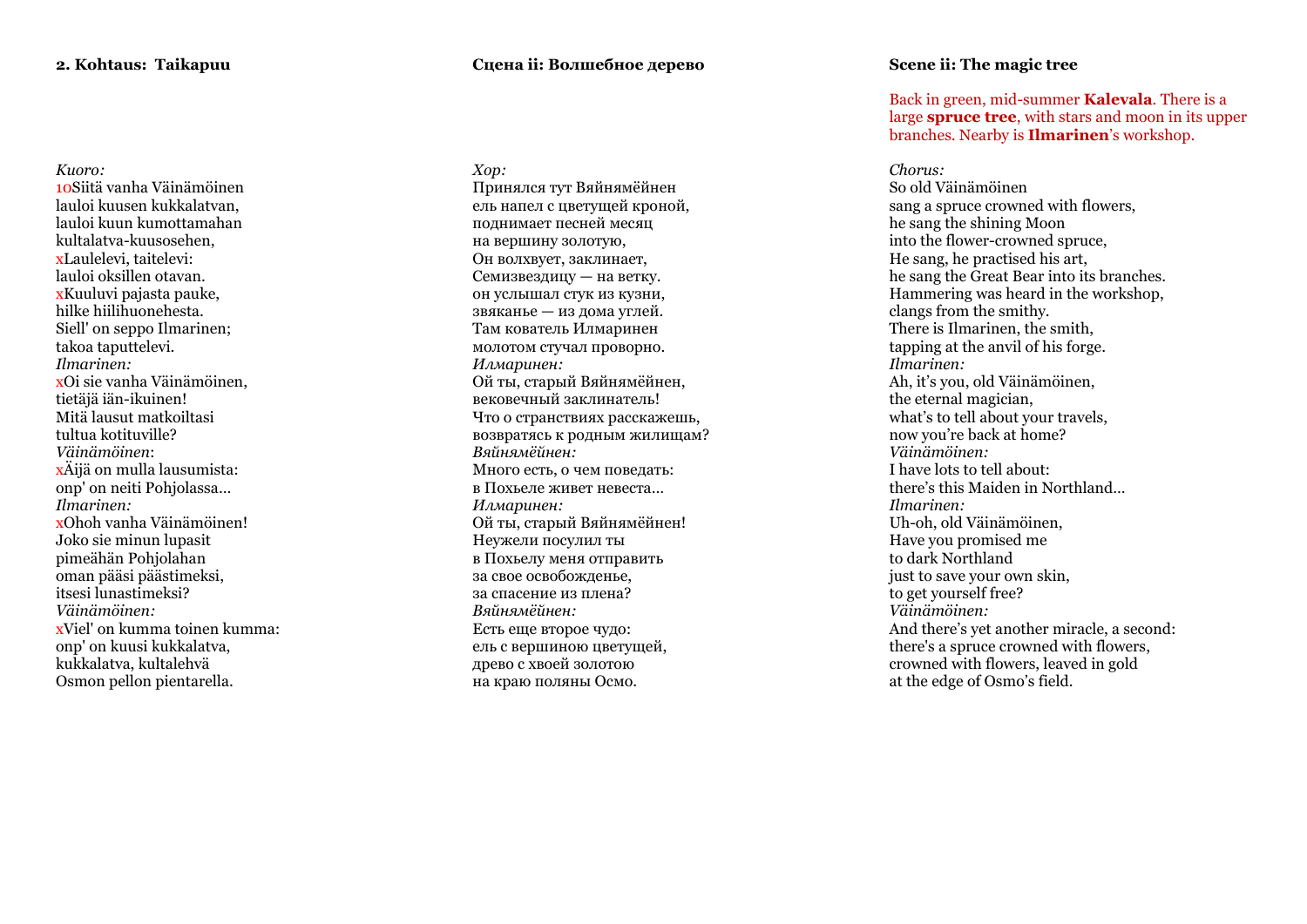*Kuoro:* xYksi vanha Väinämöinen, toinen seppo Ilmarinen, xlähettihin katsomahan tuota kuusta kukkapäätä. *Väinämöinen:* xNyt sinä, seppo veikkoseni, nouse kuuta noutamahan, otavaista ottamahan kultalatva -kuusosesta! *Kuoro:*  Siitä seppo Ilmarinen nousi puuhun korkealle, ylähäksi taivahalle, nousi kuuta noutamahan.

*Ukko :*

Voipa miestä mieletöintä, äkkioutoa urosta! Nousit, outo, oksilleni, lapsen -mieli, latvahani kuvakuun on nouantahan, valetähtyen varahan! *Kuoro:* xSilloin vanha Väinämöinen lauloa hyrähtelevi: lauloi tuulen tuppurihin, ilman raivohon rakenti. *Väinämöinen:* xOta, tuuli, purtehesi, ahava, venosehesi vieä vieretelläksesi pimeähän Pohjolahan! *Kuoro:* Nousi tuuli tuppurihin, ilma raivohon rakentui, otti seppo Ilmarisen vieä viiletelläksensä pimeähän Pohjolahan, summahan Sariolahan.

*Хор :* Первым - мудрый Вяйнямёйнен, Следом мастер Илмаринен, посмотреть пошли герои ель с вершиною цветущей. *Вяйнямёйнен :* Поднимись, кузнец, на елку, чтобы снять с вершины месяц, взять Медведицу Большую с чудо -ели златохвойной. *Хор :* Тут кователь Илмаринен высоко залез на елку, вверх вскарабкался до неба, чтоб достать с макушки месяц.

*Укко (в виде ели) :* Ой ты, муж какой неумный, богатырь какой ты странный! влез на елку, бестолковый, неразумный — на вершину, чтобы снять поддельный месяц, звезды ложные похитить ! *Хор :* Вековечный Вяйнямёйнен начал петь заклятья тихо: ветер вихрем дуть заставил, бурей бушевать принудил. *Вяйнямёйнен:* Ветер, в челн возьми героя, суховей весенний, — в лодку, чтоб быстрей доставить мужа в темные пределы Похьи! *Хор :* Ветер вихрем закрутился, бушевать принялся воздух, Илмаринена приподнял, подхватил, понес по небу в темные пределы Похьи, в земли мрачной Сариолы.

*Chorus:* First old Väinämöinen, second Ilmarinen the smith, set off to look at that spruce with the head of flowers. *Väinämöinen:* Now you, smith, my dear brother, climb up and fetch the Moon, get the Great Bear from the flower -crowned spruce! *Chorus:* So Ilmarinen the smith climbs high up into the tree, up as high as the heavens, climbed up to fetch the Moon.

### **Ilmarinen** climbs up the tree. The face of **Ukko** appears in the tree.

*The Old Man (as the tree):* Hey you , stupid man, you're a strange kind of hero! You climbed into my branches, idiot, Bird -brain, onto my belly, To fetch a fake moon, To grab artificial stars! *Chorus:* Meanwhile old Väinämöinen sang under his breath, sang the wind into a whirlwind, built the air up into a rage. *Väinämöinen:* Take him, Wind, into your ship Gale, into your boat, carry him off far away into dark Northland! *Chorus:* The wind rose into a whirlwind, the air was built up into a rage, it took Ilmarinen the smith, carried him off far away into dark Northland, to grim Sariola. **Ilmarinen** flies away out of the tree into the sky.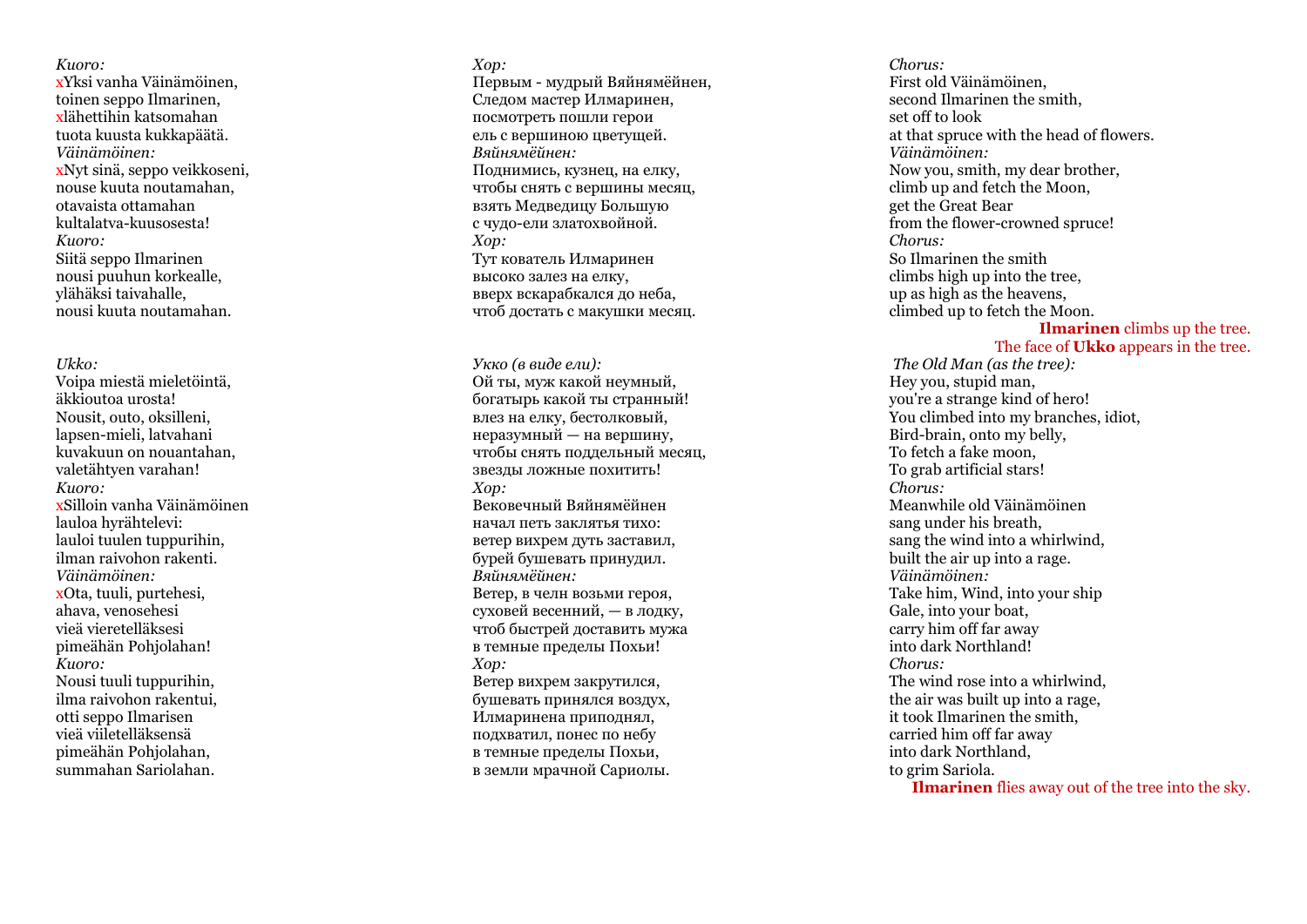## **3. Kohtaus: Sammon takominen**

## *Kuoro:* 10Tuop' on kaunis Pohjan tytti, maan kuulu, ve'en valio, otti vaattehet valitut, pukehensa puhtahimmat; xSilmistänsä sirkeänä, korvistansa korkeana, kaunihina kasvoiltansa, poskilta punehtivana; kullat riippui rinnan päällä, pään päällä hopeat huohti. *Neiti:* xOhoh seppo Ilmarinen, takoja iän -ikuinen! Saatatko takoa sammon, kirjokannen kirjaella xniin saat neion palkastasi, työstäsi tytön ihanan. *Ilmarinen:*

xSaattanen takoa sammon, kirjokannen kalkutella. *Kuoro:* xLietsoi päivän, lietsoi toisen,

lietsoi kohta kolmannenki: *Ilmarinen:*  tuli tuiski ikkunasta, säkehet ovesta säykkyi.

## **Сцена iii: Ковка Сампо**

*Хор :*

Похьи юная девица, диво суши, слава моря, лучшие взяла наряды, праздничные одеянья. Так глаза ее сияют, ушки острые белеют, нет ее лицом прекрасней, розовеют нежно щечки, золотом вся грудь покрыта, серебром чело искрится. *Девица:* Ой, кователь Илмаринен, вечный мастер дел кузнечных! Сможешь ли сковать мне сампо, сделать крышку расписную, То возьмешь красу -девицу, за труды свои в награду . *Илмаринен :* Сампо я сковать сумею, сделать крышку расписную . *Хор :* Раздувал мехами пламя, целый день, другой и третий. Из окна огонь клубился, искры из дверей летели.

## **Scene iii: Forging the Sampo**

## In black **Northland** again. The **Maid** appears, beautiful in traditional fine dress.

*Chorus:* There is North's beautiful daughter, the fame of the land, the water's choice, took her chosen garments, her cleanest dresses. Her eyes are shining, her ears look elvish, beautiful of face, her cheeks blushing red; gold hung at her breast, on her head shone silver. *Maiden:* Aha, Ilmarinen the smith, The eternal craftsman! If you can manage to forge the Sampo, design its magic -patterned lid, then you'll get the Maiden as your fee, a wonderful girl in return for your work. *Ilmarinen:* I can manage to forge the Sampo, Engrave its magic -patterned lid. *Chorus:* He puffed one day, he puffed a second, soon he puffed a third day too: *Ilmarinen:* fire shot from the window, sparks flew from the door.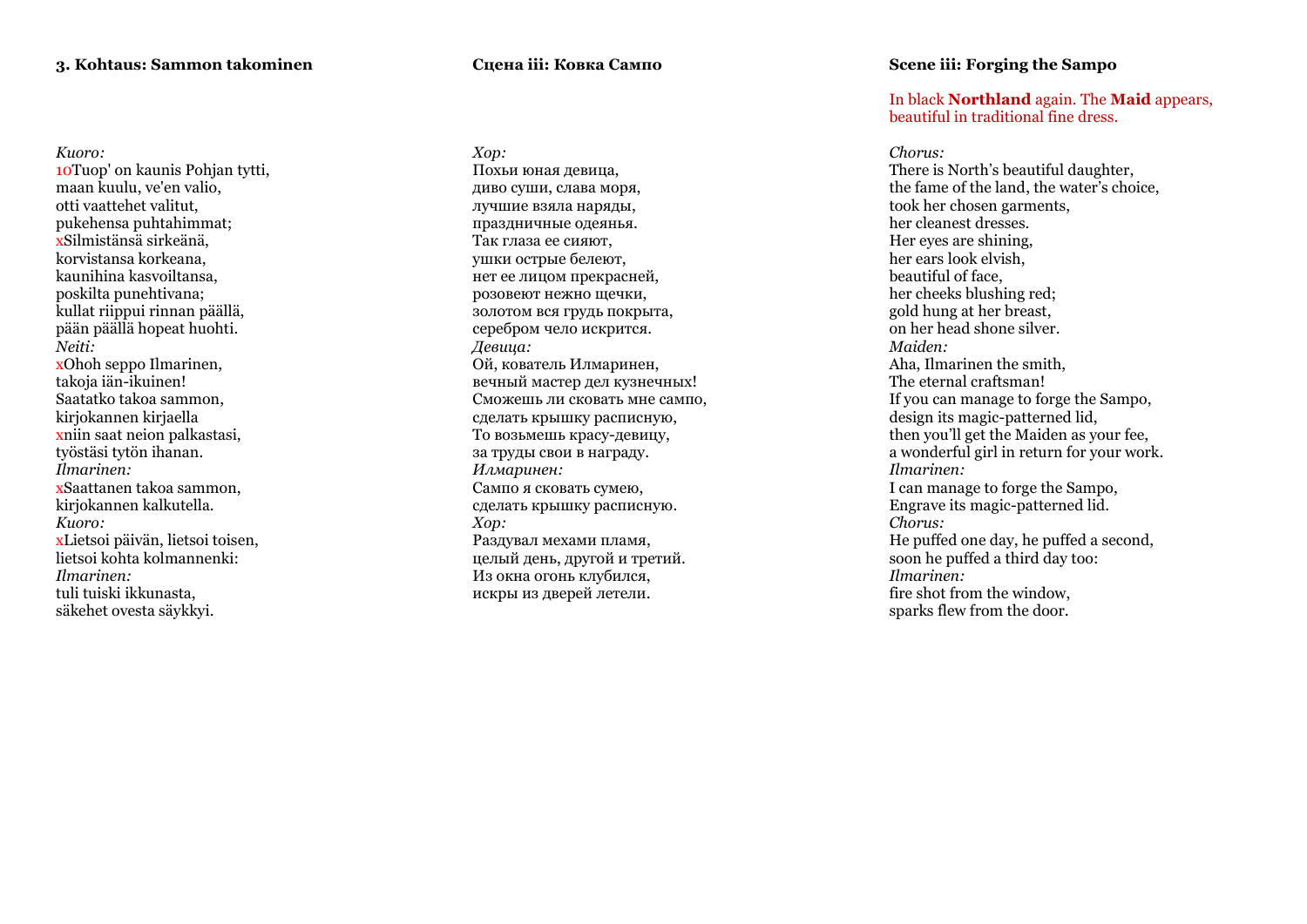## *Kuoro:*

xtomu nousi taivahalle, savu pilvihin sakeni. *Kuoro & Ilmarinen:*  Se on seppo Ilmarinen päivän kolmannen perästä näki sammon syntyväksi, kirjokannen kasvavaksi.

#### *Kuoro:*

xTakoi sammon taitavasti: laitahan on jauhomyllyn *,* toisehen on suolamyllyn, rahamyllyn kolmantehen. *Väinämöinen:* xVeli, seppo Ilmarinen, takoja iän -ikuinen! Joko laait uuen sammon, kirjokannen kirjaelit? *Ilmarinen & Kuoro:* xJopa jauhoi uusi sampo, kirjokansi kiikutteli, jauhoi purnun puhtehessa: yhen purnun syötäviä, toisen jauhoi myötäviä, kolmannen pi'eltäviä.

*Хор :* Сажа к небу поднималась, черный дым сгущался в тучи. *Хор & Илмаринен :* Сам кователь Илмаринен уж на третий день работы Видит — сампо вырастает, всходит крышка расписная.

*Хор, Ловхи, Девица, Илмаринен :* Выковал искусно сампо: сделал сбоку мукомолку, со второго — солемолку, с третьего же — деньгомолку. *Вяйнямёйнен:* Брат, кователь Илмаринен, славный мастер вековечный, новое сковал ли сампо, сделал ли узорный купол? *Хор, Ловхи, Девица, Илмаринен, Вяйнямёйнен :* Сампо новое уж мелет, крутится узорный купол, мелет в сумерках за вечер полный закром для питанья, полный закром для продажи, полный закром для припасов .

*Chorus:* Soot rose up into the sky, smoke gathered amongst the clouds. *Chorus & Ilmarinen:* There is Ilmarinen the smith . At the end of the third day, he saw the Sampo being born, the magic-patterned lid growing.

#### **Ilmarinen** forges the **Sampo**

*Soloists & Chorus:* He made the Sampo with magic skill: on one side there is a corn -mill, on the second side there is a salt -mill, a money -mill on the third side. *Väinämöinen:* Brother, Ilmarinen the smith, eternal craftsman! Have you made the new Sampo . engraved its magic -patterned lid? *Ilmarinen, soloists & Chorus:* Already the new Sampo is grinding, its magic -patterned lid is rocking, it ground a bin -load last night: one bin -load for eating, it ground a second for selling, a third for salting away.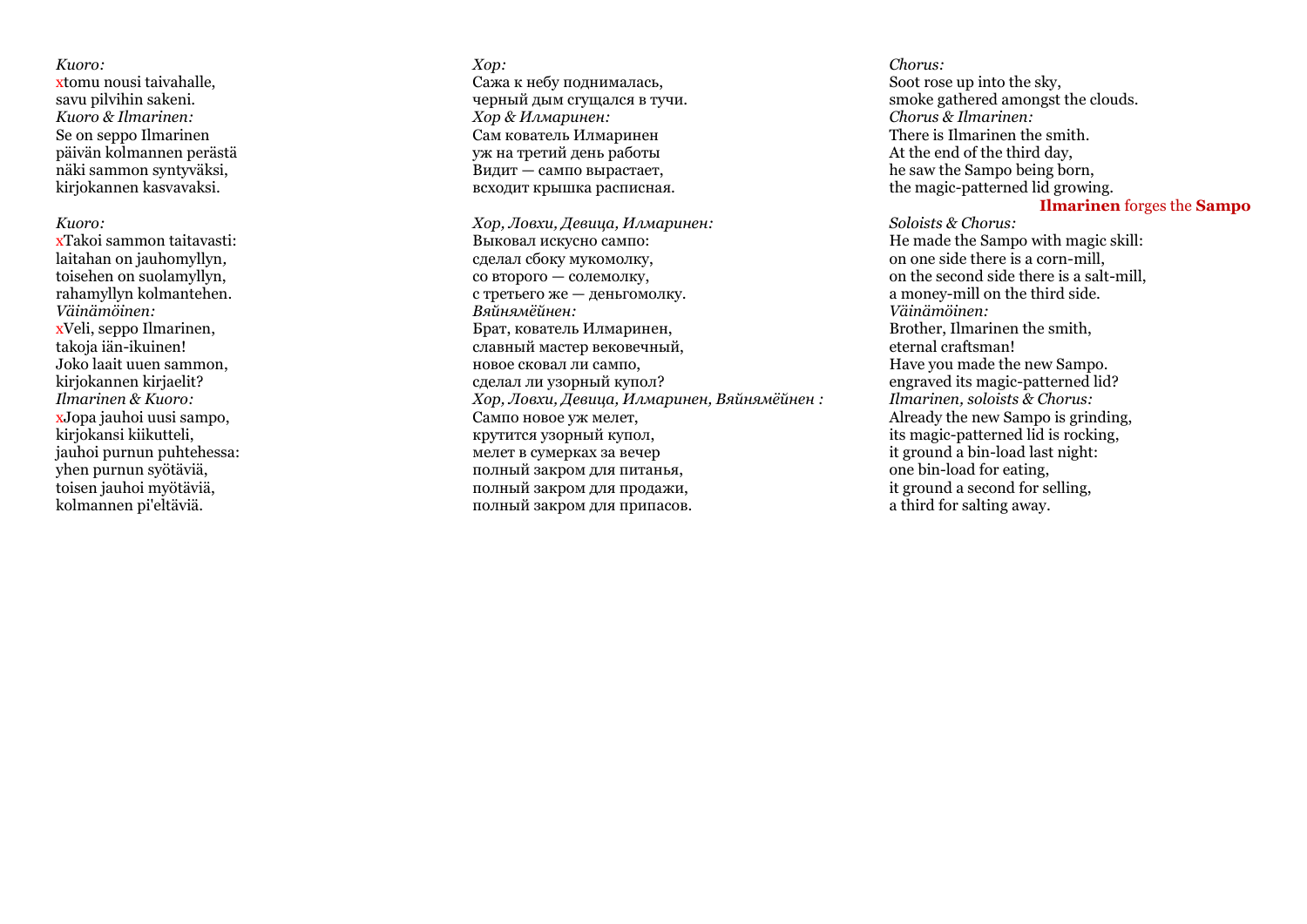## **4. Kohtaus: Neiti**

*Ilmarinen:* 10Niin päivänä ensimäisnä. Joko nyt minulle neiti, kun sai sampo valmihiksi, kirjokansi kaunihiksi? *Neiti:* xKukapa tässä toisna vuonna, kenpä kolmanna kesänä käkiä kukutteleisi, lintusia laulattaisi, jos minä menisin muunne, saisin, maria, muille maille! *Ilmarinen:* xJop' on päivänä jälestä. Joko nyt minulle neiti? *Neiti:* xJos tämä kana katoisi, tämä hanhi hairahtaisi, xkaikkipa käet katoisi, ilolinnut liikahtaisi. *Ilmarinen:* **x**Jo päivänä kolmantena... *Neiti:* xEnkä joua ilmankana, pääse en neitipäiviltäni, noilta töiltä tehtäviltä, kesäisiltä kiirehiltä: mariat on maalla poimimatta, lahen rannat laulamatta, astumattani ahoset, lehot leikin lyömättäni. *Ilmarinen:* xSyö, susi, unennäkijä, tapa, tauti, lappalainen! Sanoi ei saavani kotihin enämpi elävin silmin sinä ilmoisna ikänä, kuuna kullan valkeana näille Väinölän ahoille, Kalevalan kankahille.

## **Сцена i v: Девица**

*Илмаринен :* Вот и первый день проходит. Выйдешь ли ко мне, девица? Ваше сампо уж готово, купол ваш узорный сделан . *Девица:* Кто же в будущие годы, кто же здесь на третье лето петь кукушечек заставит, куковать — красивых пташек, если я уйду отсюда, укачусь в края чужие? *Илмаринен :* День еще один проходит. Выйдешь ли ко мне, девица? *Девица:* Если б курочка исчезла, если бы пропал гусенок, все пропали бы кукушки, все бы пташки улетели . *Илмаринен :* Третий день уже проходит … *Девица:* Да и некогда девице: не могу же я оставить девичьи свои заботы, летние свои занятья. Ягодки собрать мне надо, бережочкам спеть мне должно, кто ж еще побродит в рощах, поиграет на полянах ? *Илмаринен :* Волк, сожри дурную ведьму, злая хворь, убей лапландку! думал я, не быть мне дома, И уже не видеть больше никогда на этом свете, под луной ночной — ни разу Вяйнолы полян родимых, Калевалы нив прекрасных .

## **Scene iv: The Maiden**

## **Northland**, the same lake -shore.

*Ilmarinen:* So, it's the first day. Now will you marry me, Maiden, now that I've got the Sampo finished, its magic -patterned lid looking fine? *Maiden:* But then, who would be here next year, who the summer after that would make the cuckoo call, would get the birds to sing, if I were to go somewhere else, and got, sweet berry, to other lands? *Ilmarinen:* Now it's the second day. Now will you marry me, Maiden? *Maiden:* If this chick were to fall, If this goose were to wander off, all the cuckoos would fall, the joy -birds would move away. *Ilmarinen:* Now it's the third day … *Maiden:* Nor am I free, anyway, I can't abandon my maiden -days, all that work to be done in the hectic summer -time: the berries on the land need picking, the shores of the bay need singing, the woods need me to walk in them, the groves need me to play in them. *Ilmarinen:* Wolf, devour the witch, plague, destroy the Lapp! She said I would not reach home ever again, whilst my eyes live, never in the ages of this world, not once in a blue moon get back those woods of Calm Waters, to Kalevala's heaths.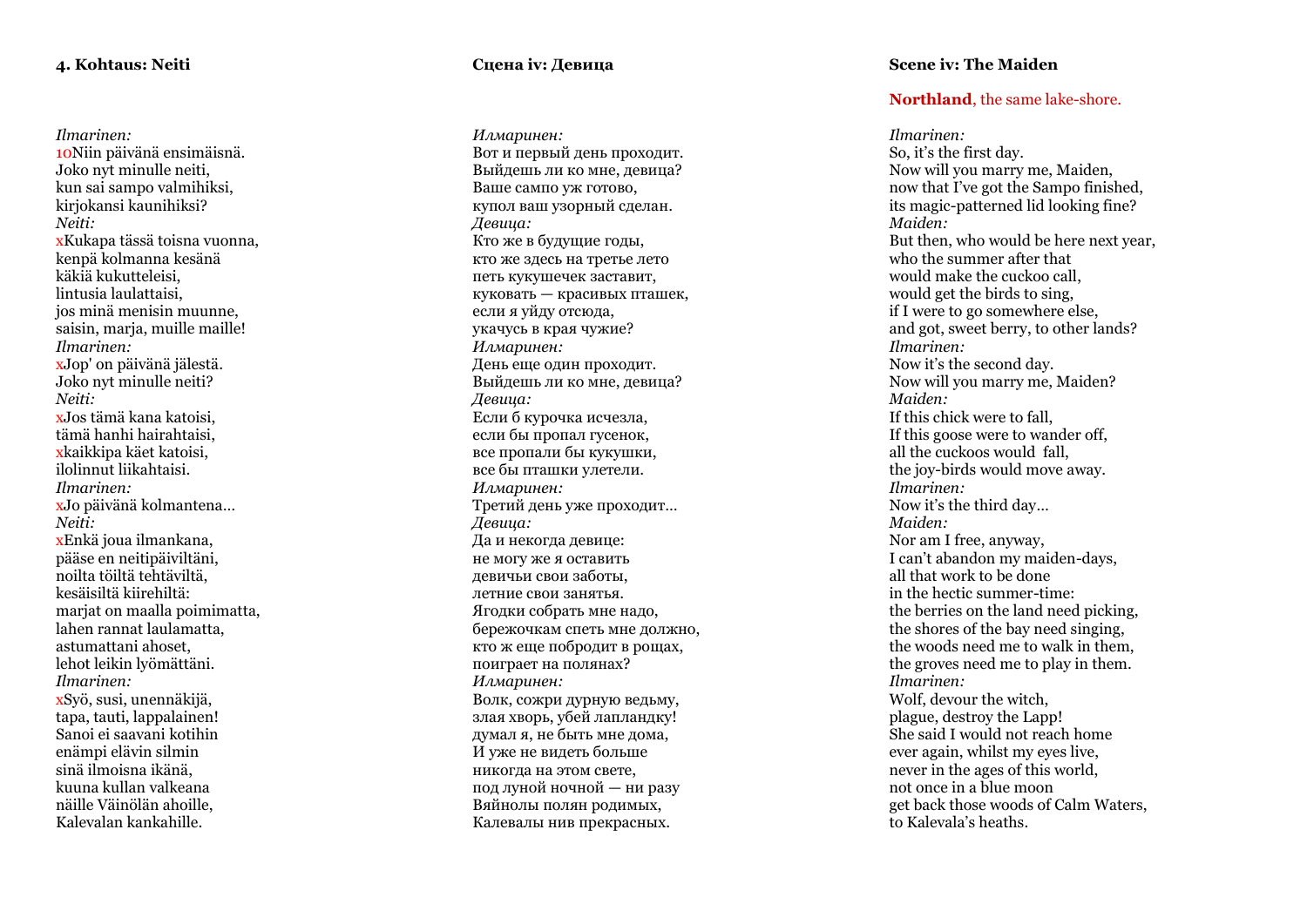## **Ilmarinen** returns to **Kalevala.**

## *Kuoro:* xSiitä seppo Ilmarinen, takoja iän -ikuinen, Kulki päivän, kulki toisen; päivälläpä kolmannella jo tuli kotihin seppo, noille syntymäsijoille.

## *Louhi:*

xNiin ihastui Pohjan akka; saattoi sitte sammon suuren Pohjolan kivimäkehen, yheksän lukon ta'aksi. *Neiti:* 8Niin on neiti taattolassa, kuin marja hyvällä maalla, niin miniä miehelässä, kuin on koira kahlehissa.

*Väinämöinen & Ilmarinen:* 10Syö, susi, unennäkijä, tapa, tauti, lappalainen!

## *Хор :*

Тут кователь Илмаринен, славный мастер вековечный, Ехал день, второй проехал, наконец уже на третий возвратился в край родимый, на знакомую сторонку.

## *Ловхи :*

Счастлива хозяйка Похьи, унесла большое сампо в каменную гору Похьи, за девять замков железных. *Девица:* Девушка в отцовском доме словно ягодка на горке, женщина в жилище мужа словно на цепи собака.

*Вяйнямёйнен & Илмаринен :* Волк, сожри дурную ведьму, злая хворь, убей лапландку!

*Chorus:* Then Ilmarinen the smith, the eternal craftsman, He drove one day, he drove another; on the third day now the smith came home, back to his birthplace.

## Meanwhile in **Northland**

## *Louhi:*

So the witch of the North was glad, then she took the great Sampo into Northland's stone hill, behind nine locks. *Maiden:* A maiden at daddy's house is like a berry on fair ground, a wife in her husband's house is like a dog on a chain!

## Back in **Kalevala**

*Väinämöinen & Ilmarinen:* Wolf, devour the witch, plague, destroy the Lapp!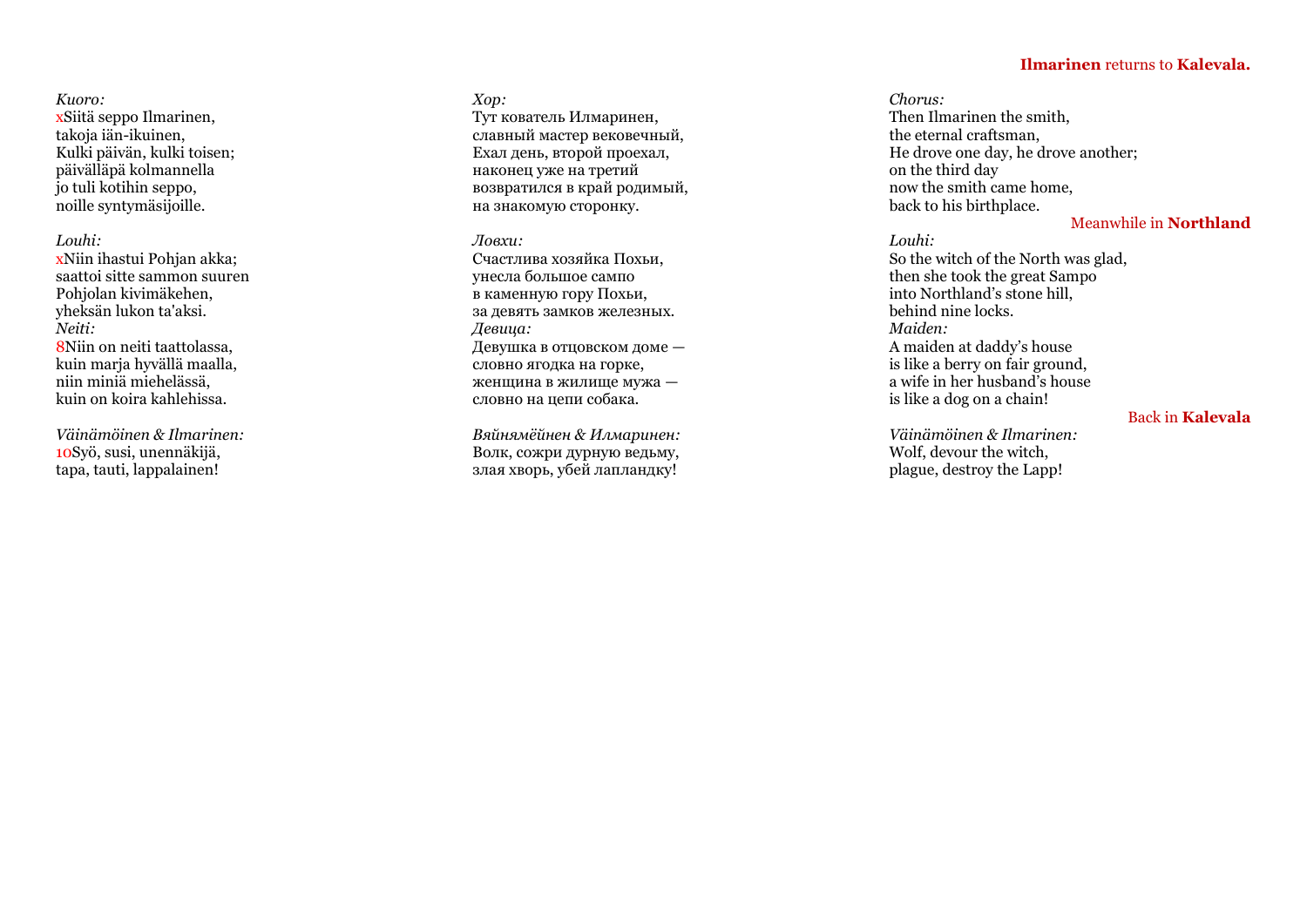## **4. Näytös: HÄÄT 1. Kohtaus: Veneen rakentaminen**

*Kuoro:* 16Siitä vanha Väinämöinen, tietäjä iän -ikuinen, teki tieolla venettä, laati purtta laulamalla. *Väinämöinen & Kuoros:* xLauloi virren: pohjan puutti, lauloi toisen: liitti laian; lauloi kohta kolmannenki hankoja hakatessansa. *Väinämöinen:* Uupui kolmea sanoa panemilla parraspuien, kokkien kohentimilla, peräpään on päättimillä.

## *Ilmarinen*:

17Joko sait sanoja kuulla, miten laita lasketahan, perilaita liitetähän, kokkapuut kohennetahan? *Väinämöinen* xJo nyt sain sa'an sanoja, tuhansia tutkelmoita, Sain… sanat… salasta…

## **Акт IV: Свадьба Сцена i: Создание лодки**

*Хор :* Тут уж старый Вяйнямёйнен, предсказатель вековечный, стал заклятьем делать судно, ладить лодку — песнопеньем . *Вяйнямёйнен* & *Хор :* Спел заклятье — сделал днище, спел другое — борт приделал, вскоре спел и третью песню, Пел, уключины вбивая. *Вяйнямёйнен :* Не хватает трех словечек, чтоб края бортов доделать, чтоб достроить нос у лодки, завершить корму у судна.

## *Илмаринен :*

Нужные слова достал ты, чтобы сделать борт для лодки, для челна корму построить, мачту впереди поставить? *Вяйнямёйнен :* Сотню нужных слов услышал, тысячу набрал заклятий, SAIN… SANAT… SALASTA…

## **Act IV: THE WEDDING Scene i: Building a boat**

## The **Kalevala** lake -shore. **Väinämöinen** and the **people of Kalevala** are building a boat.

## *Chorus:*

Then old Väinämöinen, the eternal sage, set about building a boat by magic, constructing a ship by singing. *Väinämöinen & Chorus:* He sang a verse: the keel was laid, he sang a second: the side was made, soon he sang a third as well whilst the rowlocks were being carved. *Väinämöinen:* I need three more words to put on the handrails, to raise the bows, and to close up the stern. **Väinämöinen** searches for the magic words *Ilmarinen:* Did you get to hear some words, with which to fix the side, attach the transom, and raise the bows? *Väinämöinen:* Yes, now I got a hundred words, thousands of charms, SAIN… SANAT… SALASTA…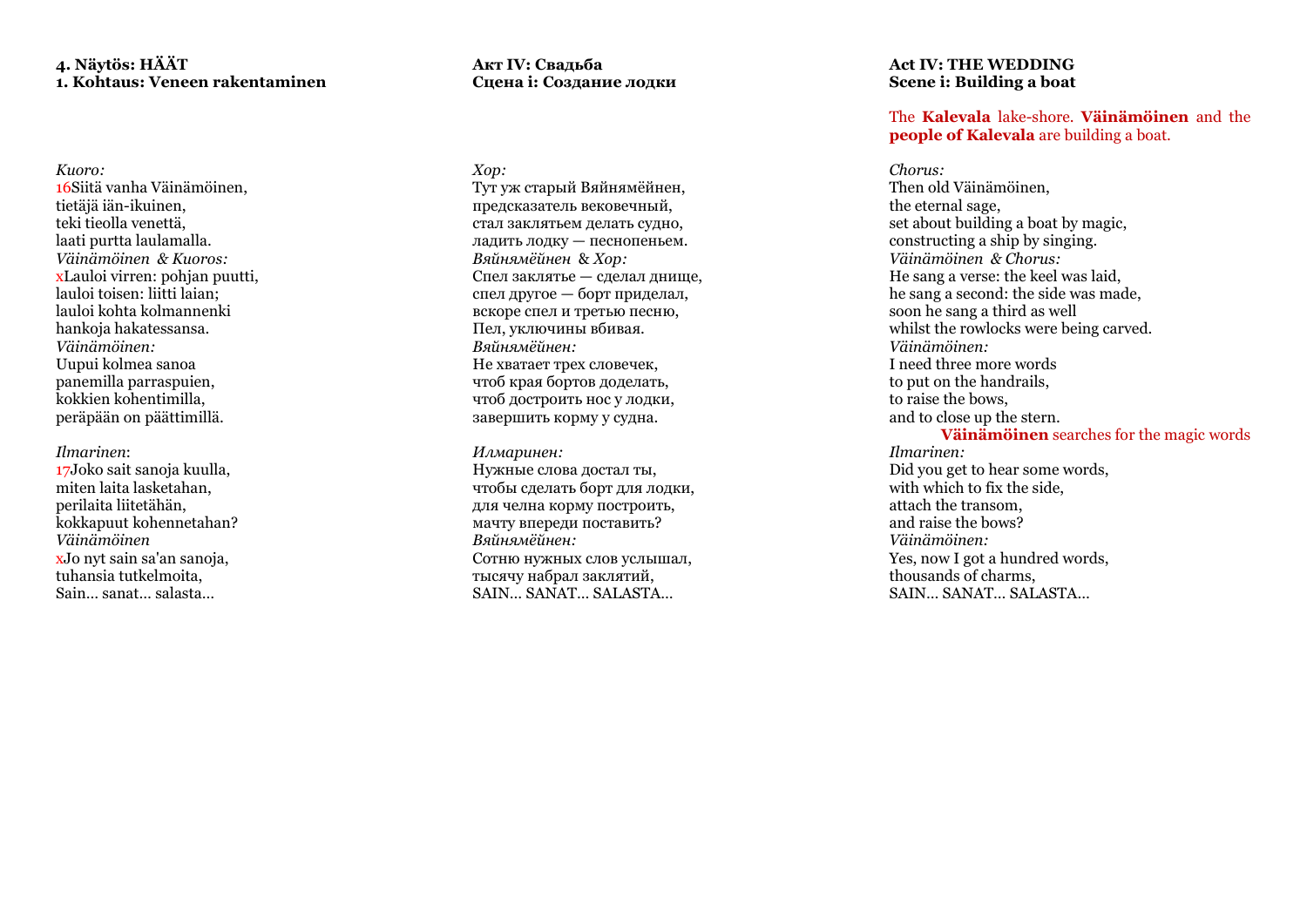*Kuoro:* Sai… sanat… salasta… *Väinämöinen*: …ilmi! *Kuoro:* xSai venonen valmihiksi, laian liitto liitetyksi, peripäähyt päätetyksi, kokkapuut kohotetuksi.

18Nosti päälle purjepuunsa, veti puuhun purjehia:

Läksi merta laskemahan, sinistä sirottamahan.

**Merimiesten tanssi**

*Хор :* SAI… SANAT… SALASTA… *Вяйнямёйнен :* …ILMI! *Хор :* Лодку он свою достроил, укрепил борта у лодки, у челна корму доделал, и воздвигнул нос узорный .

Поднял мачту, справил рею, паруса на ней расправил,

И поплыл герой по морю, по синеющим просторам.

**Танец моряков**

*Chorus:* SAI… SANAT… SALASTA… *Väinämöinen*: *…* ILMI! *Chorus:* He got the boat finished, fixed the side –joints, the transom was rounded off, the bow and pulpit raised. They hoist the mast and sails. He heaved up his main spar, hoisted sails up the mast: **Väinämöinen** climbs aboard the boat, and sails away into the distance . He sets sail for the open sea,

sails o ff into the wide blue yonder. As the boat sails off, the **Sailors** dance a hornpipe.

**Sailors' Dance**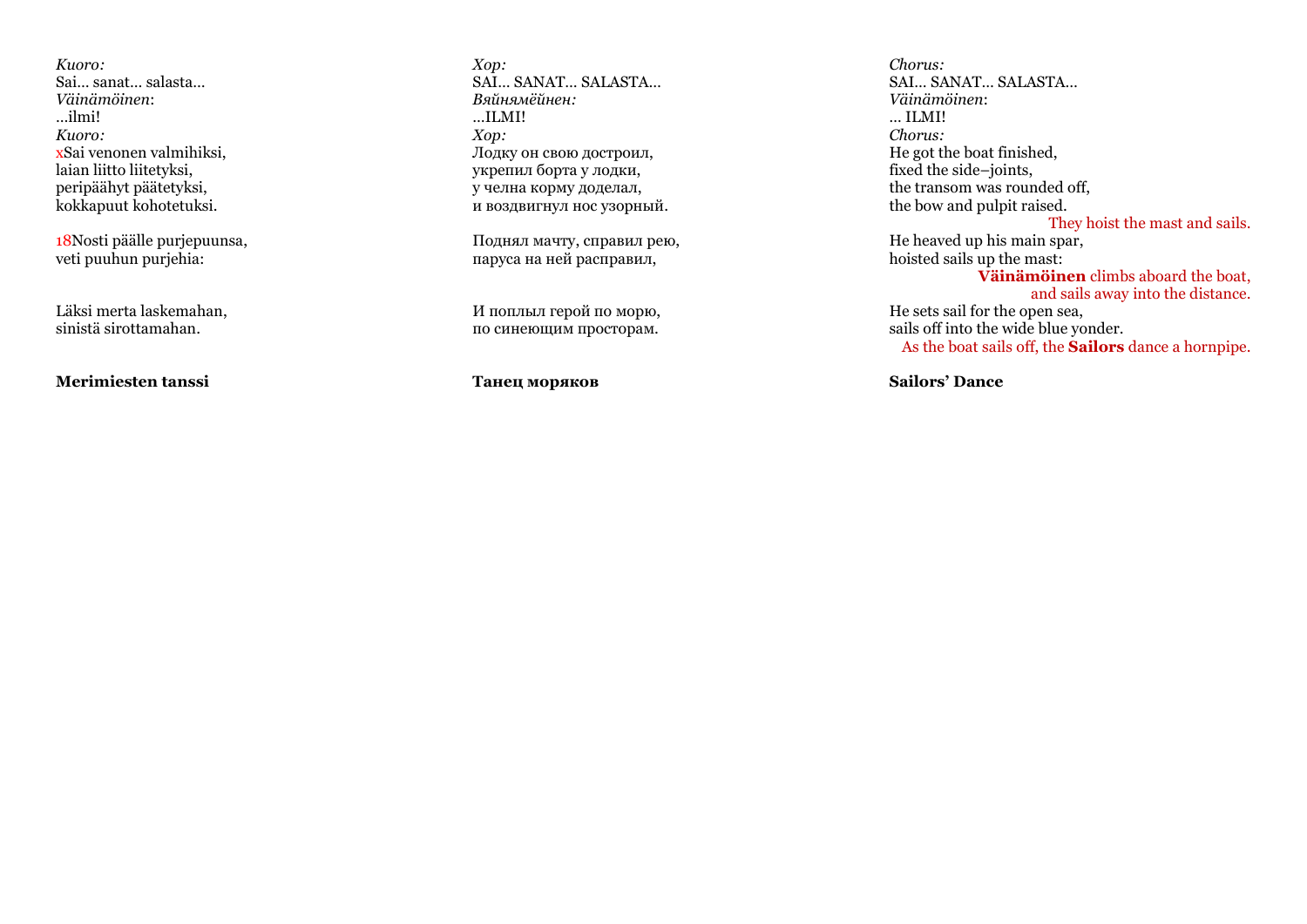## **2. Kohtaus: Sauna**

*Lönnrot & Kirja:* 18Annikki hyväniminen, yön tytti, hämärän neiti, katselevi, kääntelevi ympäri ihalat ilmat, xkeksi mustasen merellä, sinervöisen lainehilla. *Annikki:* xJo nyt vievät viekkahammat, xottavat sinun omasi, anastavat armahasi. xJo menevi Väinämöinen selässä meren sinisen xpimeähän Pohjolahan, summahan Sariolahan. *Ilmarinen:* xLämmitä kyly metinen, saustuta simainen sauna! xLaai pikkuisen poroa, lipeäistä liuvahuta,

## **Сцена ii: Сауна**

*Лённрот & Книга :* Анникки, чье имя славно, дева ночи, дочь потемков, Обернулась, огляделась, вдаль, сквозь сумеречный воздух на чернеющее море, через волны голубые. *Анникки :* Ой ты, братец Илмаринен, Знай: нашлись и похитрее девушку твою увозят, суженую похищают . старый Вяйнямёйнен едет, по морским волнам несется в Похью темную стремится, в сумрачную Сариолу. *Илмаринен :* сладкую согрей мне баню, всю обдай медовым паром! Набери золы пригоршню , мыла мне свари маленько,

## **Scene ii: Sauna**

## **Kalevala** lake -shore, in the long evening twilight.

*Lönnrot & The Book:* Annikki of a good name, daughter of night, twilight maiden, watched, turned to look out through the wondrous skies , along the dark sea and the blue waves. *Anniki:* Uh -oh, Ilmarinen the smith! Now the smart guys have overtaken you, they will take your own girl, they'll get your sweetheart. Väinämöinen has already set sail over the blue sea towards dark Northland, to grim Sariola. *Ilmarinen:* Warm up a honey -bath, heat up the nectar -sauna! Make a little bit of ash, mix up some soap **Ilmarinen** goes to sauna, and returns

unrecognisably clean!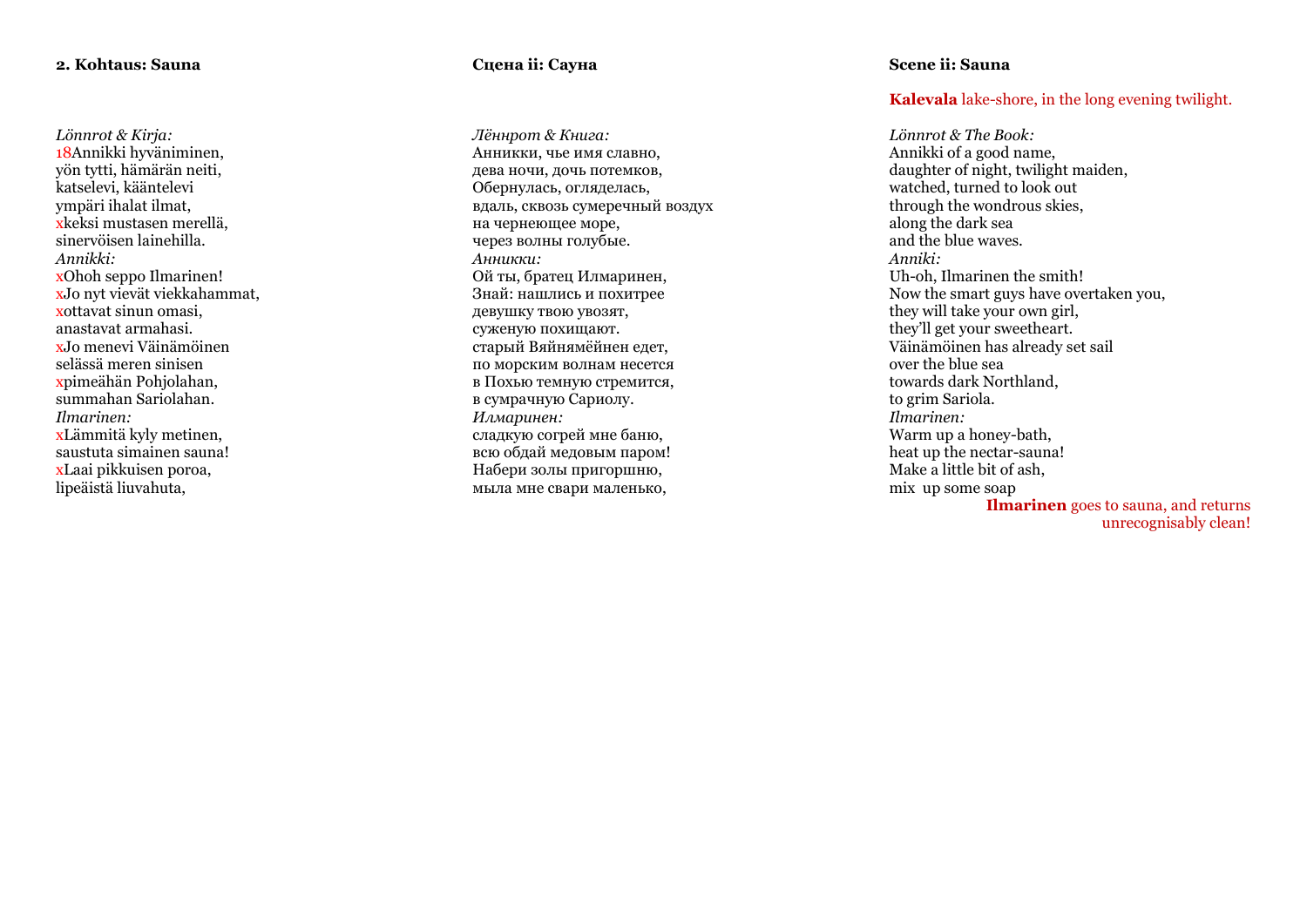*Lönnrot & Kirja:* xTuli saunasta tupahan, tuli tuntemattomana, kasvot vallan kaunihina, poskipäät punertavina. *Ilmarinen:* xValjasta nyt viljo varsa kirjokorjasen etehen, xpane kuusi kukkulaista, seitsemän siniotusta, xlähteäkseni ajohon, mennäkseni Pohjolahan!

*Лённрот & Книга :* Как пришел домой из бани, не смогли узнать героя: так лицо красиво было, так румяны были щеки. *Илмаринен :* Рыжего коня впрягите в разукрашенные сани! Шесть навесьте колокольцев, бубенцов семь среброзвонных ! чтоб в дорогу я пустился, чтобы в Похьелу поехал!

*Lönnrot & The Book:* He returned from the sauna to the cabin, returned unrecognisable, his face as handsome as a prince, his cheeks glowing red. *Ilmarinen:* Now put a fine foal in harness in front of the brightly coloured sleigh, put six cuckoo -bells, seven blue bells, for me to drive away, for me to set off to Northland! **Ilmarinen** drives away in his sledge to **Northland** .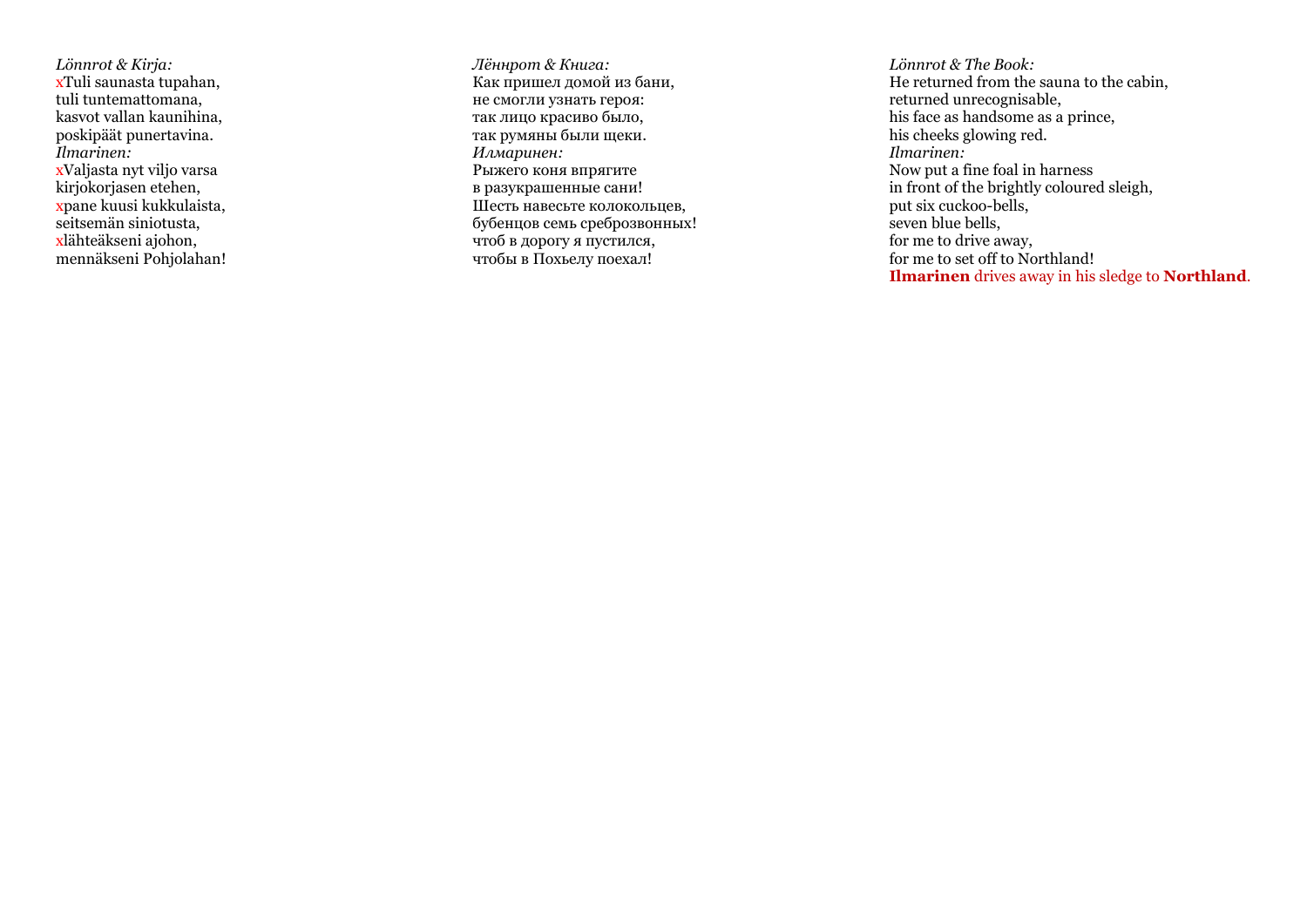**Сцена iii: Соперники**

*Lönnrot & Kirja:* 18Kului aikoa vähäisen, pirahteli pikkaraisen. xAjoivat e'elle siitä matkoansa kumpainenki. *Kuoro:* xJopa haukkui hallikoira, linnan lukki luskutteli pimeässä Pohjolassa, sangassa Sariolassa. *Isäntä:* xKäyös, tyttö, katsomahan, mitä haukkui hallikoira!

#### *Kuoro:*

xHiisti ensin hiljemmältä, harviammalta murahti, perän lyöen pientarehen, hännän maahan torkutellen. *Isäntä:* xKäyös, akka, katsomahan, mitä haukkuvi halikka!

*Kuoro:*

xAina haukkui linnan hakki, linnan lukki luksutteli, peni julma juhmutteli, saaren vartio valitti. *Isäntä:* ALKSiitä Pohjolan isäntä xkävi itse katsomahan.

*Лённрот & Книга :* Времени прошло немного, пролетело лишь мгновенье. Едут вечные герои каждый по своей дороге . *Хор :* Вот залаял пес дворовый, сторож крепостной затявкал в Похьеле извечно темной, в мрачной дальней Сариоле . *Хозяин :* Ты пойди проведай, дочка, что там лает пес дворовый!

#### *Хор :*

Пёс сперва тихонько лаял, редко тявкал поначалу, задом к пожне прижимаясь, по земле хвостом стегая. *Хозяин :* Посмотреть сходи, старуха, отчего собака лает!

#### *Хор :*

Лает пес без передышки, заливается дворовый, гавкает собака злая, сторож острова ярится! *Хозяин :* Наконец хозяин Похьи Сам отправился разведать.

## **Scene iii: The Rivals**

**Northland**, at the **Castle**. From the doorway, a **Dog** keeps watch. Inside are the **Northland People,** with the **Master**, **Louhi** and the **Maid** comfortably seated. In the distance, we see the Meadwood forest to one side, and the deep water of Love Bay to the other. A recent snowfall makes the dark place appear sparkinglingly beautiful.

*Lönnrot & The Book:* A little time went by, a few moments passed. They drove onwards from there each of the two of his own journey. *Chorus:* Now the guard -dog barked, the castle watch -dog growled in dark Northland, in grim Sariola. *The Master:* Daughter, go and see what the dog is barking about.

#### The **Maid** does not get up.

*Chorus:* At first it whined quietly, growled now and then, shifting its rump on the edge of the field, sweeping the ground with its tail. *The Master:* Wife, go and see what's up with the watch -dog. **Louhi** does not get up *.*

#### *Chorus:*

Still the castle hound barked, the castle watch -dog woofed, the fierce animal bayed, the island's guard complained. *The Master:* Then the Master of Northland went to see for himself. The **Master** gets up, goes to where the **Dog** sits, and looks along the line of the **Dog**'s nose.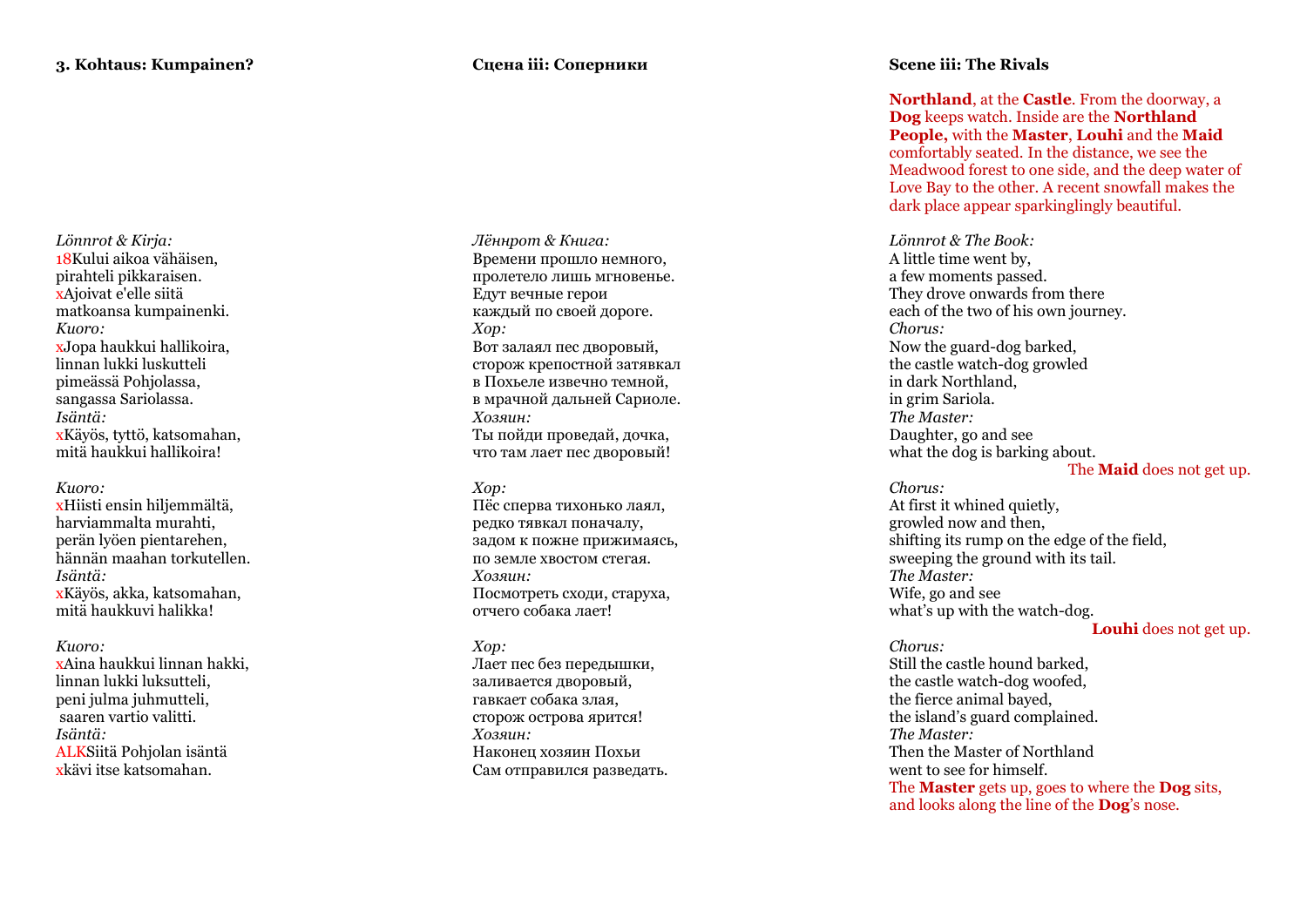*Kuoro:* xKatsoi koiran suuta myöten, nenävartta valvatteli. xJo näki toen totisen, mitä haukkui hallikoira.

*Isäntä:* xJo tulevi vierahia selällä meren sinisen *Kuoro :* xPurjehti veno punainen selän puolen Lemmenlahta, kirjokorja kiitelevi maapuolen Simasaloa.

. *Väinämöinen:* xUuen purren purjehtivan xselän puolen Lemmenlahta...<br>Ilmarinen *Ilmarinen*: xKirjokorjan kiiättävän maapuolen Simasaloa… *Kuoro:* xHaaksi paistoi haljakalle, punaiselle pursipuoli. xKuusin kultaisin käkösin, xseitsemin siniotuksin. *Väinämöinen:* xMies puhas perässä purren melan vaskisen varassa. *Ilmarinen:* xMies rehevä reen perässä, uros selvä ohjaksissa.

*Хор :* Вдоль собачьей морды глянул, Нос направив с песьим носом . Тут хозяин точно понял, почему собака лает.

*Хозяин :* Гости едут издалека, синим морем поспешают . *Хор :* Лодка красная спешила по простору Светлой бухты, расписные санки мчались по Медовому по лесу.

*Вяйнямёйнен :* лодка новая несется, по простору Светлой бухты *Илмаринен :* расписные едут сани по тропе в Лесу Медовом *Хор :* Лодочка сверкает синим, челночок блистает красным. Золотые шесть кукушек семь лазурных колокольцев *Вяйнямёйнен :* В лодке муж сидит красивый, держит медное кормило. *Илмаринен :* статный муж сидит в кошевке, сам герой упряжкой правит.

*Chorus:* He looked along the dog's snout, watched out where its nose pointed. Now he saw plain and clear what the guard -dog was barking at. On one side, **Väinämöinen**'s boat is sailing up

## Love Bay towards the Castle

*The Master:* Yes, strangers are coming Along the blue sea. *Chorus :* A red boat was sailing up the far side of Love Bay, a brightly -coloured sleigh was speeding along the land -side of Mead Wood.

On the other side, **Ilmarinen**'s sledge is speeding through Meadwood Forest towards the Castle. *Väinämöinen:* The new boat is sailing up the far side of Love Bay… *Ilmarinen:* The brightly -coloured sleigh is speeding along the land -side of Mead Wood… *Chorus:*  The schooner shone sea -blue, The side of the boat was brigh t red. Six golden cuckoo -bells rang out, seven blue bells. *Väinämöinen :* The fair man at the stern of the boat wields a copper paddle. *Ilmarinen:* The rugged man at the back of the sleigh holds the reins like a hero.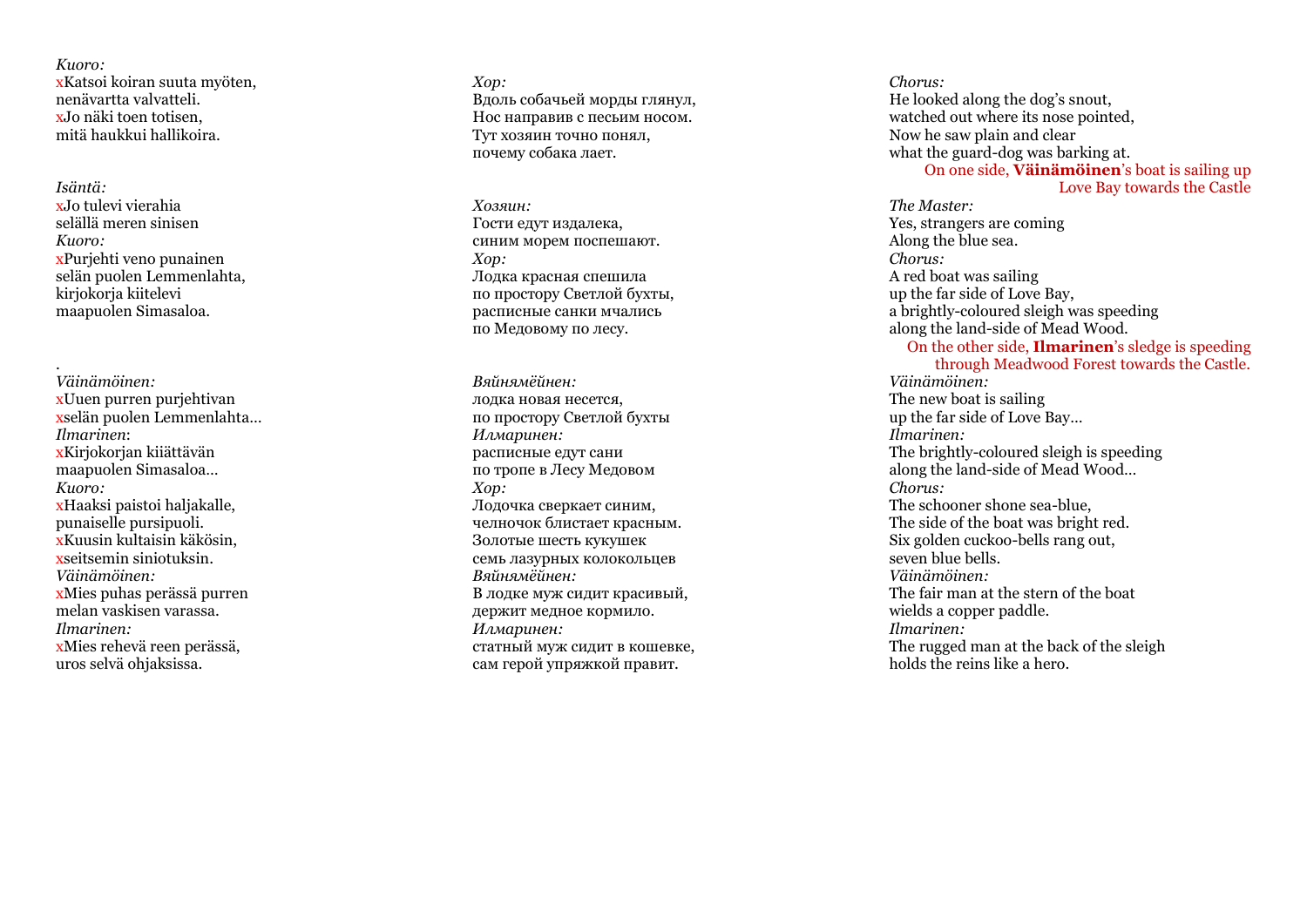*Kuoro:* xKummallenp' on mielit mennä, kun tulevat tahtomahan ikuiseksi ystäväksi, kainaloiseksi kanaksi? *Louhi & Isänta:* Ken se haahella tulevi? xKen se korialla ajavi? *Väinämöinen & Ilmarinen:* xSe on vanha Väinämöinen! xSe on seppo Ilmarinen!

*Lönnrot & Kirja :* xSilloin vanha Väinämöinen oli eellä ennättäjä. *Väinämöinen:* xTuletko minulle, neiti, ikuiseksi ystäväksi?

*Lönnrot & Kirja:* xkaivaikse katoksen alle. *Ilmarinen:* 18Tuletko minulle, neiti polviseksi puolisoksi? *Louhi:* xEn kiitä meristä miestä, aallonlaskija -urosta: tuuli vie merellä mielen, aivot särkevi ahava!

*Хор :* За кого из них ты выйдешь, коль пришли тебя сосватать, пригласить подругой вечной, курочкой родной под мышку? *Ловхи & Хозяин :* За того ль, кто лодкой правит? За того, кто в санях мчится? *Вяйнямёйнен & Илмаринен :* это — старый Вяйнямёйнен! это — славный Илмаринен!

*Лённрот & Книга :* Вековечный Вяйнямёйнен в доме первым оказался. *Вяйнямёйнен :* Выйдешь ли ко мне, девица, чтоб навеки стать подругой?

*Лённрот & Книга :* Тут кователь Илмаринен, в избу Похьелы вступает *Илмаринен :* Выйдешь ли ко мне, девица, станешь мне супругой милой? *Ловхи* : С моря муж мне не по нраву, не по сердцу мореходец: ветер дует ему в уши и весь разум выдувает !

*Chorus:*  Which of the two do you think you want, when they come to court you, as your friend forever, to be his little chick under his arm? *Louhi & The Master:* The one who comes by ship? The one who drives the sleigh? *Väinämöinen & Ilmarinen:* It's old Väinämöinen! It's Ilmarinen the smith!

## **Väinämöinen** arrives, gets off his boat and enters the Castle

*Lönnrot & The Book:* Then old Väinämöinen was the first to arrive. *Väinämöinen:* Will you come to me, Maiden, as my friend forever?

#### **Ilmarinen** arrives, gets o ff his sledge and enters the Castle.

*Lönnrot & The Book:* Then Ilmarinen the smith dug himself in under the roof. *Ilmarinen:* Will you come to me, Maiden, to be family, by my side? *Louhi:* I will not praise a man of the sea, A hero of the mighty waves: at sea, the wind whistles through his ears and blows out all his brains!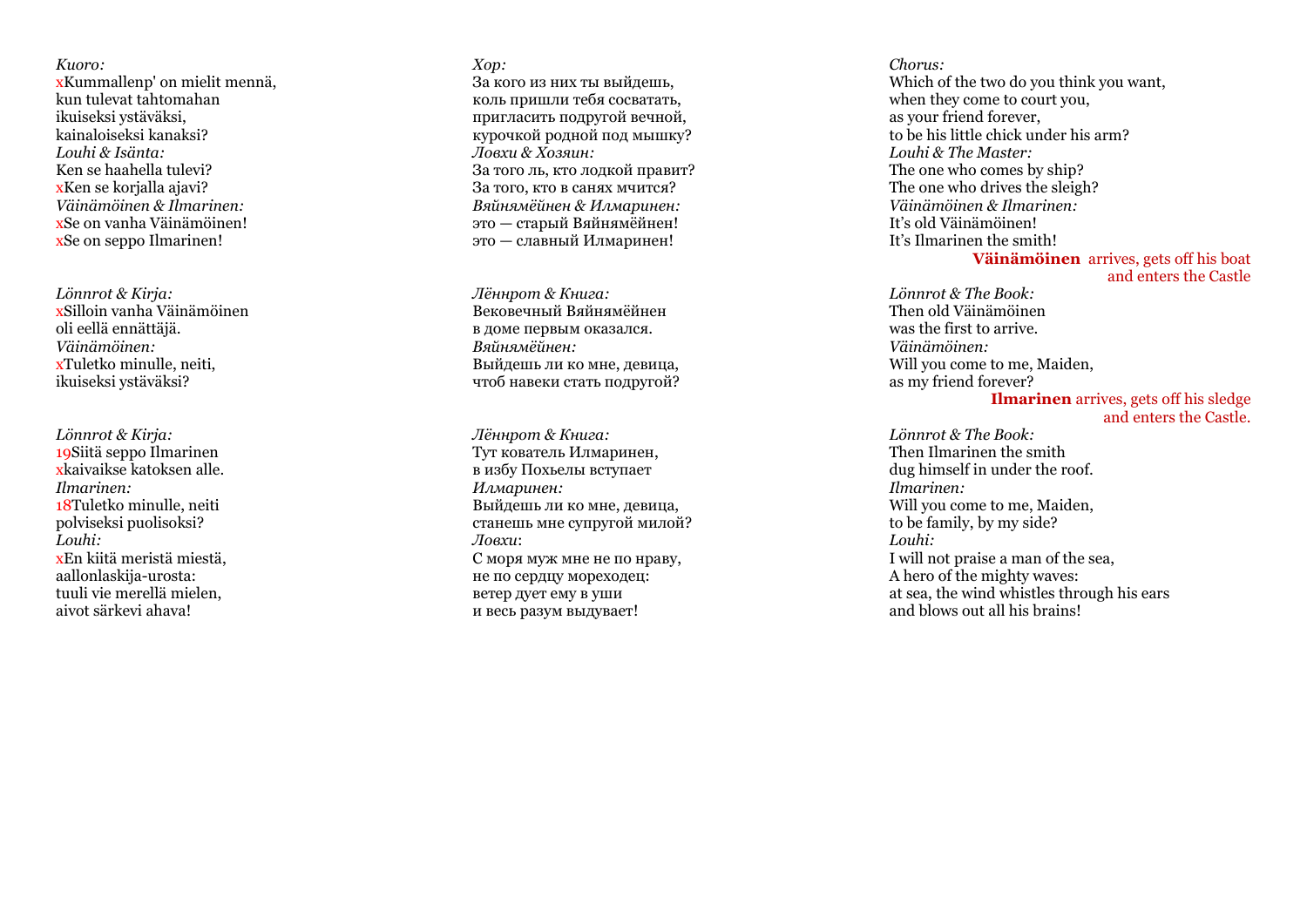*Neiti:* xNeiti on ilman antaminen Ilmariselle sepolle, ku on sampuen takonut, kirjokannen kalkutellut. *Vainamoinen:* 19Siinä kielti Väinämöinen, epäsi Suvantolainen vanhan nuorta noutamasta, kaunista käkeämästä; kielti uimasta uhalla, veikan vettä soutamasta, kilvoin neittä kosjomasta toisen, nuoremman keralla.

*Девица:* Деву надо выдать даром Илмаринену в невесты, он ведь выковал нам сампо, с расписной волшебной крышкой! *Вяйнямёйнен :* Остерег тут Вяйнямёйнен, заказал Сувантолайнен старцу зариться на юных, притязать на дев красивых, запретил соревноваться, взапуски грести на волнах, деву сватать, состязаясь, с тем тягаясь, кто моложе.

*The Maiden:* The Maiden will be freely given to Ilmarinen the smith, who forged the beloved Sampo with its magic -patterned lid. *Vainamoinen:* From then Väinämöinen forbade, Calm -waters man prohibited old men from seeking the young, searching for a beauty; he banned risky swimming, reckless water -sports, and competing for a maiden's love against another, younger man!

The **Northland People** prepare the Castle for the wedding celebrations.

**Interlude: Spinning Tune**

**Välisoitto: Kehruvirsi**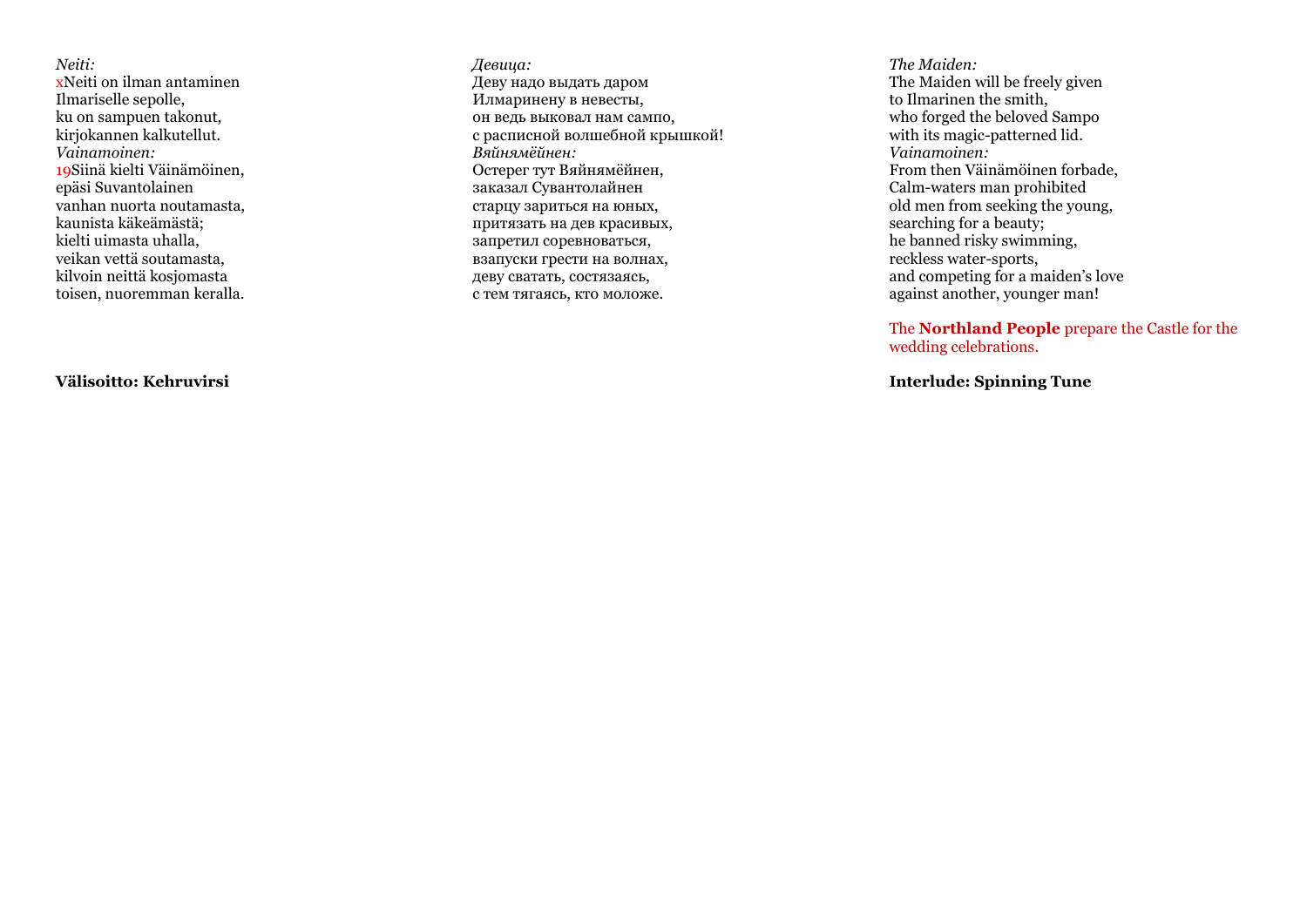## **4. Kohtaus: Olut**

*Lönnrot & Kuoro:* 20Mitä nyt laulamme lajia, kuta virttä vieretämme? *Kirja & Kuoro:* xOlipa ukko uunin päällä. Lausui ukko uunin päältä: *Ukko:* Ohrasta oluen synty, humalasta julkijuoman, vaikk' ei tuo ve'että synny eikä tuimatta tuletta. *Humala, Ohra & Vesi:*  Milloin yhtehen yhymme, konsa toinen toisihimme? Yksin on elo ikävä, kahen, kolmen kaunoisampi . *Osmotar & Kapo:* Osmotar, oluen seppä, Kapo, kaljojen tekijä, *Kuoro:* otti ohrasen jyviä kuusi ohrasen jyveä, seitsemän humalan päätä, vettä kauhoa kaheksan; niin pani pa'an tulelle, laittoi keiton kiehumahan. xOli aikoa vähäisen, pirahteli pikkaraisen. *Osmotar & Kapo:* xMitä tuohon tuotanehe ja kuta katsottanehe oluelle happaimeksi, kaljalle kohottimeksi?'

## **Сцена iv: Пиво**

*Лённрот & Хор :* А сейчас о чем поведать, песнь о чем теперь продолжить? *Книга & Хор :* Там старик лежал на печке, вот старик с печи промолвил: *Укко :* В ячмене — начало пива, в хмеле — буйного напитка, им нужна вода при этом, им огонь свирепый нужен. *Хмель, Солод & Вода:* И когда ж мы будем вместе, повстречаемся друг с другом? В одиночку жизнь тосклива, жить вдвоем -втроем прекрасней! *Осмотар & Капо:* Осмотар, хозяйка пива, Капо, браги мастерица, *Хор :* набрала семян ячменных, ШЕСТЬ взяла отменных зерен, СЕМЬ больших головок хмеля , ковшиков водицы ВОСЕМЬ , ставит варево на пламя, на огонь — котел для пива. Времени прошло немного, пролетело лишь мгновенье. *Осмотар & Капо:* Что бы мне еще добавить, что бы положить такое, чтоб заквасить пиво в бочке, забродить заставить брагу?

#### **Scene iv: Beer**

Inside the Castle, the party is about to start *Lönnrot & Chorus:* Now what shall we sing about, which story shall we weave? *The Book & Chorus:* There was an old man sitting on the stove. The Old Man spoke up from the stove: *The Old Man:* The Origin of beer is from Barley, the social drink comes from Hops, though it can't be created without Water, nor without some serious heat. *Hops, Barley & Water:* When will we all get together, when can we meet each other? Life alone is boring, it takes two – three! – to tango! *Osmotar & Kapo:* Osmotar, the beer -smith, Kapo, the ale -maker *Chorus:* took barley -corn, SIX grains of barley, SEVEN hop -heads, EIGHT spoonfuls of water; put a pan on the fire to heat up, left the soup to boil. A little time went by, a few moments passed. *Osmotar & Kapo:* What ingredient should we add, what should we look for to make the beer ferment, to give a kick to the ale?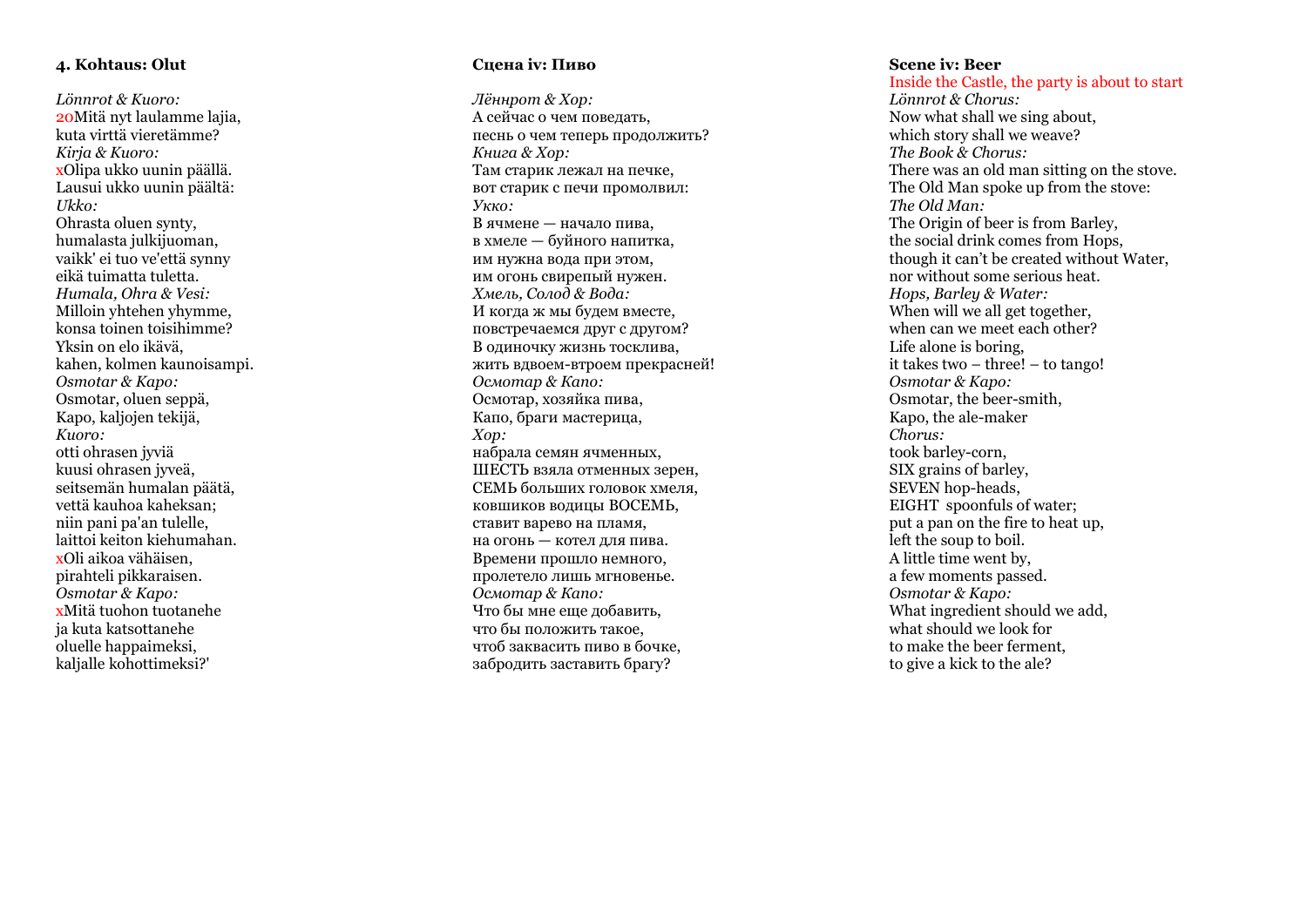*Mehiläinen* xMehiläinen, lintu liukas, nurmen kukkien kuningas xkasti siipensä simahan, sulkansa mesi sulahan , xsen kantoi Kavon kätehen, hyvän immen hyppysihin… *Osmotar & Kapo:* Osmotar oluehensa, Kapo pisti kaljahansa: *Kuoro:* siit' otti olut hapata, siitä nousi nuori juoma . *Humula, Ohra & Vesi :* xKului aikoa vähäisen, pirahteli pikkaraisen: olut tykki tynnyrissä, kalja keikkui kellarissa:

#### *Ukko:*

Kun nyt juojani tulisi, lakkijani laittauisi, kunnollinen kukkujani, laaullinen laulajani! *Lönnrot & Kirja:* xKutsui kaiken Pohjan kansan ja kaiken Kalevan kansan...<br>xOli aikoa vähäisen. xioutui juomahan urohot.

#### *Kuoro:*

xSe oli oluen synty, kalevaisten kaljan alku; siitä sai hyvän nimensä, siitä kuulun kunniansa, kun oli hyväoloinen, hyvä juoma hurskahille: pani naiset naurusuulle, miehet mielelle hyvälle, hurskahat iloitsemahan, hullut huppeloitsemahan!

*Пчелка :* Пчелка, быстрая летунья, королева луговая обмакнула крылья в симу, перышки — в нектар пахучий принесла в ладони Капо, в пальцы девушки прекрасной … *Осмотар & Капо:* Осмотар — в хмельной напиток. Капо в брагу положила, *Хор :* Сразу пиво забродило, забурлил напиток свежий *Хмель, Солод & Вода:* Времени прошло немного, пролетело лишь мгновенье. заходило пиво в бочке, забродила брага в схроне:

*Укко (в виде пива в бочке) :* Вот теперь пришел бы бражник, выпивальщик бы явился, мой соловушка искусный, мой певец мастеровитый! *Лённрот & Книга :* Всей народ позвали Похьи, жителей всей Калевалы… Времени прошло немного, пить герои прибежали.

## *Хор :*

Так и зародилось пиво — Калевы сынов напиток. Славу добрую снискало, стало всюду знаменитым, потому как было добрым, добрым только для разумных: побуждало жен смеяться, всем мужам несло веселье, радость праведным давало, буйства глупым прибавляло

## **The Bee** flies in.

*The Bee:* The Bee, that speedy bird, King of the meadow flowers, dipped its wings into the nectar, its feathers in the molten honey, carried it to Kapo's hand, to the good girl's fingertips… *Osmotar & Kapo:* Into Osmotar's beer, into Kapo's ale goes the nectar: *Chorus:* And this gets the beer to ferment, with this the young drink comes of age. *Hops, Barley & Water :* A little time went by, a few moments passed: the beer bubbled in the barrel, the ale stirred in the cellar: The face of **Ukko** appears as the beer in barrel *The Old Man:* If only some drinkers would come, if we could get some guys to guzzle, some proper cuckoo -callers, some decent singers! *Lönnrot & The Book:* They invited everyone from Northland and everyone from Kaleva -land… A little time went by, and the heroes hurried to get a drink. Enter **all soloists** *Chorus:* And that's the Origin of beer, The beginning of Kaleva -style ale; from that it got its good name, from that its famous reputation that it works as a mood -lifter, a fine beverage for hipsters: it makes the women smile, puts the men in a good mood, makes the hipsters happy, gets the crazy cats hopping!

The Wedding party starts with everyone dancing **Dance**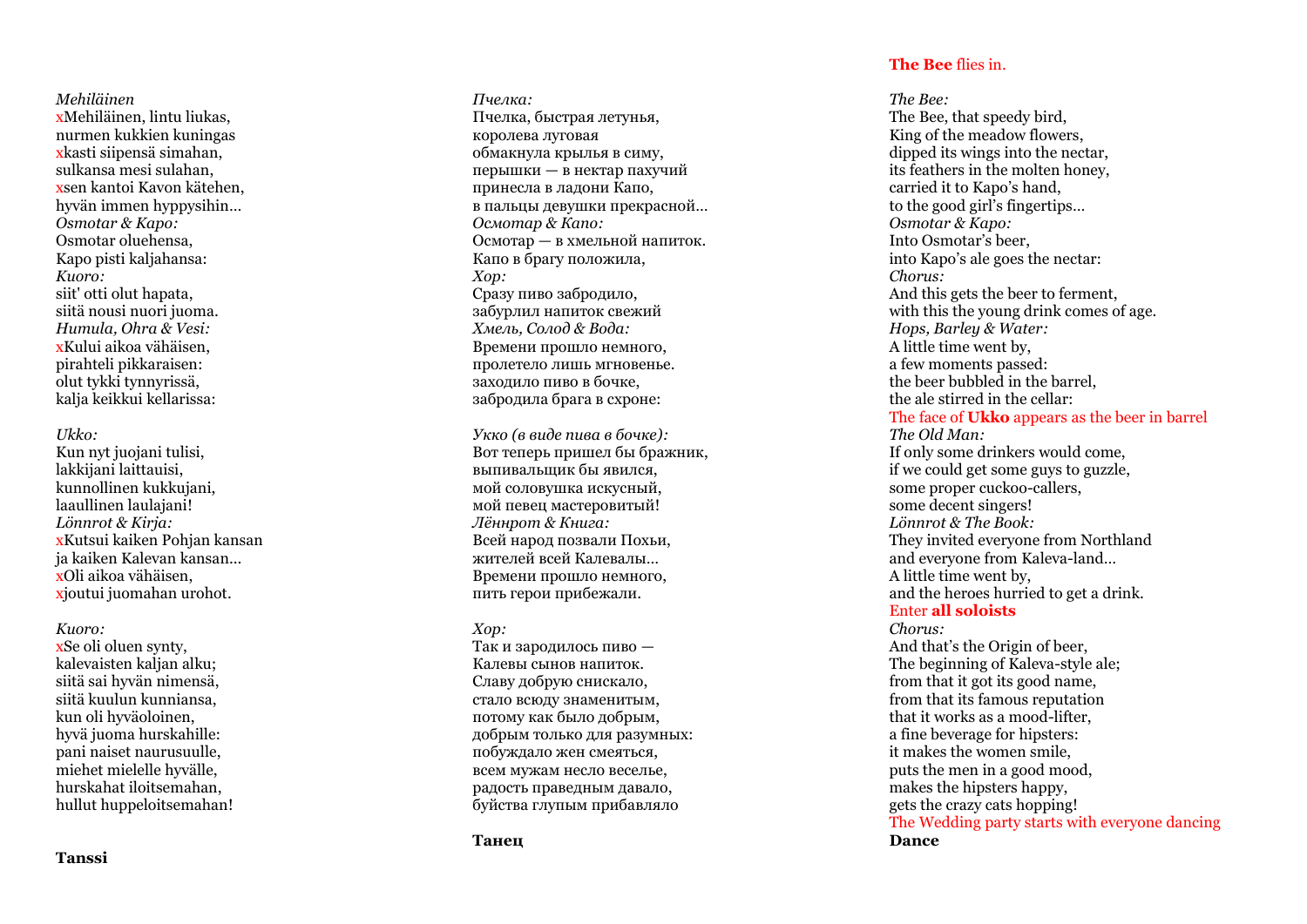## **5. Kohtaus: Väinämöisen puhe**

*Väinämöinen* : 21Olukkainen, juomukkainen! Elä miestä jouten juota! Laita miehet laulamahan, kultasuut on kukkumahan!

xAnnap' ainaki, Jumala, toisteki, totinen Luoja, xnäissä Pohjolan pioissa, Sariolan juomingissa, oloset jokena juosta, me'et virtana vilata xjotta päivin lauleltaisi, illoin tehtäisi iloa.

xPankohon Jumala palkan, Luoja koston kostakohon isännälle pöyän päähän, emännällen aittahansa, pojillen apajaveelle, kangaspuihin tyttärille.

**Tanssi**

*Ukko:* 20On juoma hyväoloinen...

## **Сцена v: Речь Вяинемёнена**

*Вяйнямёйнен :* Пиво, наш напиток славный, не пои мужей задаром! Пусть мужи поют нам песни, запевают златоусты!

Дай и присно, Боже правый, дай, Создатель милосердный, на пирах в прекрасной Похье, на гуляньях в Сариоле, чтоб лилось рекою пиво, чтобы мед бежал ручьями чтобы днем здесь песни пели, вечерами веселились

Пусть им Бог воздаст сторицей, одарит Господь небесный, даст на стол главе семейства, даст хозяюшке в амбары, сыновьям — на рыбной ловле, дочерям — за ткацким станом .

## **Танец: Менуэт**

*Укко :* Неплохое вышло пиво!

## **Scene v: Väinämöinen's speech**

Väinämöinen calls for attention to make his speech. *Väinämöinen* : Dear old Beer, favourite drink! Don't refresh a man in vain! Get the men singing, their golden mouths calling like cuckoos!

Grant us, O Lord, forever, more time, o true Creator, for such Northland celebrations, Sariola parties, with beer running in rivers, mead flowing like streams, that by day we may sing and by night we can make merry.

O Lord, grant blessing, Creator, give well -deserved reward To the Master at the table's head , to the Mistress of the larder, to the boys at their fishing, to the daughters at their spinning -wheels.

## The party continues with host, hostess and guests of honour dancing a Minuet

## **Dance: Minuet**

*The Old Man:* It's a mood -lifting drink alright!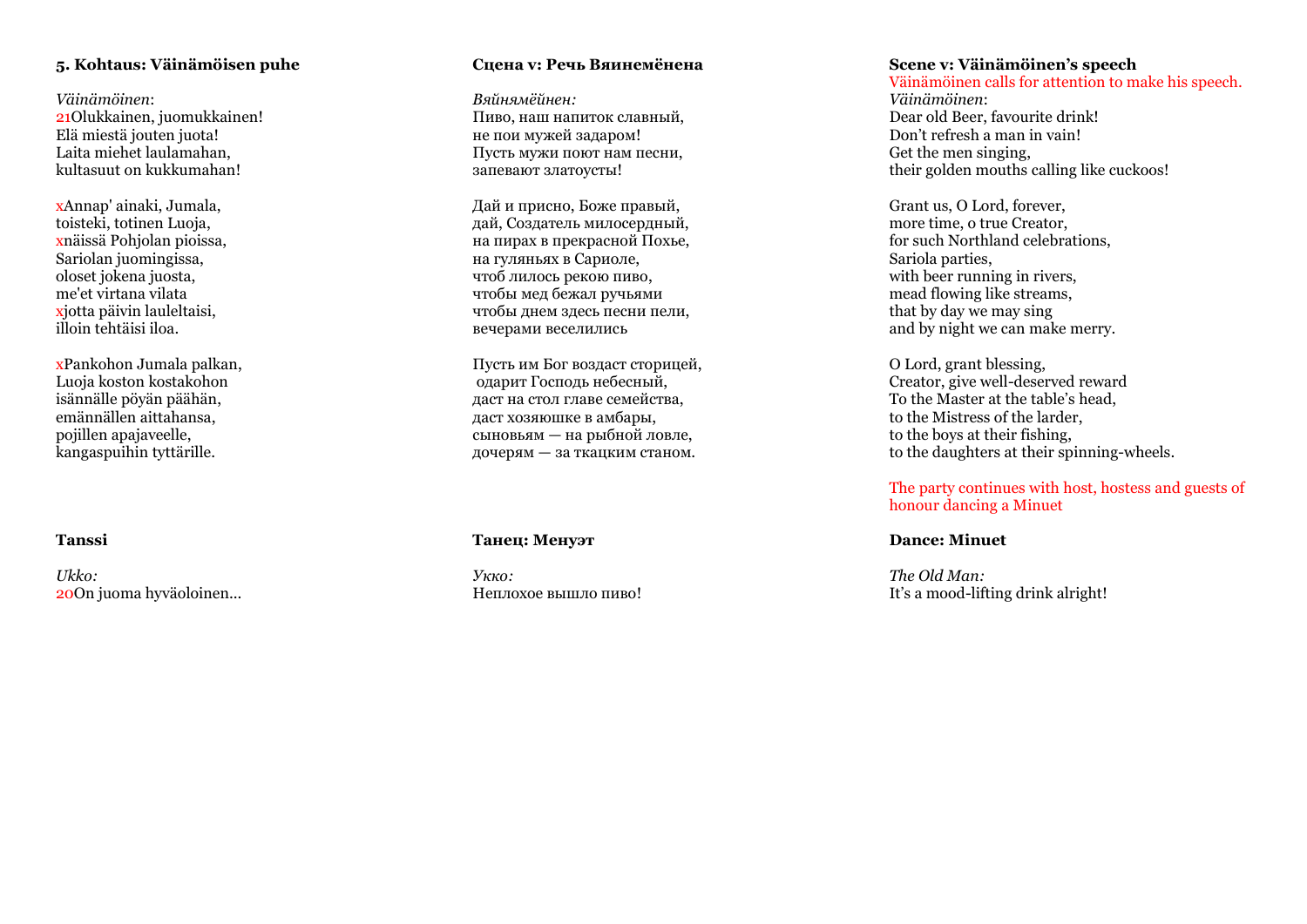## **6. Korhaus: Morsian neuvominen**

*Osmotar & Kapo*  23.15Morsian, sisarueni, kapulehti, lempyeni! 55Tapa on uusi ottaminen, entinen unohtaminen. *Osmotar:*  121Konsa oike'in otava, sarvet suorahan suvehen, *Osmotar & Kapo:*  pursto perin pohjasehen, silloin aikasi sinulla. 267survotahan! jauhetahan! kivenpuussa kiikutahan! vielä vettä kannetahan! taikinat alustetahan! *Kirja:*  halot tuoahan tupahan pätsin lämmitä -panoksi! *Kuoro:* siitä leivät leivotahan! kakut paksut paistetahan! astiat virutetahan! hulikkaiset huuhotahan! *Osmotar & Kapo*  351Iltasaunan saapuessa veet vetele! vastat kanna! *Kuoro:* hauo vastat valmihiksi! saunahan savuttomahan! *Louhi :* 447Kuules vielä, kuin sanelen, kerran toisen kertoelen... 451Emoa elä unoha, masentele maammoasi!

## **Kansantanssi**

**Сцена vi: Наставление Невесте**

*Осмотар & Капо:* Ой, голубушка, невеста, мой цветочек, мой листочек! Новые возьми привычки, старые забудь замашки **.** *Осмотар :* Если Ковш поставлен прямо, черпаком на юг направлен, *Осмотар & Капо:* ручкою на север смотрит, значит, время подоспело . *Хор :* намолоть зерна в достатке, жернова самой вращая, наносить воды с колодца земесить побольше теста, *Книга :* принести дрова для печки, растопить ее пожарче, *Хор :* накатать хлебов округлых, и напечь ковриг потолще, всю посуду чисто вымыть, сполоснуть за всеми миски *Осмотар & Капо:* Как наступит банный вечер, наноси водицы в баню, *Хор :* веники распарь на камне, выветри из бани горечь. *Ловхи* : Вот еще о чем послушай, вот еще про что добавлю: не забудь про мать родную, не печаль свою старушку!

## **Народный танец**

#### **Scene vi: Advice for the Bride**

*Osmotar & Kapo:* Bride, my dear sister, little flower, my darling! You have to learn new ways, and forget the old ways. *Osmotar:* When the Great Bear is seen correctly, with its horns pointing directly south, *Osmotar & Kapo:* and its tail towards the north, then it's your time to get going. *Chorus:* Milling! Grinding! Turning the handle of the grinder! Fetching more water! Kneading the dough! *The Book:* Carrying in logs from the shed to heat up the stove! *Chorus:* Then baking bread! Preparing pastry rolls! Washing up the dishes! Rinsing the wooden plates! *Osmotar & Kapo:* At evening sauna -time, fetch water! Bring birch -whisks! *Chorus:* Soak the birch -whisks ready! Get the smoke out of the sauna! *Louhi:* Keep listening while I'm talking, one more thing, another thing to say… Don't forget your mother, don't let down your dear old mum!

## **Folk Dance**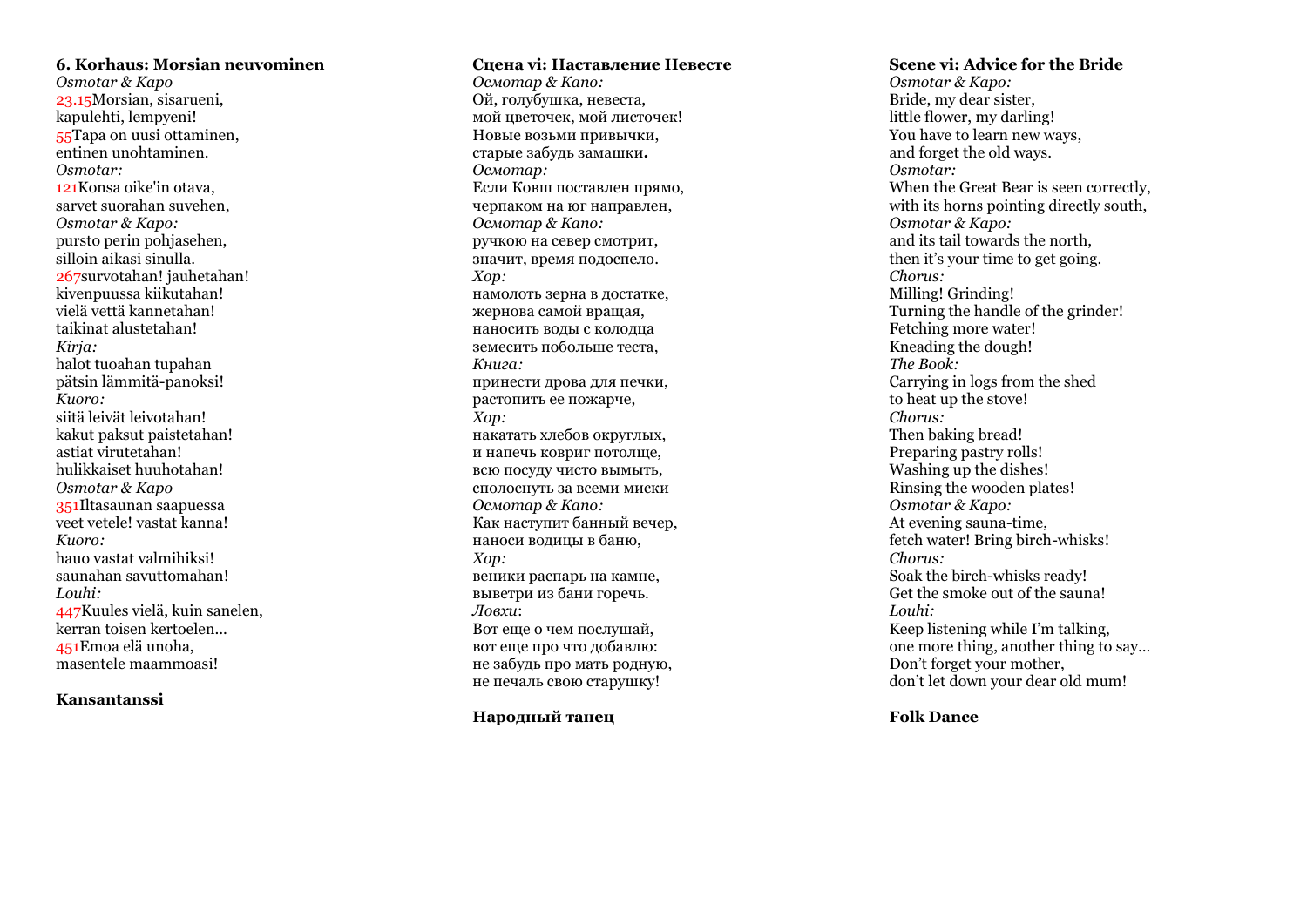## **7. Kohtaus: Sulhon neuvominen**

*Isäntä:* 24.13Kiitä, sulho, onneasi hyvän saaman saamastasi! *Kuoro:*  Kun kiität, hyvinki kiitä! Hyvän sait! Hyvän tapasit! *Isäntä & Lönnrot:* Hyvän Luojasi lupasi, hyvän antoi armollinen. *Isäntä & Louhi:* Lue kiitokset isolle, emoselle viel' enemmin! *Väinämöinen & Kuoro:* ku tuuti tytön mokoman, niin mokoman morsiamen! *Isäntä & Kuoro:*  211Neuvo, sulho, neitoasi, opeta omenoasi, *Ukko & Kuoro:* neuvo neittä vuotehella! opeta oven takana, *Isäntä & Kuoro:* vuosikausi kummassaki, yksi vuosi suusanalla, *Kuoro & Ukko:* toinen silmän iskennällä, kolmas on jalan polulla! *Isäntä & Louhi* : xEthän raahi raukaistasi etkä henno hertaistasi, *Isäntä & Väinämöinen:* Vuosin kolmin kuultuasi, ainoisin aneltuasi!

## **Kansantanssi**

## **Сцена vii : Наставление Жениху** *Хозяин :* Похвали судьбу за счастье, за чудесную добычу! *Хор :* Похвали сильней, коль хвалишь! Славная тебе досталась, *Хозяин & Лённрот :* славную послал Создатель, подарил тебе Всевышний. *Хозяин & Ловхи* : Похвали отца родного, похвали и мать побольше, *Вяйнямёйнен & Хор :* что девицу воспитала, что взлелеяла невесту. *Хозяин & Хор :* Ты учи свою супругу, яблочко свое родное, *Укко & Хор :* наставляй жену в постели, за прикрытыми дверями. *Хозяин & Хор :* Так учи ее два года: первый год учи лишь словом, *Хор & Укко :* год второй учи лишь взглядом, в третий год ногою топни. *Хозяин & Ловхи* : пожалей ее, бедняжку, пощади свою подружку,

*Хозяин & Вяйнямёйнен :* ту, кого три года сватал, ту, к кому всю жизнь стремился

## **Народный танец**

## **Scene vii: Advice for the Groom**

*The Master:* Be thankful, bridegroom, for your luck, you got a good catch! *Chorus:* When you're thankful, be really thankful! You got a good one! You met a good one! *The Master & Lönnrot:* Praise your good Creator, whose mercy gave of his goodness. *The Master & Louhi* Give thanks to the Master of the house, even more to the Mistress! *Väinämöinen & Chorus:* who cradled a girl like this, cradled such a cute bride. *The Master & Chorus:* Bridegroom, advise your maiden, teach the apple of your eye, *The Old Man & Chorus:* Teach the maiden in bed! Advise her behind closed doors, *The Master & Chorus:* for a whole year in both places, one year whispering, *Chorus & Ukko:* another with a wink of the eye, and the third by putting your foot down! *The Master & Louhi:* But don't hurt the poor girl don't harm your sweetheart, *The Master & Väinämöinen:* the girl you heard about for three years, the one you were always hoping for!

## The party becomes wilder, as the young men compete to dance with the prettiest girls.

**Folk Dance**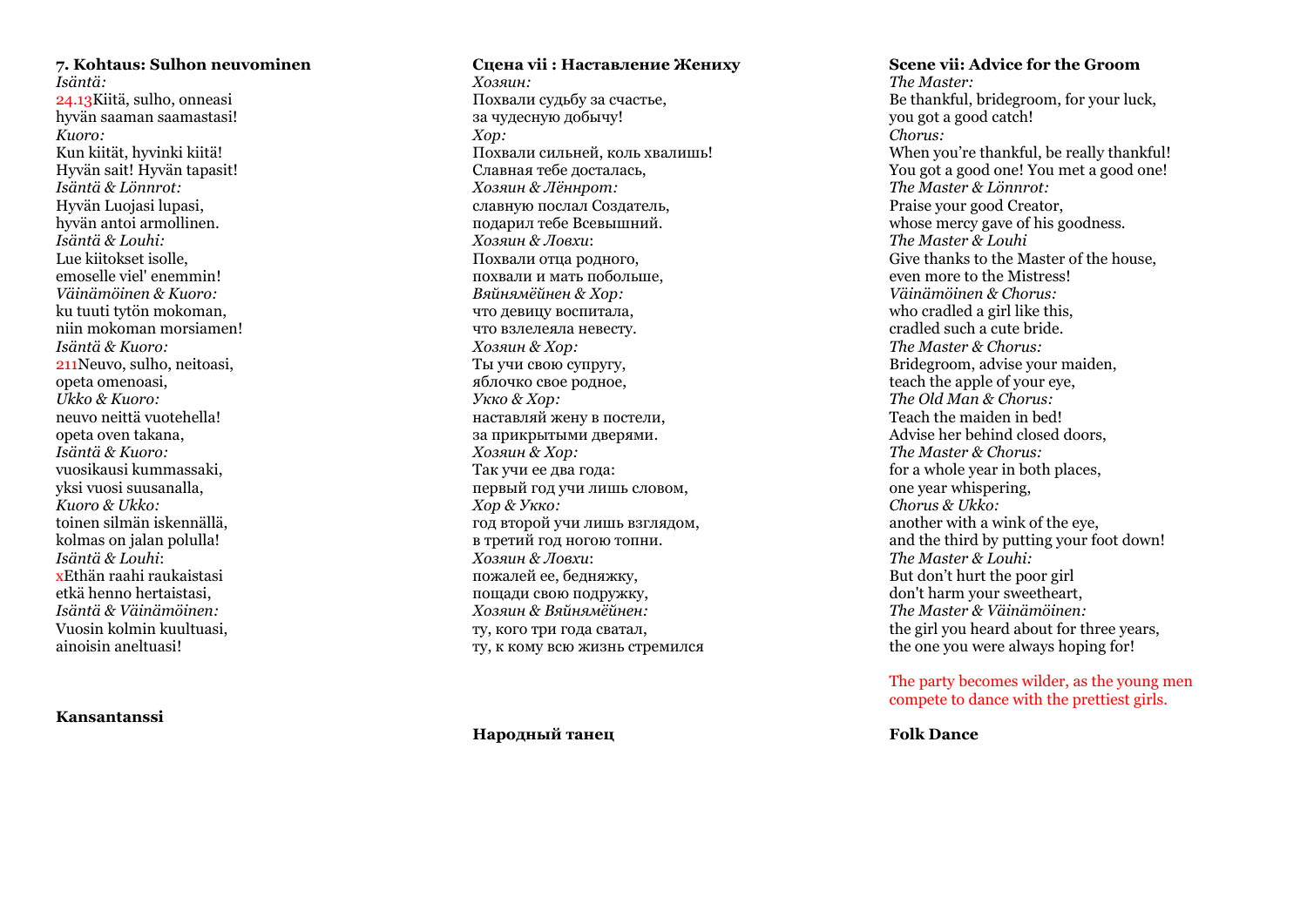## **8. Kohtaus: Lähtö kotoa**

*Neiti:* 24.443Jää nyt, pirtti, terveheksi, pirtti lautakattoinesi! 447Jää nyt, sintsi, terveheksi, sintsi lautasiltoinesi! 451Jääpä, piha, terveheksi, piha pihlajaisinesi!

xJätän kaikki terveheksi: maat ja metsät marjoinensa, kujavieret kukkinensa, kankahat kanervinensa, hyvät kummut kuusinensa, korpinotkot koivuinensa! Jää terveheksi!

**Tanssi**

## **Сцена viii : Покидая дом**

*Девица :* Ты прощай, изба родная, дом под крышею тесовой! Ты прощай, мое крылечко, сени с полом деревянным! Ты прощай, мое подворье, двор с рябинами родными!

Ты прощай, мой край родимый: ягодные боровины, тропки средь лугов цветущих, вересковые опушки, ельники холмов знакомых, рощи беленьких березок. Прощай !

**Танец**

## **Scene viii: Leaving home**

The dancers continue the party offstage, whilst the Maiden enters alone.

*The Maiden:*  I'm leaving now: farewell room, room with your plank roof! I'm leaving now: farewell porch, porch with your plank floor! So I'm leaving: farewell yard, yard with your rowan trees!

I'm leaving: farewell all, lands and forests with their berries, country lanes with their flowers, heaths with their heather, fair hills with their spruces, wild dales with their birches! Farewell!

The Maiden exits sadly, dancers re -appear.

**Dance**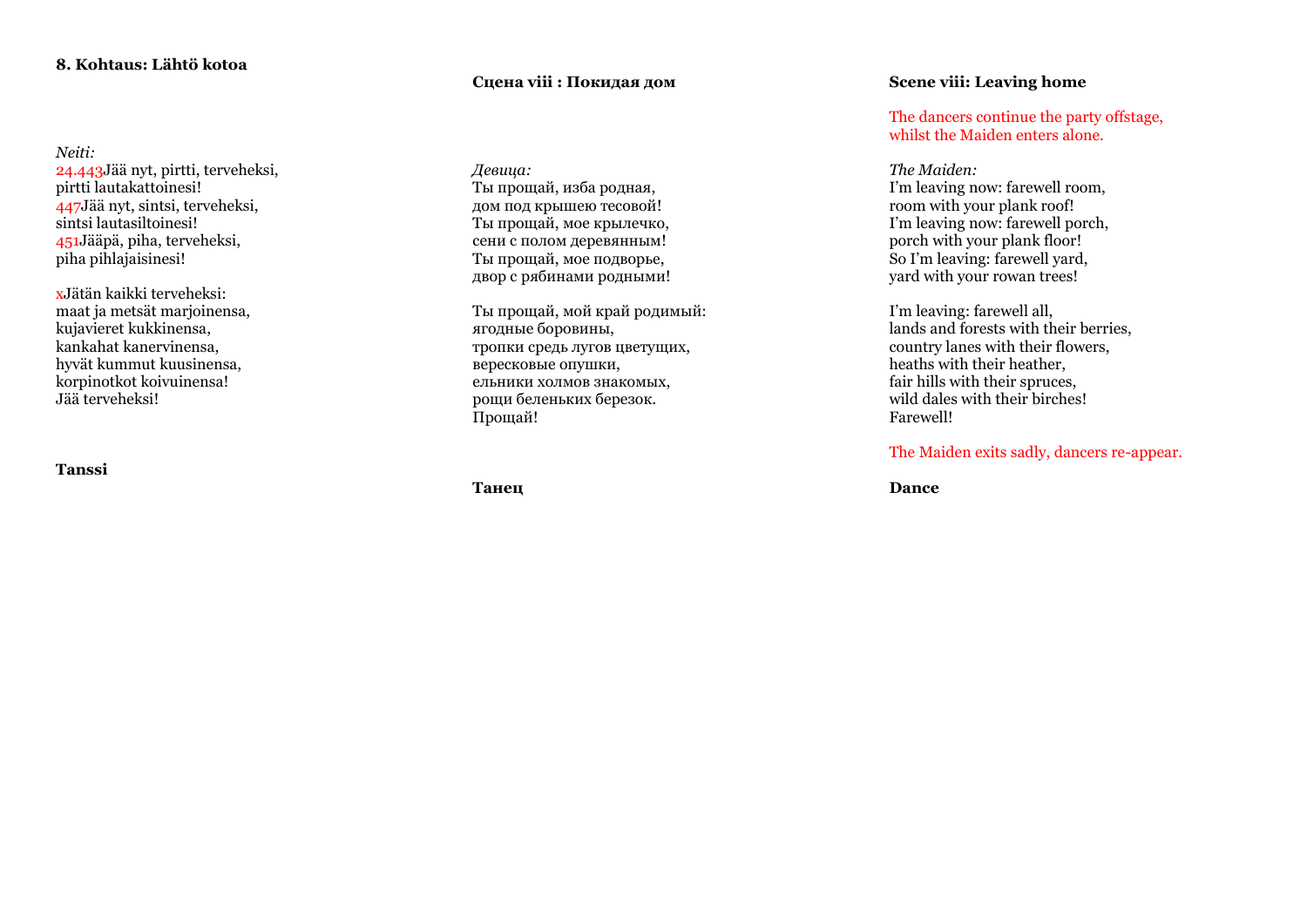## **9. Kohtaus: Pariskunnan lähtö**

*Ilmarinen:* järven rannat, pellon penkat, kaikki mäntyset mäellä, puut pitkät petäjikössä, kaikki maassa marjan varret, marjan varret, heinän korret, pajupehkot, kuusen juuret, lepän lehvät, koivun kuoret!

*Lönnrot & Kirja:* 463Silloin seppo Ilmarinen koppoi neien korjahansa, *Kuoro:* 513Ajoi päivän, tuosta toisen, ajoi kohta kolmannenki. *Ilmarinen & Neiti:* Käsi ohjassa orosen, toinen neien kainalossa. *Kuoro:* 521Päivänäpä kolmantena aletessa aurinkoisen jo sepon koti näkyvi, tuvat Ilman tuulottavi. *Ukko:* 20On juoma hyväoloinen...

## **Сцена ix : Отъезд молодых**

*Илмаринен :* Берега озер, прощайте, берега, опушки леса, сосны на вершинах сопок, стройные в бору деревья, стебли ягод - на полянах, стебли ягод, стебли злаков, ветки ивы, корни ели, ольх листва, кора березы

*Лённрот & Книга:* Тут кователь Илмаринен в сани подхватил девицу, *Хор :* Ехал день, второй катился, третий день вперед стремился, *Илмаринен & Девица :* он держал рукою вожжи, деву прижимал другою, *Хор :* Вот на третий день под вечер, в час перед заходом солнца завиднелся дом родимый, показались избы Илмы. *Укко :* Неплохое вышло пиво!

## **Scene ix: The couple depart**

The newly -married couple make a grand entrance, and Ilmarinen bids farewell to Northland.

*Ilmarinen:* Farewell lake -sides, lake -sides, field banks, all the pines on the hill, tall trees in the pine -woods, all berry -bushes on the ground, berry bushes, grass leaves, matted willows, spruce roots, alder leaves and birch bark!

Ilmarinen & the Maiden climb into the sledge and drive off towards Kalevala.

*Lönnrot & The Book:* Then Ilmarinen the smith bundled the Maiden into his sleigh, *Chorus:* He drove one day, from there another, Soon he drove a third day too. *Ilmarinen & The Maiden:* One hand on the horse's reins, the other under the Maiden's arm . *Chorus:* And on the third day, as the sun was setting, the smith's home was seen, they arrive at Ilma's cabins. *The Old Man:* It's a mood -lifting drink alright!

The scene changes to the Kalevala lakeshore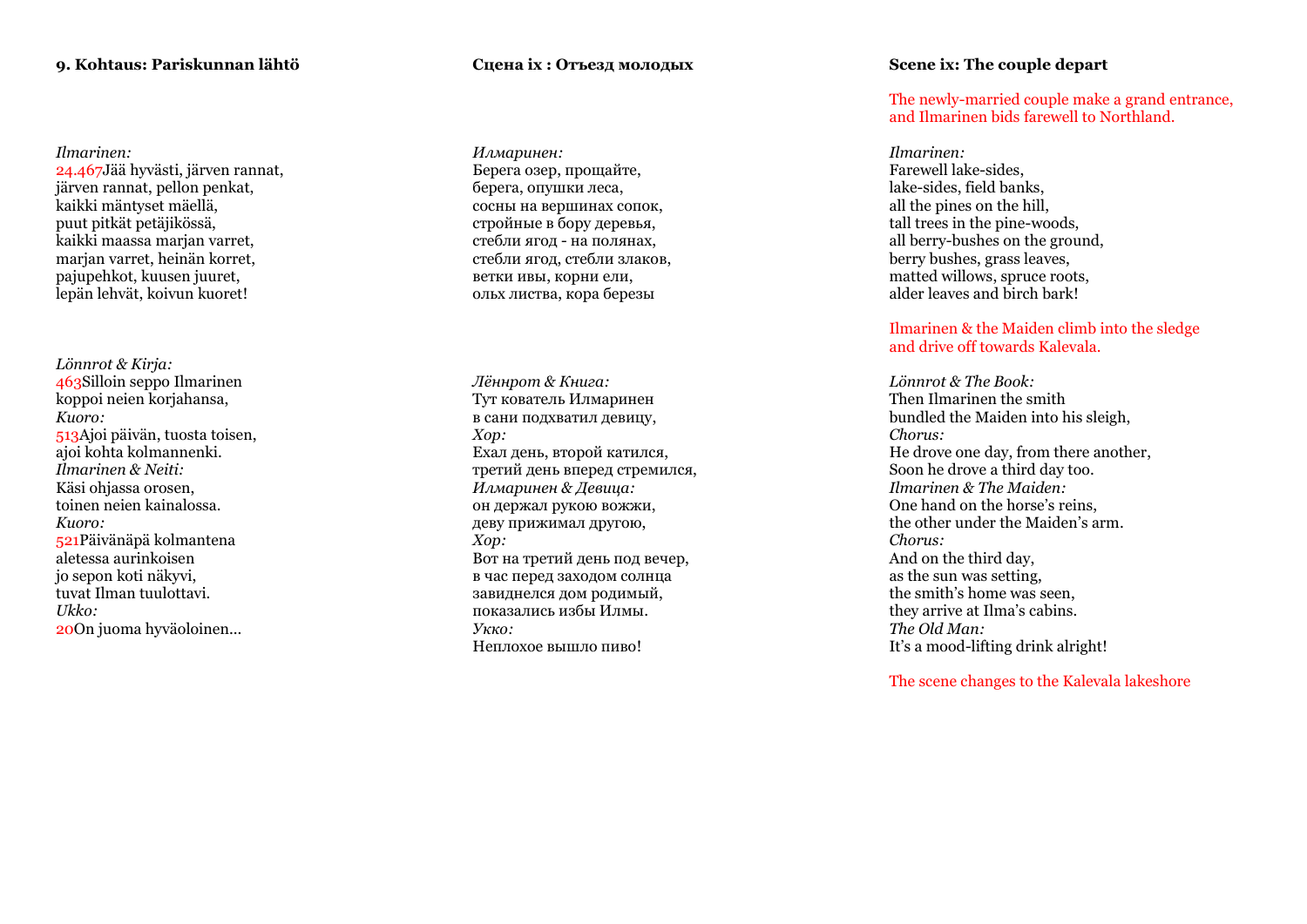## **5. Näytös: SOTA 1. Kohtaus: Sammon varkaus**

*Lönnrot:* 25.1Jopa viikon vuoteltihin, vuoteltihin, katseltihin... *Väinämöinen:* 39.2Ohoh seppo Ilmarinen! Lähtekämme Pohjolahan hyvän sammon saa'antahan, kirjokannen katsantahan! *Ilmarinen:* 5Ei ole sampo saatavana, kirjokansi tuotavana pimeästä Pohjolasta, summasta Sariolasta, yheksän lukon takoa, takasalvan kymmenennen. *Väinämöinen:* 14Laatikamme laiva suuri, johon sampo saatetahan !

#### *Kuoro:*

42.1Vaka vanha Väinämöinen, toinen seppo Ilmarinen, 3läksi selvälle merelle, lake'ille lainehille

## **Акт V: БИТВА Сцена i: Похищение Сампо.**

*Лённрот :* Ждали целую неделю, Ожидали, выглядали. *Вайнемёнен:* Слушай, мастер Илмаринен! Надо в Похьелу поехать, чтоб забрать у ведьмы сампо, с золотой волшебной крышкой. *Ильмаринен:* Сампо взять мы не сумеем, с золотой волшебной крышкой, в Похьеле, краю туманном, в сумеречной Сариоле. на девять замков закрыто На десятую защелку. *Вайнемёнен:* Выстроим корабль огромный, принесем на судно сампо.

## *Хор:*

Старый мудрый Вяйнямейнен, мастер славный Илмаринен, в путь идут под парусам и по открытым волнам моря.

**Act V: WAR Scene i: Stealing the Sampo**

## **At Kaeleva lakeside**

*Lönnrot:* Now they waited a week, Waited, watched… *Väinämöinen:* Aha, Ilmarinen the smith! Let's leave for Northland To get hold of the good Sampo, to search for its magic -patterned lid! *Ilmarinen:* The Sampo isn't to be got hold of, its magic -patterned lid can't be brought out of dark Northland, from grim Sariola, behind nine locks, and a inner bolt as the tenth. *Väinämöinen:* Let's build a big ship, into which the Sampo can be loaded ! They board the ship and sail across to Northland *Chorus:* Wise old Väinämöinen, Seconded by Ilmarinen the smith Set sail for the open sea, amidst the mighty waves,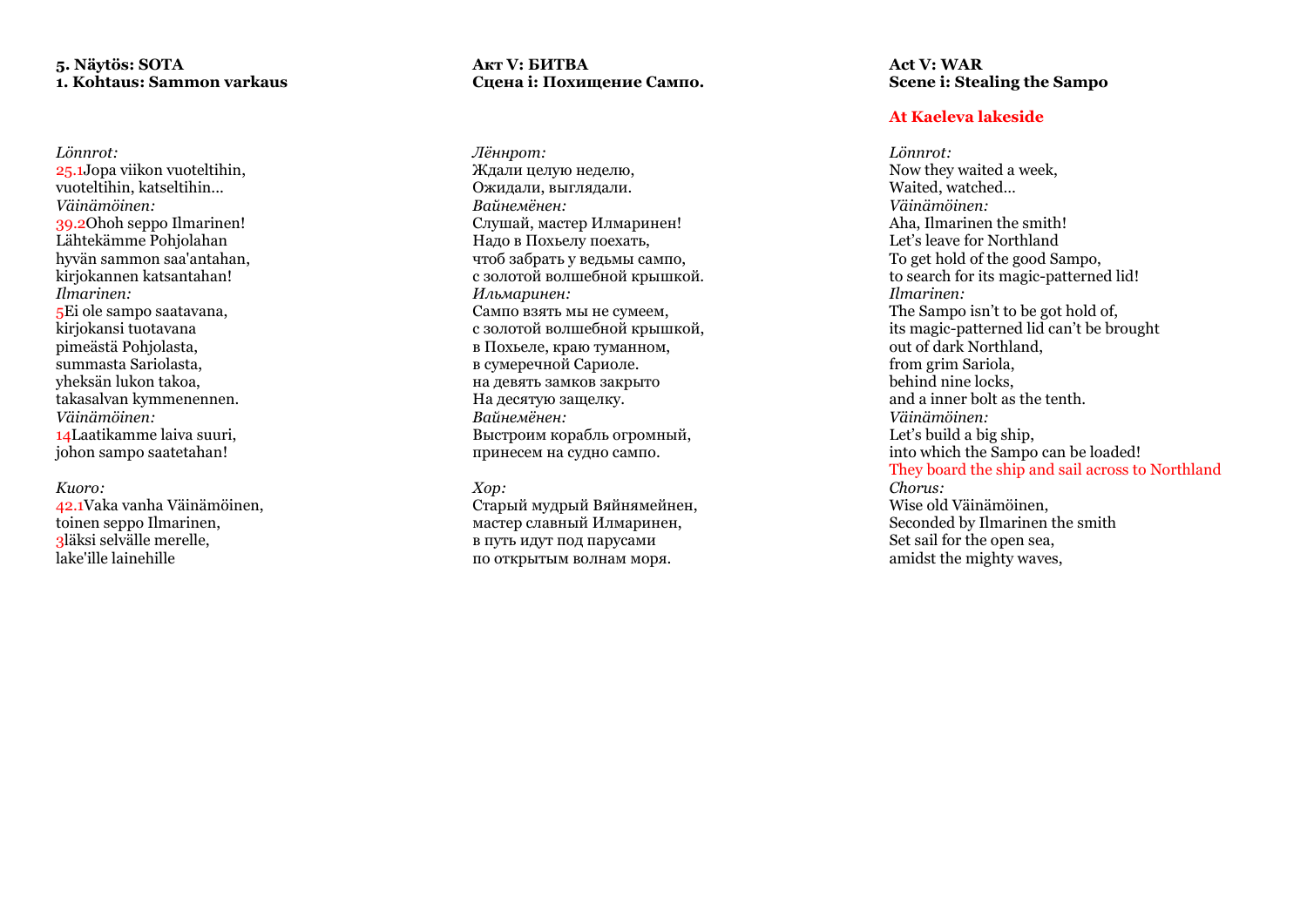*Kuoro:* Laskea karehtelevi; laski halki lainehien, vasten Pohjan valkamoita, ennen tiettyjä teloja.

#### *Louhi*

18Mipä miehillä sanoma, urohilla uusi tieto? *Väinämöinen, Ilmarinen & Kuoro:* 20Sammosta sanomat miesten, kirjokannesta urosten: saimme sampuen jaolle, kirjokannen katselulle. *Louhi:* 23Ei pyyssä kahen jakoa, oravassa miehen kolmen. Hyvä on sampuen hyrätä, kirjokannen kahnatella . Hyvä olla itseniki sammon suuren haltijana. *Väinämöinen & Ilmarinen:* 28Kun et antane osoa, tuota sammon toista puolta, *Kuoro:* niin on kaiken kantanemme, vienemme venehesemme! *Louhi :* Louhi, Pohjolan emäntä, kutsui Pohjolan kokohon,

*Kuoro:*

nuoret miehet miekkoinensa, urohot asehinensa pään varalle Väinämöisen. *Kuoro:* Vaka vanha Väinämöinen kävi kanteloisehensa, itse istui soittamahan, alkoi soittoa somasti.

*Хор:* через гребни волн соленых, через бурных волн кипенье, челн летит к причалам Похьи. к пристаням давно знакомым.

*Лоухи:* 

Что за вести у героев, у мужей какая новость? *Вяйнямейнен, Илмаринен, Хор:* У мужей о сампо вести, новость об узорной крышке. Cампо мы делить явились, крышкой пестрой любоваться . *Лоухи:* На двоих рябца не делят, на троих не делят белку. Хорошо вращаться сампо, крышке расписной вертеться. Хорошо и мне, хозяйке, быть властительницей сампо. *Вяйнямейнен и Илмаринен:* Если не отдашь нам доли, не откажешь половины *Хор:* целиком возьмем мы сампо, на корабль к себе утащим". *Лоухи:* Ловхи, Похьелы хозяйка, созвала народ всей Похьи,

#### *Хор:*

крепких юношей с мечами, ратников своих - с оружьем, старцу Вяйно на погибель. *Хор:* Вековечный Вяйнямейнен кантеле достал из торбы, принялся играть красиво, переливы песен сладких.

*Chorus:* They set off at top speed, sailing through the waves, towards the North's moorings, to the landing they knew from before. At Northland, the men aboard ship, Louhi ashore *Louhi:* What word do the men bring, what news do the heroes have? *Väinämöinen, Ilmarinen & Chorus:* The men's message is about the Sampo, the heroes' its magic -patterned lid: to get to share the Sampo, to look for its magic -patterned lid. *Louhi:* You can't share a grouse between two, a squirrel between three men. It's good that the Sampo is humming, that its bright -lid is working . It's good to be, me myself, the great Sampo's owner. *Väinämöinen & Ilmarinen:* If you won't give part, that half of the Sampo, *Chorus :* Then we will carry off the whole thing Take it away to our boat! *Louhi :* Louhi, Mistress of Northland, called up the Northland troops, Enter the women beside Louhi *Chorus:* young men with their swords, heroes with their weapons, to go head to head against Väinämöinen. *Chorus:* Wise old Väinämöinen went to his Kantele, sat himself down to play, began to play sweetly.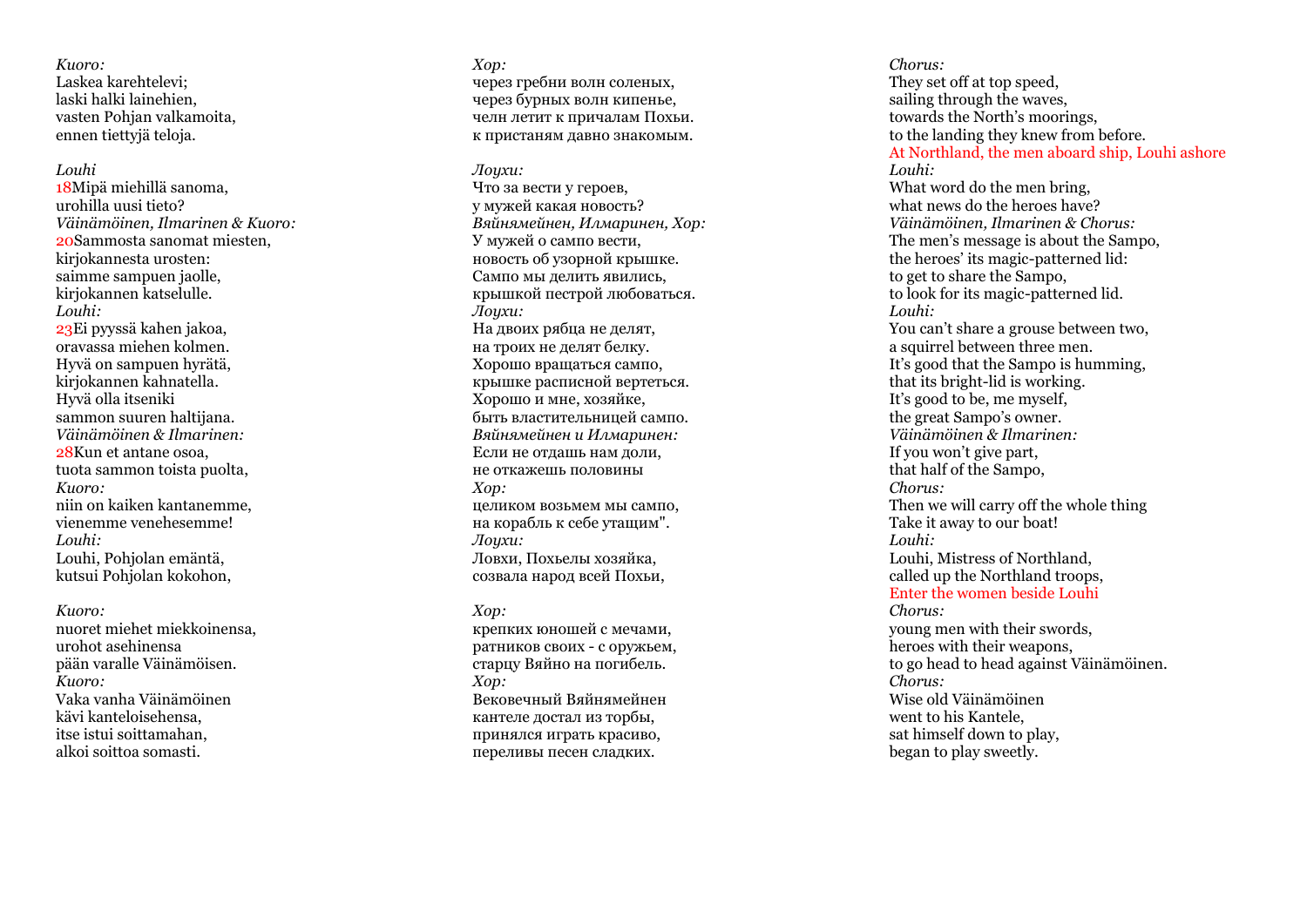*Kuoro:* 39Kaikki nukkui kuuntelijat sekä vaipui katselijat; nukkui nuoret, nukkui vanhat Väinämöisen soitantohon.

*Ilmarinen & Kuoro:* 54Itse seppo Ilmarinen, tuopa tuossa toisna miesnä. Voilla voiti lukkoloita, saranoita rasvasilla, eikä naukuisi saranat. Lukot sormin luksutteli, 58ovet vahvat aukieli.

*Väinämöinen & Ilmarinen:* 79Siitä vanha Väinämöinen, toinen seppo Ilmarinen, *Kuoro:* 80saattelivat sammon suuren, 50heksän lukon takoa, 49Pohjolan kivimäestä, vaaran vaskisen sisästä. Veivät sen venosehensa, latiasivat laivahansa. *Väinämöinen:* 97Käänny, pursi, Pohjolasta, käännäite kohen kotia!

*Хор:* Тут взяла людей усталость, дрема ратников сморила, дремлет юный, дремлет старый от игры прекрасной Вяйно.

*Илмаринен и Хор:* Сам кователь Илмаринен, тот, что был вторым героем, маслом все замки помазал, хорошо натер все петли, чтобы дверь не скрежетала, чтобы петли не скрипели. Пальцами засовы отпер, сбил киркой замки дверные.

*Вяйнямейнен и Илмаринен:* Старый мудрый Вяйнямейнен, славный мастер Илмаринен *Хор:* вынесли большое сампо из -за девяти засовов изнутри горы скалистой, сердцевины медной вары. На корабль перетащили, погрузили сампо в лодку.

*Вяйнямейнен:* Отвернись, корабль, от Похьи, носом стань к родному дому!

## Louhi & her army fall asleep at the music

*Chorus:* All the listeners fell asleep and the watchers dropped off, the young slept, the old slept, at Väinämöinen's music. Väinämöinen & his crew go ashore Ilmarinen opens the iron doors *Ilmarinen & Chorus:* Ilmarinen himself, the smith, he was there as the second man. He oiled the locks with butter, greased the hinges, so that the doors wouldn't creak and the hinges wouldn't squeak. He picked the locks with his fingers, and the mighty doors opened. They take the Sampo to their ship *Väinämöinen & Ilmarinen:* Then old Väinämöinen, seconded by Ilmarinen the smith *Chorus:* got hold of the great Sampo from behind nine locks, out from Northland's rocky hill, from inside the copper cliff. They took it to their boat, loaded it into their ship. The ship sails back towards Kalevala *Väinämöinen:* Turn away, boat, from Northland, Turn yourself homeward bound!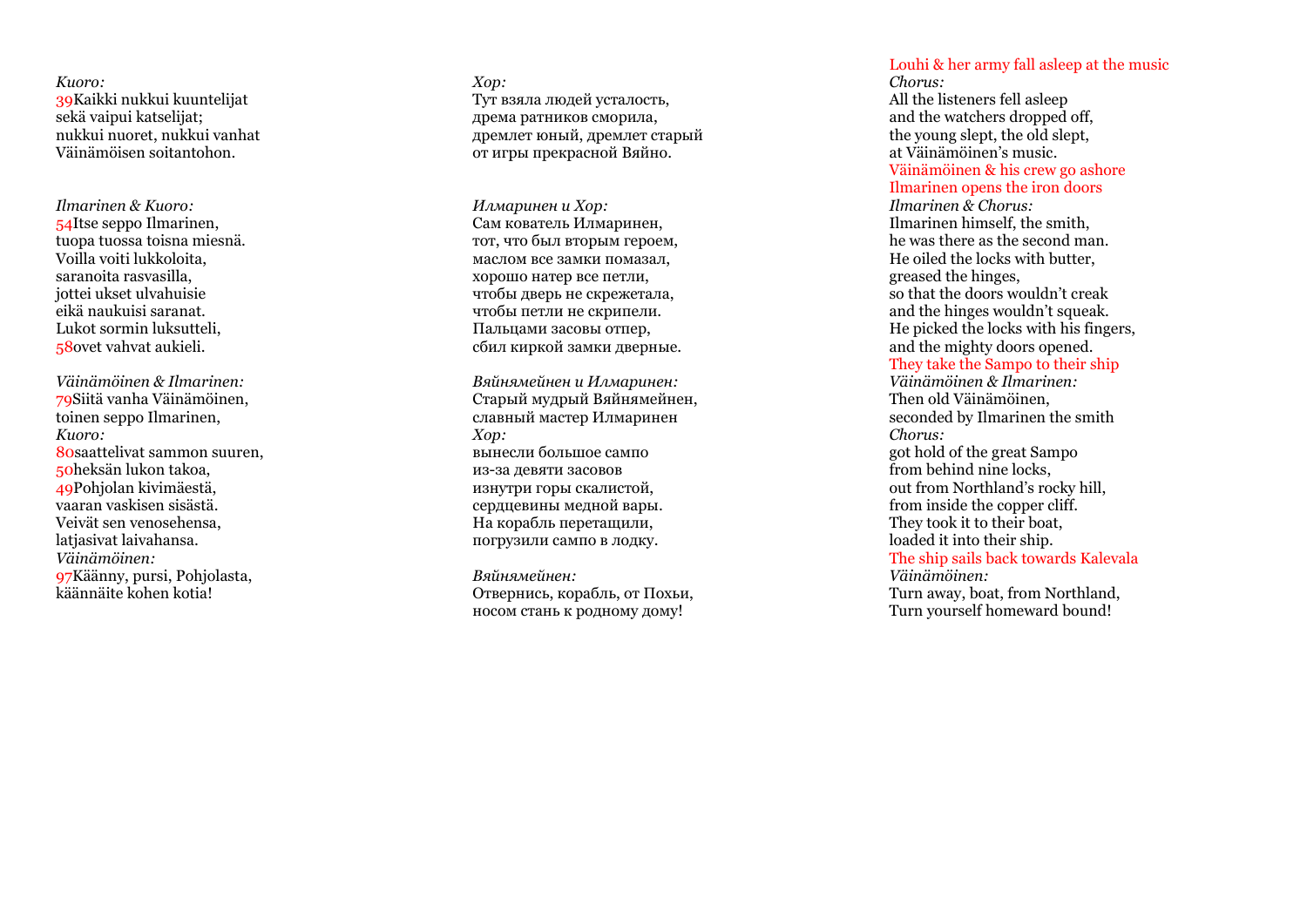*Louhi:* 28Voi, poloinen, päiviäni! 31Oisko täältä sampo saatu, otettu omin lupinsa?

47Oi Ukko, ylijumala, ilman kultainen kuningas! 50Luo tuuli, lähetä aalto aivan vastahan venettä! 44Kaataos Kalevan miehet! Saata sampo Pohjolahan!

*Ловхи:* Ай, несчастное мне утро! не украл ли Вяйно сампо, не унес без разрешенья?

Ой ты, Укко, бог верховный, золотой правитель неба, ветра дай, воздвигни волны, кораблю пошли навстречу, Калевы свали героев И верни мне в Похью сампо!

## Louhi wakes up

*Louhi:* Alas for poor me, on this day of mine! Have they got the Sampo out of here, taken it on their own initiative?

## She wakes up her army

Oi, Old Man, chief god, golden King of the sky! Create wind, send a wave directly against the boat! Bring down the men of Kaleva -land! Get the Sampo back to Northland!

## Thunder & Lightning.

Ukko appears high up on a black storm -cloud.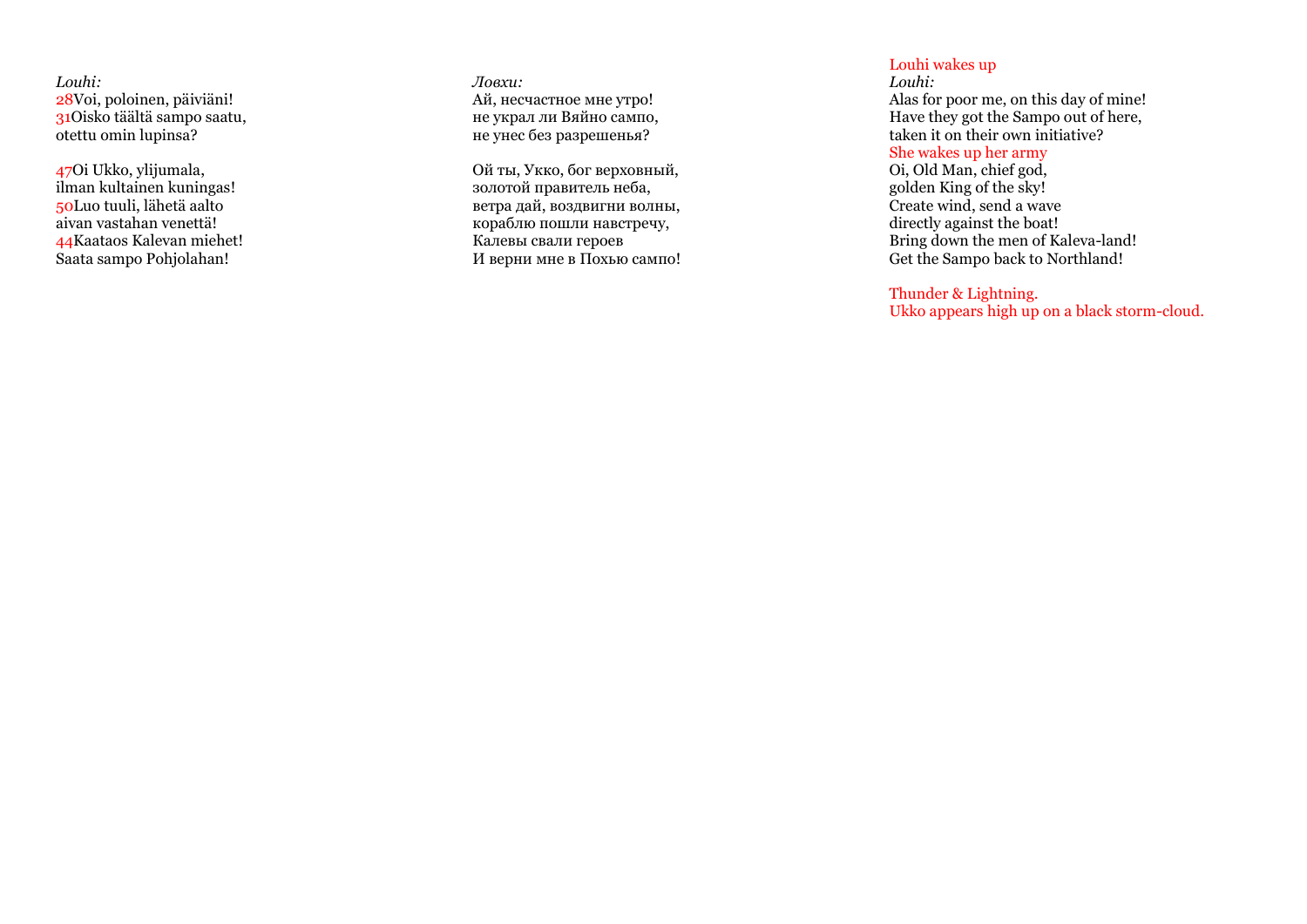## **2. Kohtaus: Myrsky merellä**

#### *Ukko:*

42.101Jo Ukko, ylijumala, itse ilmojen isäntä, virkki tuulet tuulemahan, säät rajut rajuamahan. *Kuoro:*  Nousi tuulet tuulemahan, säät rajut rajuamahan: kovin läikkyi länsituuli, luoetuuli tuikutteli; enemmän etelä tuuli, itä inkui ilkeästi; kauheasti kaakko karjui, pohjonen kovin porasi. *Louhi:* 43.74Mikäs neuvoksi tulevi, kukas pannahan etehen? *Kuoro:* Jopa muiksi muutaltihe, tohti toisiksi ruveta. Otti viisi viikatetta, kuusi kuokan kuolioa: nepä kynsiksi kyhäsi, kohenteli kouriksensa; puolen purtta särkynyttä: senpä allensa asetti; laiat siiviksi sivalti, peräpuikon purstoksensa; sata miestä siiven alle, tuhat purston tutkaimehen, sata miestä miekallista, tuhat ampujaurosta.

#### *Louhi:*

Levitäikse lentämähän, kokkona kohotteleikse. Lenteä lekuttelevit tavoitellen Väinämöistä!

## **Сцена ii: Шторм на море**

*Укко:* Старец Укко, бог верховный, сам воздушных сил хозяин, повелел ветрам подняться, непогоде разыграться. *Хор:* Поднялись, подули ветры, непогода разыгралась, ветер западный метался, надрывался побережник, всех сильней старался южный, выл пронзительно восточный, зло рычал юго -восточный, северный скулил ужасно. *Ловхи:* Что же мне теперь поделать, что поделать, что придумать? *Хор:* Облик свой она меняет, новое берет обличье. Пять железных кос хватает, шесть мотыг, вконец избитых, косы в когти превращает, ржавые мотыги - в пальцы, половину старой лодки под собою размещает, делает борта крылами, руль - своим хвостом огромным, сто мужей берет под крылья, тысячу на хвост сажает, сто мужей, мечи носящих, тысячу, держащих луки.

#### *Ловхи:*

Крылья птицей распластала, ввысь большим орлом взлетела. Машет крыльями широко, гонится за лодкой Вяйно.

## **Scene ii: Storm at sea**

The men aboard ship in mid -ocean, Louhi & her army ashore in Northland Ukko watching from on top of a cloud. *The Old Man:* Yes, the Old Man, chief god, he the master of the skies, worked the winds into a whirlwind, stormy weather into a rage. *Chorus:* The winds rose into a whirlwind, the stormy weather into a rage: the west wind blew hard, the north -west wind blasted; even more the south wind, the east whistled horribly; roughly the south -east roared, the north wind drilled hard. *Louhi:* What cunning plan can I invent, now what shall I do next? *Chorus:* Now she changes her shape, transforms into something else. She took five scythes, six half-dead hoes: converted them into claws, fixed them onto her feet; part of a wrecked boat: set it underneath her; beat the sides into wings, the rudder to be her tail; a hundred men below the wing, a thousand sharpshooters at the tail, a hundred men with swords, a thousand gunners. Louhi transforms into a giant eagle and flies towards the ship *Louhi:* She stretched out into flight, took off like an eagle. She flew along, cruising towards her target, Väinämöinen!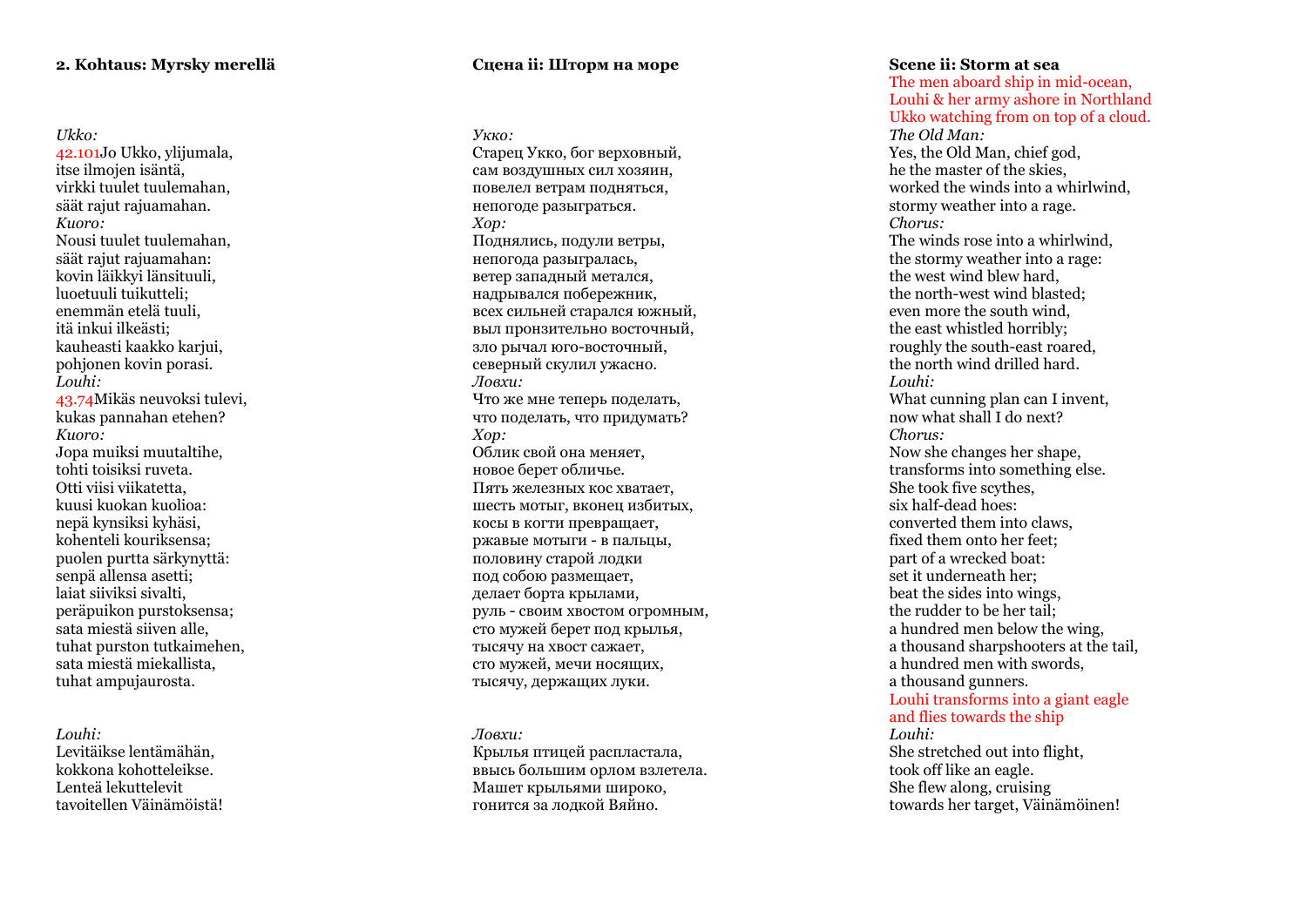*Ilmarinen*  100Ukko, julkinen jumala, itse taatto taivahinen! Tuo mulle tulinen turkki, päälleni panuinen paita, 103ettei pää pahoin menisi, tukka turhi'in tulisi rauan kirkkahan kisassa, terän tuiman tutkaimessa! *Väinämöinen:*  106Ohoh Pohjolan emäntä! Joko saat jaolle sammon nenähän utuisen niemen, päähän saaren terhenisen? *Louhi:* 42.46Saata sampo Pohjolahan! 43.108En lähe jakohon sammon sinun kanssasi, katala,

#### *Kuoro:*

Itse sampoa tavoitti venehestä Väinämöisen. *Väinämöinen* : 171Ei minua laula lappi, eikä tunge turjalainen!

kerallasi, Väinämöinen!

*Илмаринен:* Укко, бог ты наш предвечный, сам великий небожитель! Пламенную дай мне шубу, огненную дай рубашку, чтобы головы не сняли, чтоб волос моих не сбрили в грохоте блестящей стали, в звоне грозного железа.

*Вяйнямейнен:* Ой ты, Похьелы хозяйка, поделить согласна ль сампо там, на острове туманном, на мысу извечно мглистом? *Ловхи:* В Похьелу верни мне сампо! Сампо я делить не стану никогда с тобой, несчастный, муж коварный Вяйнямейнен!

#### *Хор:*

Ловхи, Похьолы хозяйка сампо вырвала из лодки. *Вяйнямейнен :* Не страшны мне козни Лаппи, заклинанья жалкой Турьи.

Ilmarinen huddles in the bottom of the ship

*Ilmarinen:* Old Man, god of all men, You the Heavenly Father! Bring me a fiery fur -coat, clothe me with a shirt of flame, so that my head doesn't come to ill, and my hairstyle get spoilt in the rough conflict of flashing iron, at the point of sharp steel! Louhi's eagle is overhead the men's ship *Väinämöinen:* Aha, mistress of Northland! Now will you share the Sampo at the tip of the misty headland, at the foggy island's end? *Louhi:* Get the Sampo back to Northland! I'm not going to share the Sampo with you, you wretch, I won't share with you, Väinämöinen! Louhi attacks *Chorus:* She grabs for the Sampo from Väinämöinen's boat. *Väinämöinen:*

No Lapp sings at me, no fish -face fights with me!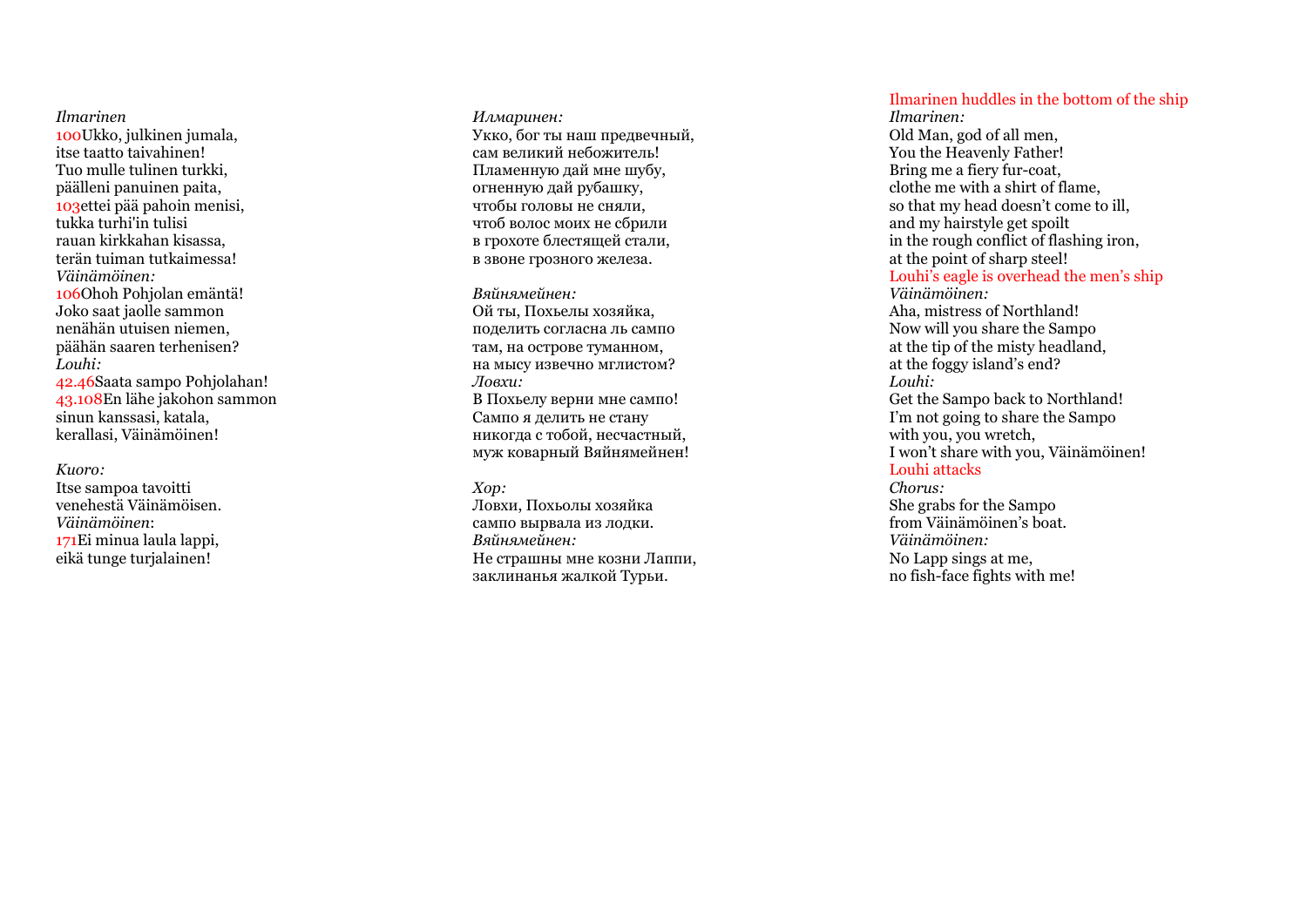## *Kuoro:*

123Vaka vanha Väinämöinen, tietäjä iän -ikuinen, arvasi ajan olevan, tunsi hetken tulleheksi. Jo veti melan merestä, tammen lastun lainehesta; sillä kalhaisi kavetta, iski kynsiä kokolta:

130Itse kokko kopsahtihe, kapsahutti kaaripuille. 132Siitä sampoa tavoitti sormella nimettömällä. Sammon vuoalti vetehen, kaatoi kaiken kirjokannen punapurren laitimelta keskelle meren sinisen.

## *Louhi:*

156Vielä mä tuohon mutkan muistan, mutkan muistan, keinon keksin 159kuillesi kumottaville, päivillesi paistaville: tungen kuuhuen kivehen, päivän kätken kalliohon!

#### *Хор :*

Старый вещий Вяйнямейнен, вековечный предсказатель, понял, что пора настала, что мгновенье наступило. Выхватил весло из моря, из волны - гребок дубовый, им по чудищу ударил, по когтям орла могучим.

Сам орел низвергся с мачты, в лодку с высоты сорвался, Тут же к сампо потянулся, ухватил четвертым пальцем, опрокинул сампо в море, мельницу с узорной крышкой, сбросил с борта красной лодки, в море синее низринул.

## *Ловхи:*

Знаю средство, помню способ, на тебя найду управу, и на месяца сиянье, и на свет чудесный солнца. Я упрячу в камне месяц, схороню в утесе солнце.

## Väinämöinen strikes the attacking eagle with his oar

*Chorus:* Wise old Väinämöinen, eternal sage, realises that the time has come, knew that the moment had arrived. Now he takes the paddle from the sea, the oak blade from the wave; he hits the witch with it and bashes the claws off the eagle: The eagle crashes down into the ship and the Sampo falls into the sea. the eagle itself plummets, crash -dives into the bottom of the boat. Then it grabs for the Sampo with its nameless finger. drops the Sampo into the water, lets its whole magic -patterned lid fall from the side of the red boat to the bottom of the deep blue sea. The light begins to fade

*Louhi:* I can still come up with a cunning plan, a plan B, an artful dodge: your gleaming Moon, your shining Sun: I'll stick the Moon into a rock, hide the Sun in a cliff! Fade to blackout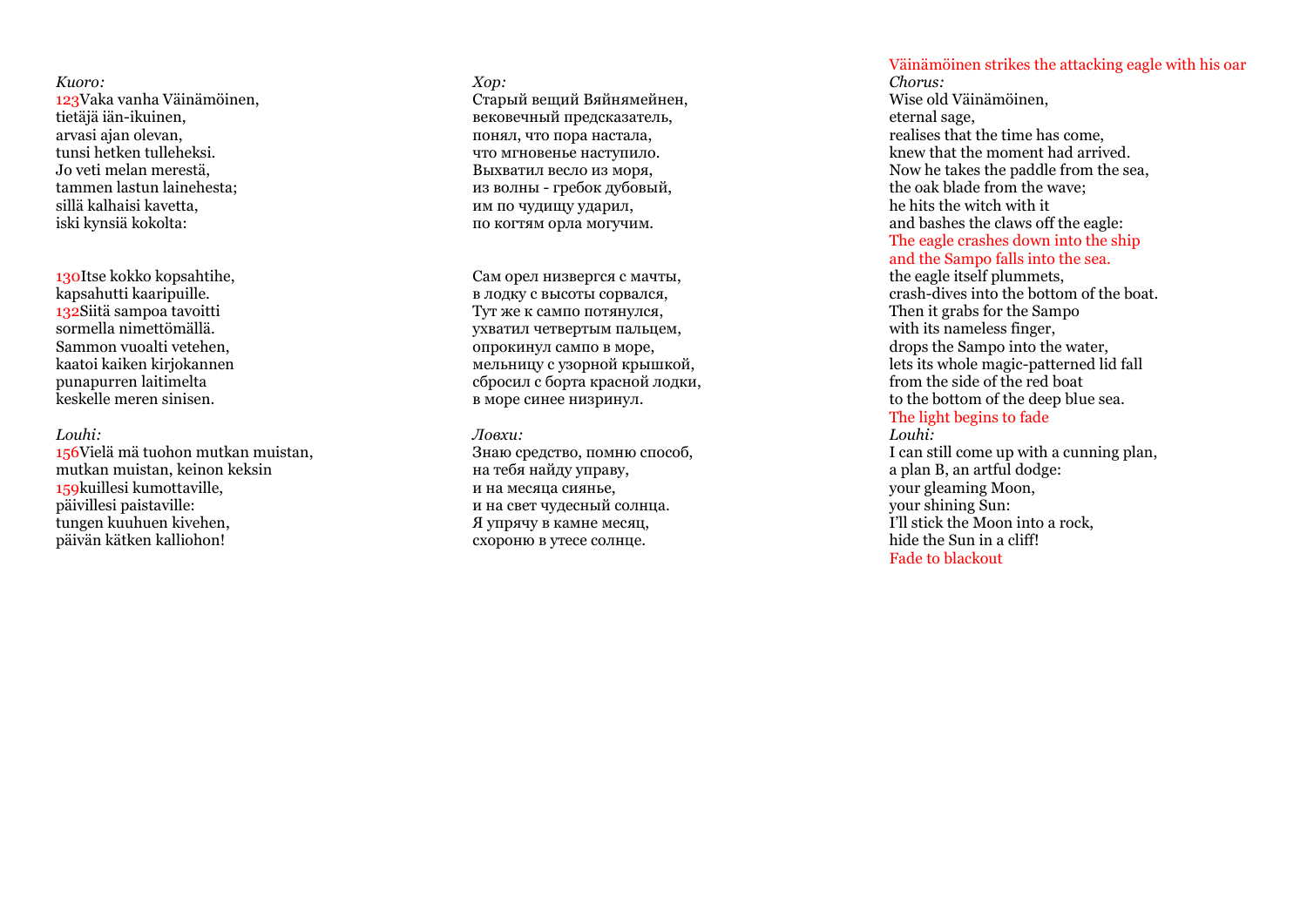## *Lönnrot:* 47.21Jo oli yö alinomainen, pitkä, pilkkoisen pimeä. *Kuoro:*  Oli yö Kalevalassa, noilla Väinölän tuvilla, sekä tuolla taivahassa, Ukon ilman istuimilla. *Louhi:* 14Ellös täältä ilman pääskö, nousko, kuu, kumottamahan, pääskö, päivä, paistamahan, kun en käyne päästämähän! *Lönnrot & Kirja* 26Tuo Ukko, ylijumala, itse ilman suuri luoja, alkoi tuota ouostella.

30Astui pilven äärtä myöten, *Ukko:* 49.15Nouse, seppo, seinän alta, takoja, kiven takoa takomahan uutta kuuta, uutta auringon keheä! *Väinämöinen:* 28Ohoh seppo Ilmarinen! Jo nyt laait joutavia! Ei kumota kulta kuuna, paista päivänä hopea.

.

## **Сцена iii : Солнце и Луна**

*Лённрот:* Ночь без утра наступила, опустилась тьма без края. *Хор:* В Калевале ночь настала, тьма пришла не только в избы, даже в небесах сгустилась, там, где Укко восседает. *Ловхи:* Чтобы вам вовек не выйти, не светить луне на небе, не сиять на небе солнцу, коль не выпущу отсюда! *Лённрот и Книга:* Старец Укко, бог верховный, тот великий Созидатель, сам немало удивился

и сошел по краю тучи. *Укко:* Поднимись, кузнец, с лежанки, из -за каменки, кователь, новую луну нам выкуй, новую корону солнца!.

*Вяйнямейнен:* Ой, кователь Илмаринен, ты работаешь впустую! Серебру не быть луною, золоту не стать светилом .

## **Scene iii: Sun and Moon**

Louhi & her army in Northland, where she has the Sun & Moon inside the cliff Väinämöinen & the men at Kalevala, Ilmarinen in hiding Ukko sitting on a cloud, Dark everywhere.

*Lönnrot:* Now it was perpetual night, long, cloudy darkness. *Chorus:* It was night in Kaleva -land, amongst the cabins of Väinö -land, and even up there in heaven, where the Old Man sat in the sky. *Louhi:* You won't escape without my permission, you won't rise, Moon, to gleam, you won't escape, Sun, to shine, without my coming to release you! *Lönnrot & The Book:* That Old Man, chief god, he, the great creator of the sky, began to feel strange. Ukko walks along his cloud to the far edge, In order to to shout down to Ilmarinen He stepped along the edge of a cloud, *Ukko:* Get up, smith, from under the wall, craftsman, from behind the rock, forge a new Moon, a new Sun -disc. Ilmarinen starts to hammer out a new Sun & Moon *Väinämöinen:* Uh -oh, Ilmarinen the smith! Now you are wasting your time! A moon of gold will not gleam, a sun of silver will not shine.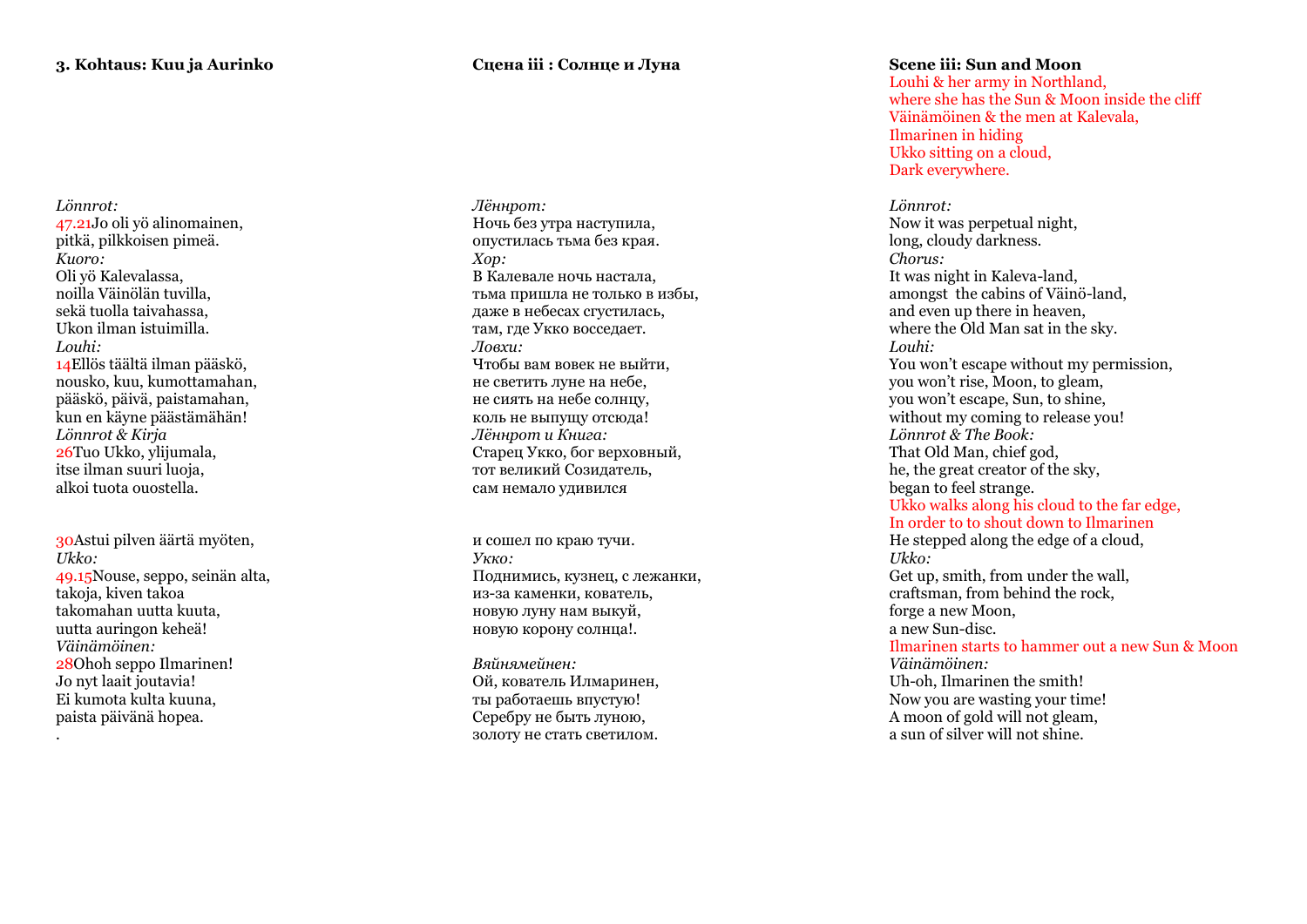*Louhi:* 101Tuonne teiltä päivä päätyi, päivä päätyi, kuu katosi! 103Sielt' ei pääse päästämättä, selviä selittämättä

*Ловхи:* Вот где скрылось ваше солнце, скрылось солнце, канул месяц. Им не выбраться оттуда, не уйти самим на волю.

*Louhi:*

For you there the Sun has finished, the Sun has finished, the Moon has fallen! They won't get out without my say so, they won't escape until I let them.

## **Blackout again**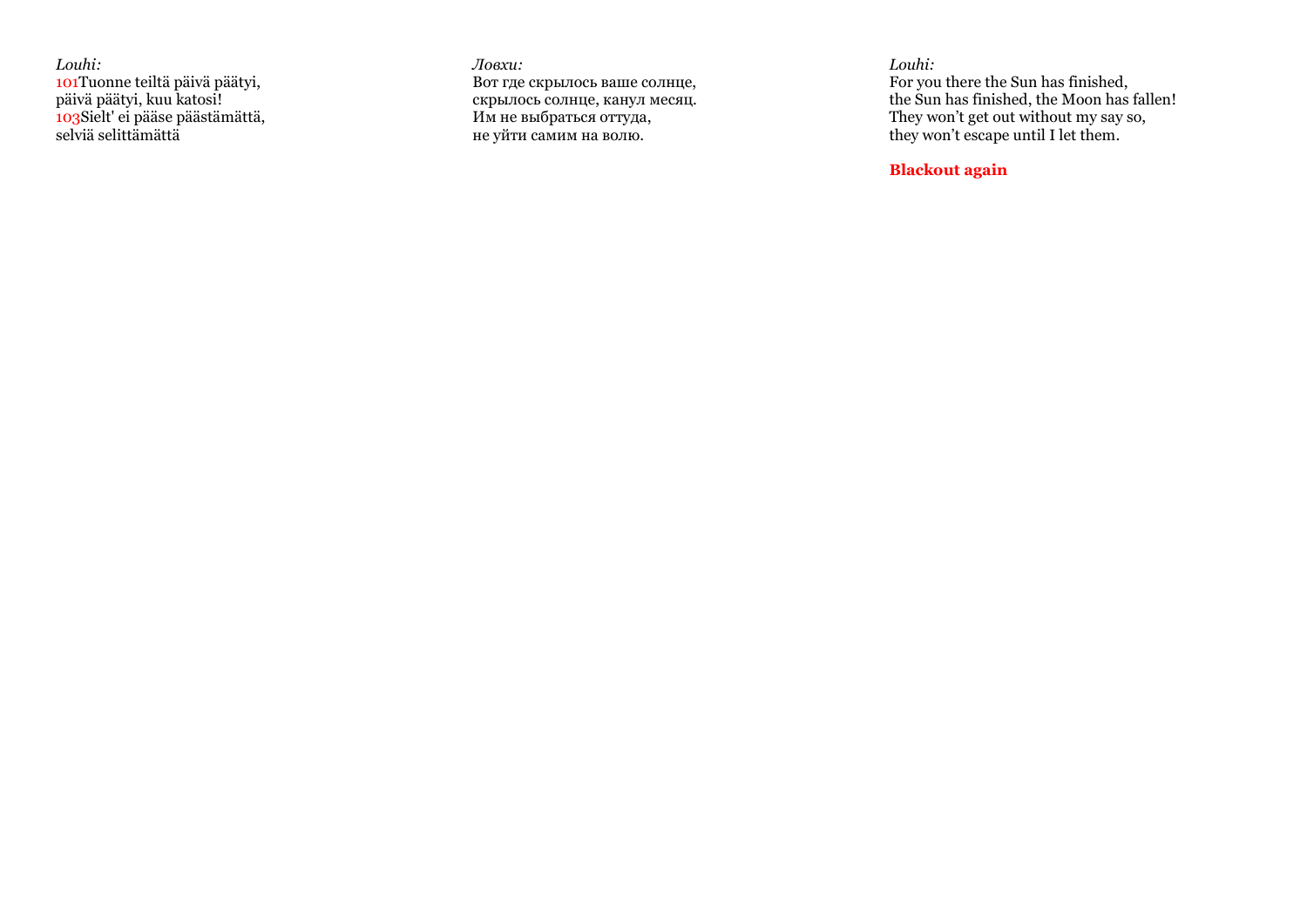## **4. Kohtaus: Viimeinen taistelu**

*Väinämöinen:* 49.105Kun ei kuu kivestä pääsne, pääsne päivä kalliosta, käykämme käsirysyhyn, ruvetkamme miekkasille! *Kuoro:*  Veti miekan, riisti rauan, tempasi tupesta tuiman, jonka kuu kärestä paistoi, päivä västistä välähyi...

*Kuoro & Väinämöinen:* 87Käypä Pohjolan pihalle! Meni Pohjolan pihalle. 89Tules Pohjolan tupahan! Tuli Pohjolan tupahan.

*Väinämöinen & Kuoro:* 115Siitä vanha Väinämöinen löip' on kerran leimahutti, löipä kerran, löipä toisen: listi kuin naurihin napoja, lippasi kuin liinan päitä päitä Pohjan poikasien. *Louhi & Kuoro:* 161Louhi, Pohjolan emäntä, Pohjan akka harvahammas, jo tunsi tuhon tulevan, hätäpäivän päälle saavan. 183Laski kuun kivestä irti, päästi päivän kalliosta.

## **Сцена iv : Последняя битва**

*Вяйнямейнен:* Коль из недр не выйдет месяц, коль не выберется солнце, врукопашную сразимся, на мечах тогда побьемся! *Хор:* Вынул меч, железо вырвал, выхватил клинок из ножен, с острия луна сверкала, солнце - с чудного эфеса!

*Хор и Вяйнямейнен:* Ты во двор приди попробуй! Он вошел во двор степенно. Ты войди в жилище Похьи! Он вошел в жилище Похьи.

*Хор В и яйнямейнена:* Вековечный Вяйнямейнен лезвием сверкнул внезапно, раз ударил, два ударил. Он срезал, как корни репы, отсекал, как льна головки, головы мужчинам Похьи.

*Ловхи и Хор:* Ловхи, Похьелы хозяйка, редкозубая старуха, поняла: приходит гибель, смерть несчастной угрожает. Вынесла из камня месяц, солнце в небеса вернула.

## **Scene iv: The Last Battle**

Northland: Louhi & her army inside the castle with the Sun & Moon locked inside the cliff: Väinämöinen & his men outside the gate. *Väinämöinen:* If the Moon can't escape from the rock, the Sun can't escape from the cliff, let's go and fight hand to hand, let's take up our swords! *Chorus:* He got his sword, took up the iron, drew the sharp blade from its sheath, the sword -point gleamed like the Moon, the hilt shone like the Sun… Väinämöinen draws his sword and enters the castle. *Chorus & Väinämöinen:* Come on into Northland's yard! He went into Northland's yard. Come on to Northland's cabin! He came to Northland's cabin. Väinämöinen attacks and destroys Louhi's army. *Väinämöinen & Chorus:* Then old Väinämöinen Attacked at once in a flash, he cut once, he cut again, sliced like turnip roots, lopped off like chopped vegetables the heads of the Northland boys. Väinämöinen has Louhi at the point of his sword. *Louhi & Chorus:* Louhi, mistress of Northland, the North's gap -toothed witch, felt her doom approaching, knew the fatal day was upon her. She released the Moon from the rock, the Sun from the cliff. The Sun & Moon float up into the sky and daylight returns.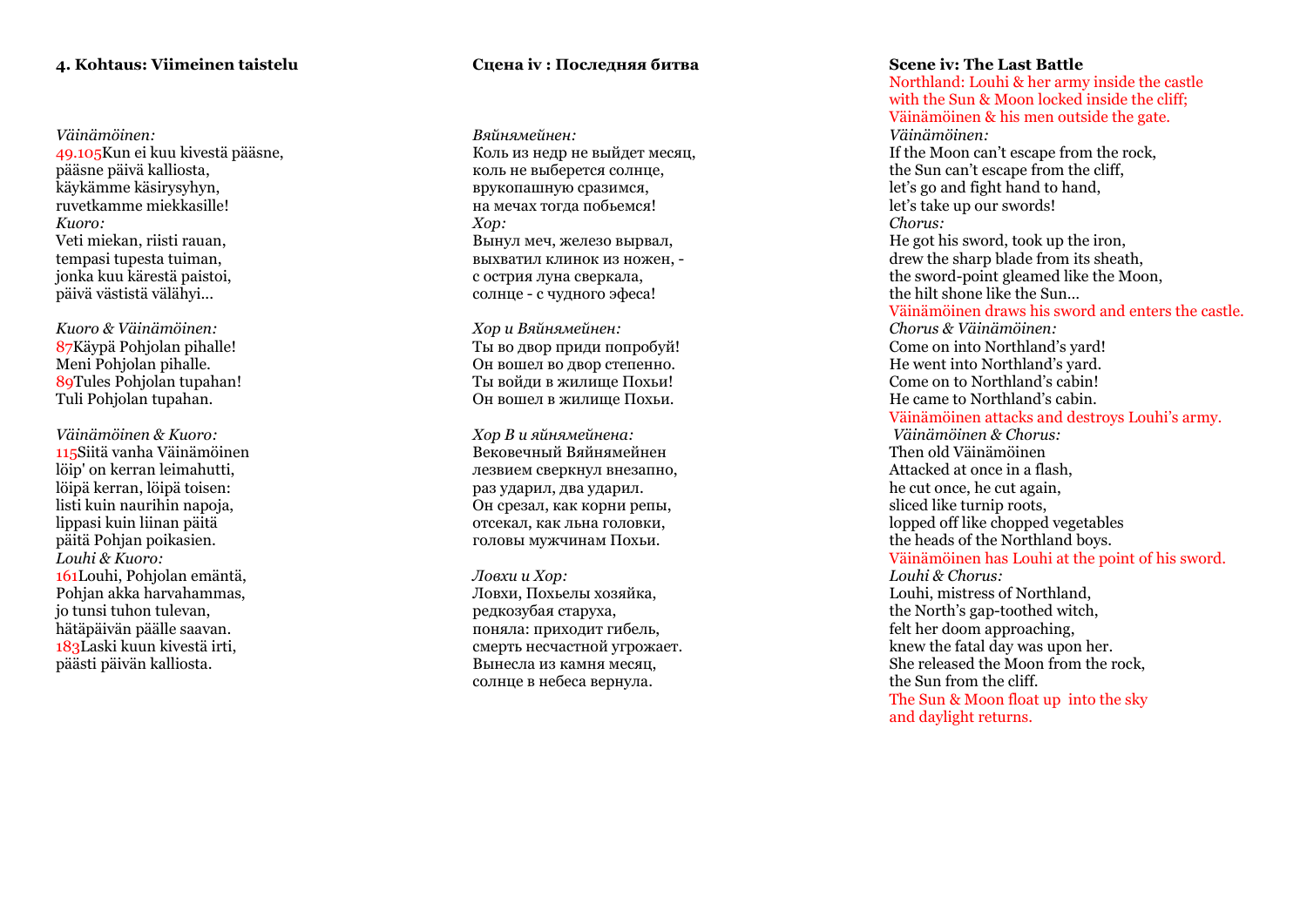*Ilmarinen:* 196Ohoh vanha Väinämöinen, laulaja iän -ikuinen! Käypä kuuta katsomahan, päiveä tähyämähän! *Kuoro:* Jo ovat tarkoin taivahalla, sijoillansa muinaisilla. *Väinämöinen:* 206Kuu kulta, kivestä pääsit, päivä kaunis, kalliosta , *Kuoro:* nousit kullaisna käkenä, hope'isna kyyhkyläisnä elollesi entiselle, matkoillesi muinaisille. *Väinämöinen:* Nouse aina aamusilla tämän päivänki perästä! *Kuoro:*  212Käy nyt tiesi tervehenä, matkasi imantehena, päätä kaari kaunihisti, pääse illalla ilohon!

*Илмаринен:* Ох -ох, старый Вяйнямейнен, рунопевец вековечный, выйди посмотреть на месяц, поглядеть пойди на солнце! *Хор:* Солнце и луна на небе, на своих местах исконных". *Вяйнямейнен:* Ты из камня вышел, месяц, из утеса встало, солнце, *Хор:* золотой кукушкой звонкой, серебристою голубкой на свое былое место, на извечную тропинку. *Вяйнямейнен:* По утрам вставай, светило, каждый день всходи отныне, *Хор:* В здравии по небу странствуй, продолжай свой путь в довольстве, завершай свой круг красиво, вечера венчай весельем!

## Back in Kalevala,

Ilmarinen admires the Sun & Moon *Ilmarinen:*  Aha, old Väinämöinen, eternal sage! Come to look at the Moon, and observe the Sun! *Chorus:* Now they are surely in the sky, back in their ancient places . *Väinämöinen:* Dear Moon, you escaped from the rock, fair Sun, from the cliff, *Chorus:* You rose like a golden cuckoo, like a silver dove, up to where you used to be, back to your ancient journeys. *Väinämöinen:* Rise always in the mornings, from this day forwards! *Chorus:* Go in peace on your way, travel splendidly, bring your arc to a beautiful end, pass at evening into joy!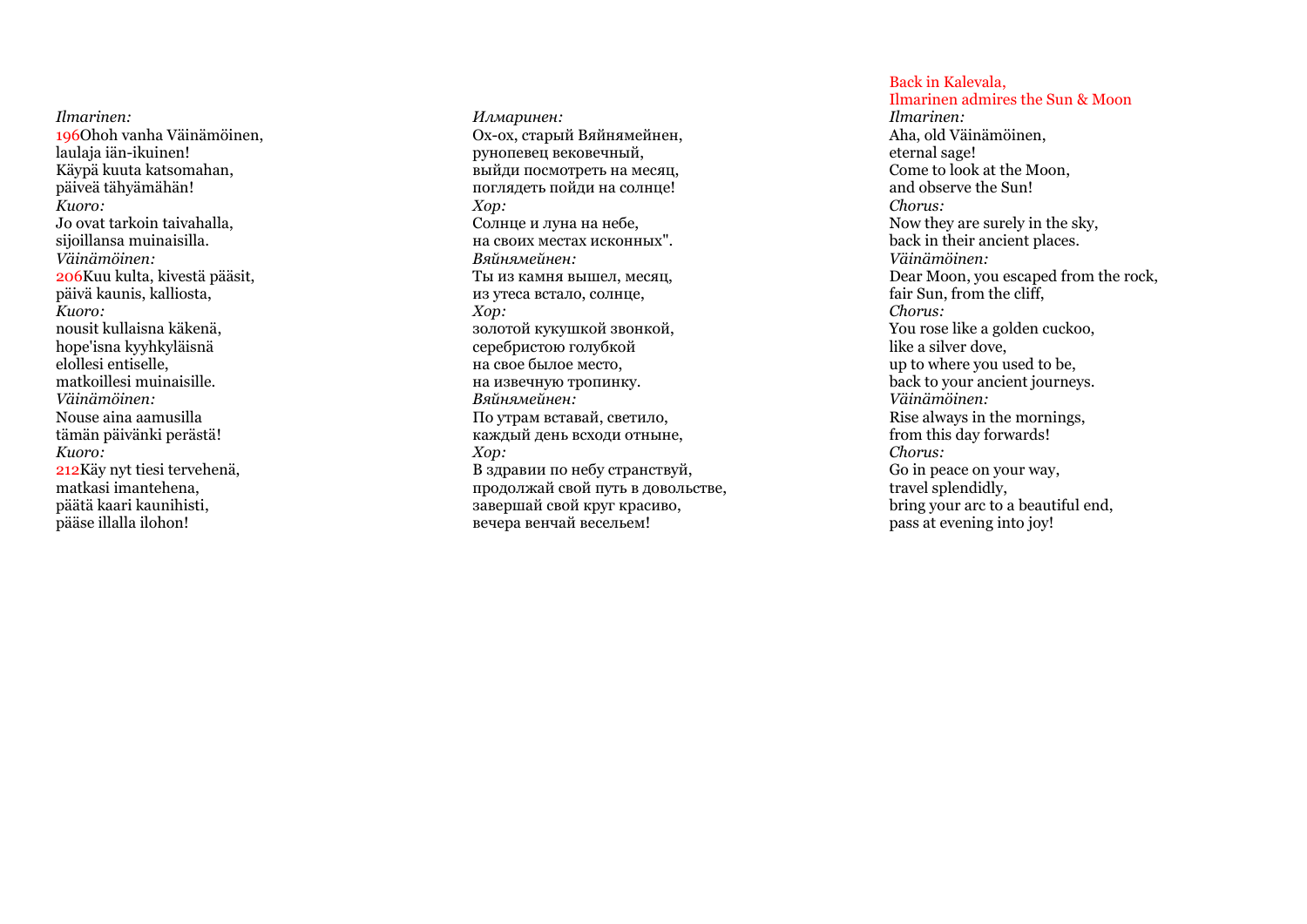## **LOPPUNÄYTÖS Kohtaus 1. Väinämöisen lähtö**

*Lönnrot & Kuoro:* ALKVaka vanha Väinämöinen laulaja iän -ikuinen 50.242 itse läksi astumahan rannalle merelliselle. Tuossa loihe laulamahan, lauloi kerran viimeisensä. *Väinämöinen:* 247Annapas ajan kulua, päivän mennä, toisen tulla, taas minua tarvitahan, katsotahan, kaivatahan uuen sammon saattajaksi, uuen soiton suorijaksi, uuen kuun kulettajaksi, uuen päivän päästäjäksi.

*Lönnrot :* 252Siitä vanha Väinämöinen laskea karehtelevi 254yläisihin maaemihin, alaisihin taivosihin. Sinne puuttui pursinensa...

*Kuoro:*  256Jätti kantelon jälille, soiton Suomelle sorean, kansalle ilon ikuisen, laulut suuret lapsillensa.

## **ЭПИЛОГ Сцена i: Прощание Вяйнямейнена**

*Лённрот и Хор:* Старый мудрый Вяйнямейнен, Вековечный рунопевец На корме уселся в лодке, в даль морскую челн направил, уезжая, так промолвил, так пропел завет последний: *Вяйнямейнен:* Дай -ка, время пронесется, день пройдет, другой настанет, вновь во мне нуждаться будут, пожелают, чтобы создал новое большое сампо, новый инструмент певучий, чтобы поднял новый месяц, новое на небо - солнце.

#### *Лённрот:*

С этим старый Вяйнямейнен Вдаль поплыл под парусами, к матери -земли границам, к нижнему пределу неба. Там его пропала лодка...

## *Хор:*

Только кантеле оставил, звонкий инструмент для Суоми, вечную усладу людям, песни славные потомкам.

## **EPILOGUE Scene i: Väinämöinen's Farewell**

The Karelian village in 'real' time: Väinämöinen and the men of the village are at the lakeside, where his boat is ready. Lönnrot is recording Väinämöinen's last words into his notebook ;

*Lönnrot & Chorus:* Wise old Väinämöinen, the eternal singer, went to sit down at the sea -shore. There he began to sing, sang for the last time. *Väinämöinen:* Just let time pass, one day goes, another comes , until you need me again, look for me, seek me out to get a new Sampo made, to set up some new music, to let pass a new Moon, to set free a new Sun. Väinämöinen gets into his boat and sails off towards the horizon *Lönnrot:* Then old Väinämöinen sailed off at top speed towards the rising of mother -earth, towards the lowering of heaven. There his boat stopped… The men of the village admire the Kantele *Chorus:* He left the Kantele behind, the elegant instrument for Finland, an eternal joy for the nation, great songs for its children.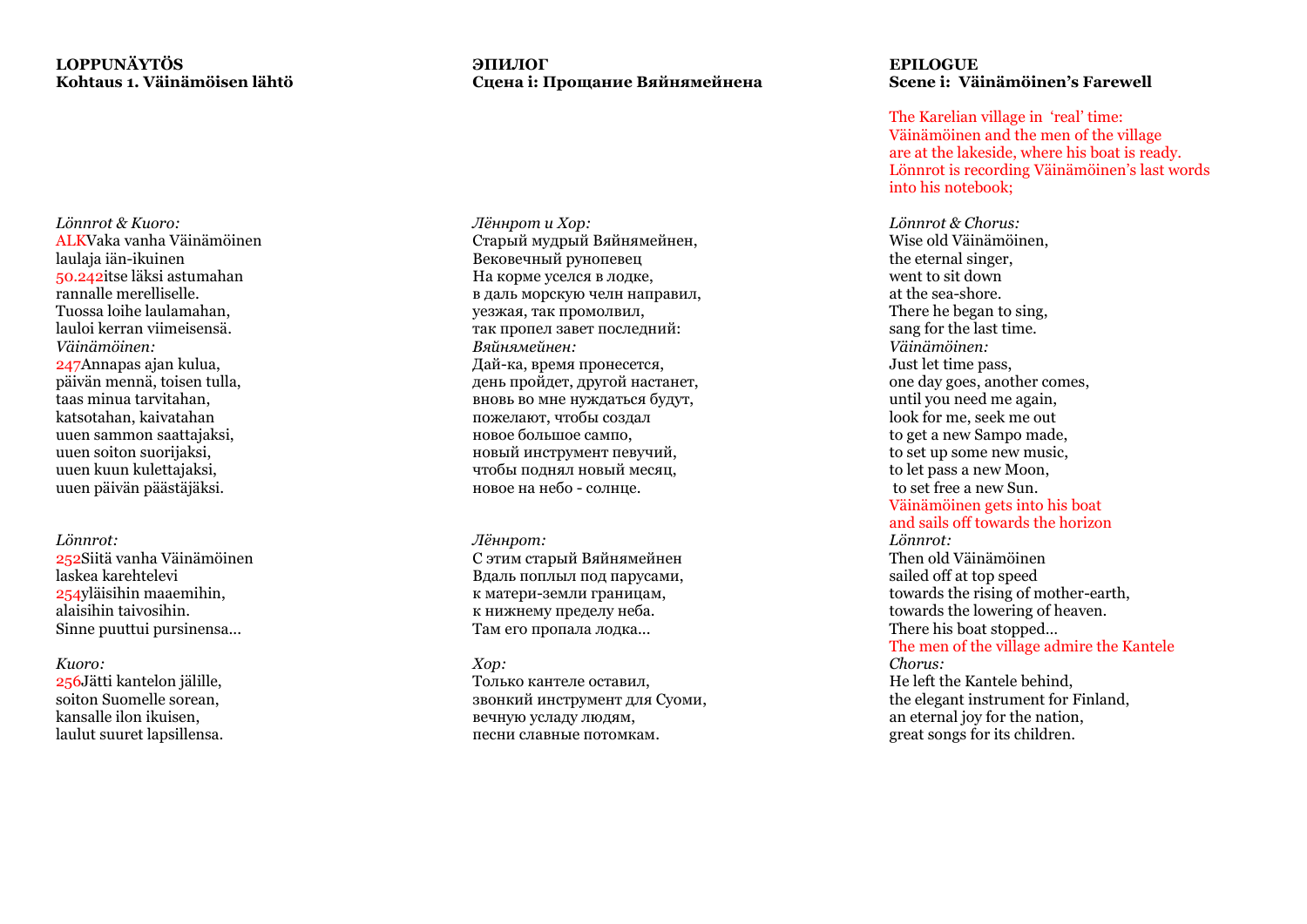## **Kohtaus 2. Runonlaulaja**

*Runonlaulaja:* 50.258Suuni jo sulkea pitäisi, kiinni kieleni sitoa, laata virren laulannasta, heretä heläjännästä. *Kuoro:* ALK (280) On sua kuuset kuulemassa, 280hongan oksat oppimassa, koivun lehvät lempimässä, pihlajat pitelemässä. *Runonlaulaja :* 307Vaan kuitenki kaikitenki la'un hiihin laulajoille. 309Siitäpä nyt tie menevi, ura uusi urkenevi 311nuorisossa nousevassa, kansassa kasuavassa.

## **Сцена ii: Сказительница**

*Сказительница:* Завершить пора преданье, привязать язык покрепче, песнопение закончить, заклинание оставить. *Хор:* Ели слушают напевы, сосны внемлят заклинаньям, гладят волосы берёзы, держат под руки рябины **.** *Сказительница:* я певцам лыжню оставил, путь пробил в снегах глубоких, Здесь теперь прошла дорога, новая стезя открылась, для растущей молодежи, восходящего народа.

## **Scene ii The Rune -singer**

As the Rune -singer finishes her song, surrounded by the village women, Lönnrot closes his notebook.

*The Rune -singer:* Now I should close my mouth, bind my tongue shut, finish singing tales, stop making music. *Chorus:* The spruce -trees are listening to you, the old pine's boughs are watching, the birch leaves caress you, the rowans hold you. *The Rune -singer:* Be that as it may, I've skied a track for singers. Now, that's the way it goes, where the new track leads, for young people growing up, for the folk of the future .